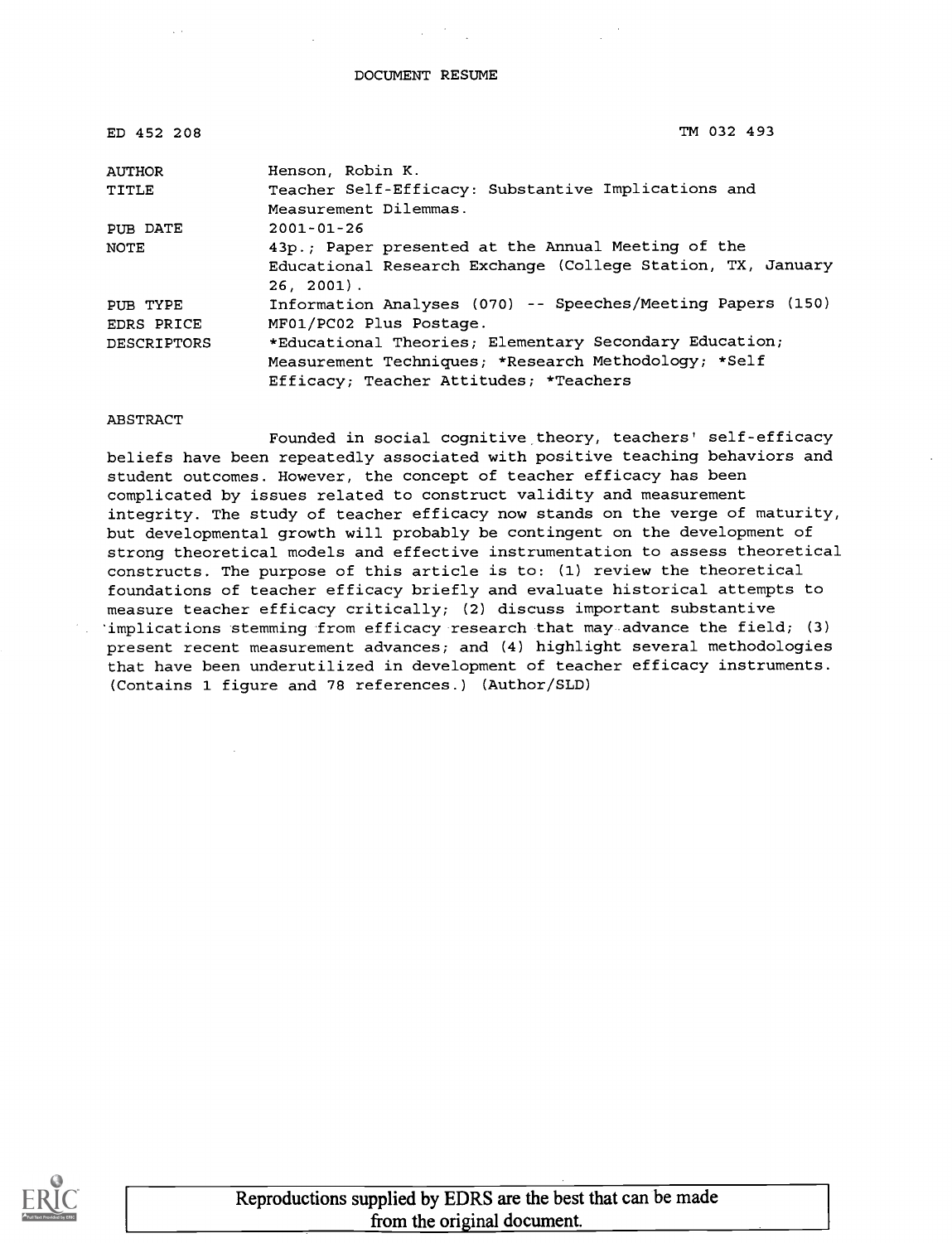## Running head: TEACHER EFFICACY RESEARCH

Teacher Self-efficacy: Substantive Implications and Measurement Dilemmas

Robin K. Henson

## University of North Texas 76203-1337

1 PERMISSION TO REPRODUCE AND DISSEMINATE THIS MATERIAL HAS BEEN GRANTED BY Henso TO THE EDUCATIONAL RESOURCES INFORMATION CENTER (ERIC) U.S. DEPARTMENT OF EDUCATION<br>Office of Educational Research and Improvement<br>EDUCATIONAL RESOURCES INFORMATION CENTER (ERIC)<br>This document has been reproduced as<br>received from the person or organization originating it. Minor changes have been made to improve reproduction quality. Points of view or opinions stated in this document do not necessarily represent official OERI position or policy.

Paper presented as an invited keynote address given at the annual meeting of the Educational Research Exchange, January 26, 2001, Texas A&M University. Correspondence concerning this manuscript should be sent to rhenson@tac.coe.unt.edu.



 $\sim$   $\sim$   $\sim$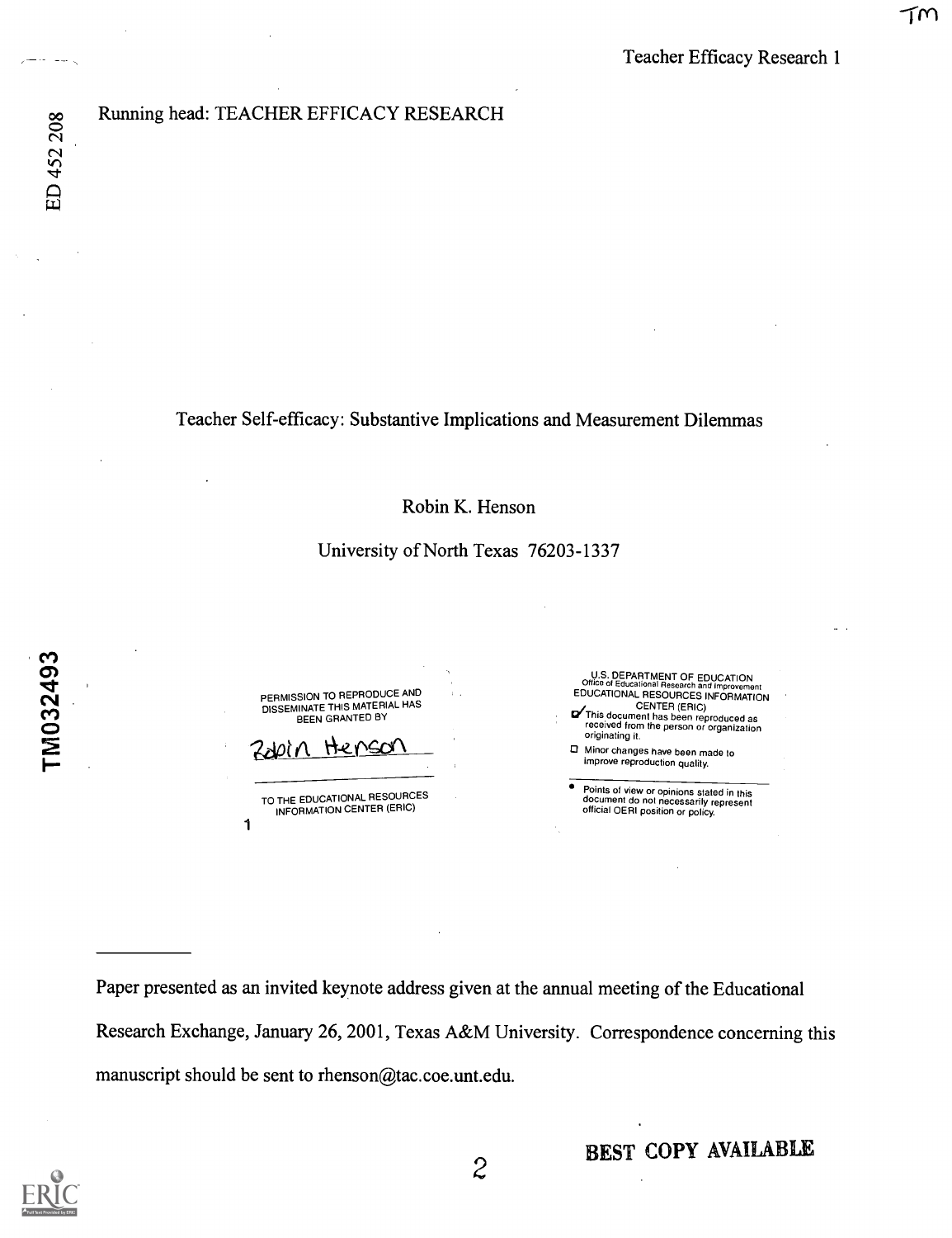#### Abstract

Founded in social cognitive theory, teachers' self-efficacy beliefs have been repeatedly associated with positive teaching behaviors and student outcomes. However, teacher efficacy has developed a storied history regarding construct validity and measurement integrity. Study of teacher efficacy now stands on the verge of maturity, but such developmental growth will likely be contingent on development of strong theoretical models and effective instrumentation to assess theoretical constructs. The purpose of the present article is to: (a) briefly review the theoretical foundation of teacher efficacy and critically evaluate historical attempts to measure teacher efficacy, (b) discuss important substantive implications stemming from efficacy research that may advance the field, (c) present recent measurement advances, and (d) highlight several methodologies that have been underutilized in development of teacher efficacy instruments.

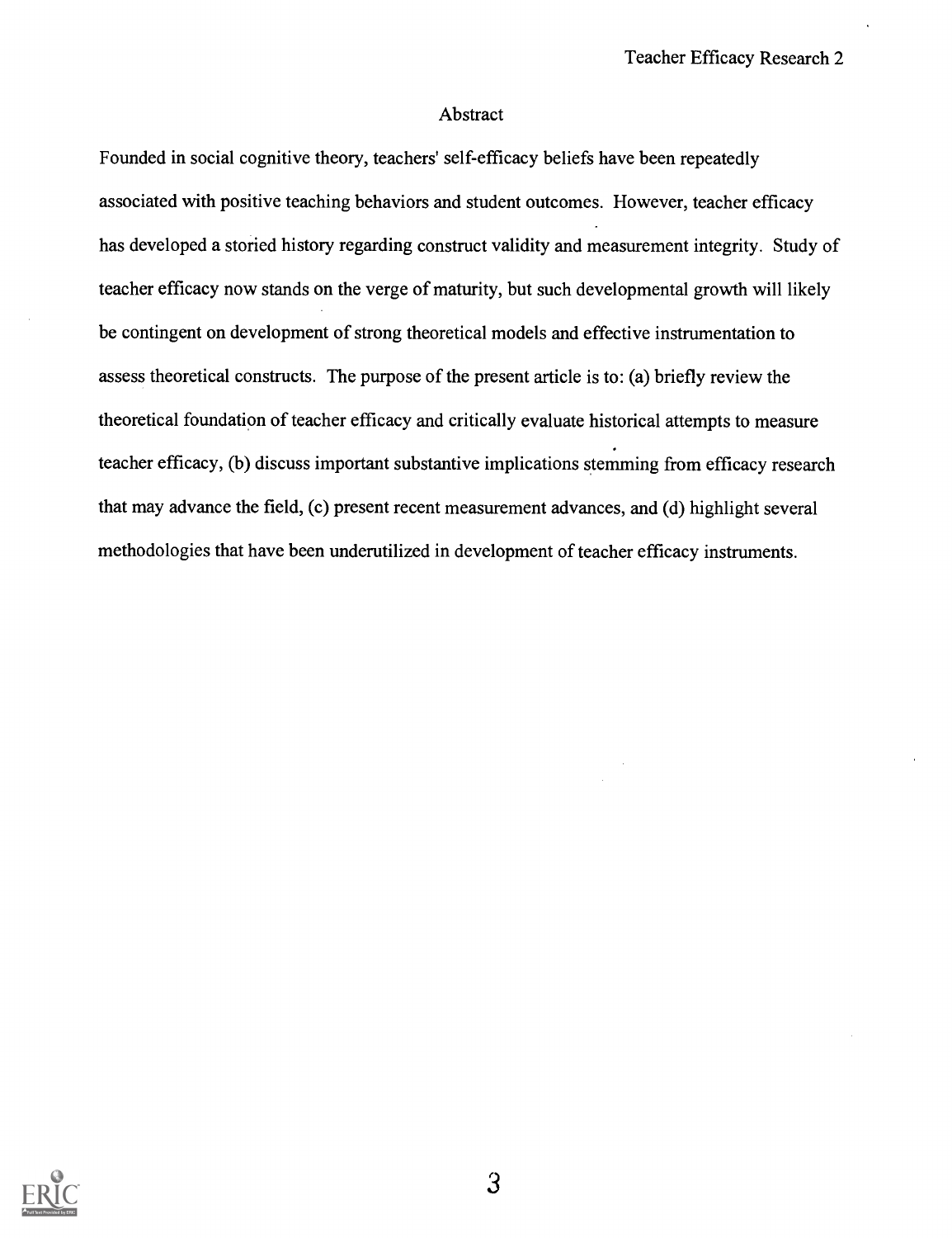Teacher Self-efficacy: Substantive Implications and Measurement Dilemmas

Anecdotally, we all have observed others prevailing amidst adversity and trial. Consider, for example, the following:

- Louis Pasteur was only a mediocre pupil in undergraduate studies and ranked  $\bullet$ 15th out of 22 students in chemistry.
- Albert Einstein was four before he began to speak. He did not read until he was seven. His teacher described him as "mentally slow, unsociable, and adrift forever in foolish dreams."
- It has been told that a football expert once said of Vince Lombardi: "He possesses minimal football knowledge and lacks motivation."

Of course, each of us could add our own testimony of how we have fared in the world, for better or worse. Implicit in these and our own anecdotes lies the question of how people are able to face challenge, direct their actions, and somehow succeed. One answer to this question lies with the concept of self-efficacy.

#### What is Self-Efficacy and Why is it Important?

The theoretical foundation of self-efficacy is found in social cognitive theory, developed by former APA president (1974) and current Stanford professor Albert Bandura (1977, 1997). Social cognitive theory assumes that people are capable of human agency, or intentional pursuit of courses of action, and that such agency operates in a process called triadic reciprocal causation. Reciprocal causation is a multi-directional model suggesting that our agency results

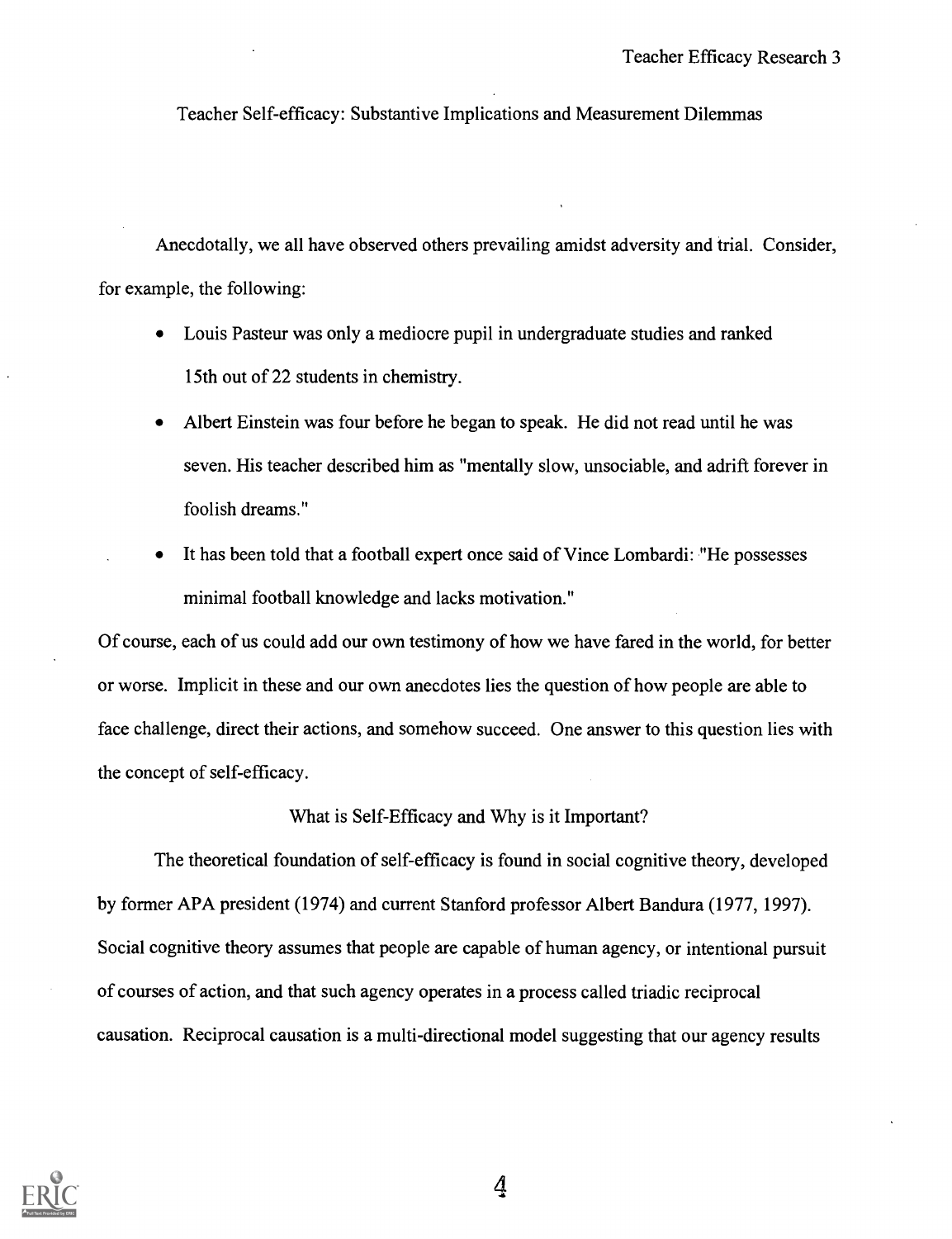in future behavior as a function of three interrelated forces: environmental influences, our behavior, and internal personal factors such as cognitive, affective, and biological processes.

This trinity mutually impacts its members, determines what we come to believe about ourselves, and affects the choices we make and actions we take. We are not products of our environment. We are not products of our biology. Instead, we are products of the dynamic interplay between the external, the internal, and our current and past behavior. In reaction to more reductionist theories, Bandura noted: "Dualistic doctrines that regard mind and body as separate entities do not provide much enlightenment on the nature of the disembodied mental state or on how an immaterial mind and bodily events act on each other" (1986, p. 17).

Central to Bandura's (1997) framework is his concept of self-efficacy. Bandura's aspirations about self-efficacy were grand, as reflected in the title of his 1977 article "Self-Efficacy: Toward a Unifying Theory of Behavioral Change." In this seminal work, Bandura defined self-efficacy as "beliefs in one's capabilities to organize and execute the courses of action required to produce given attainments" (p. 3). Self-efficacy beliefs were characterized as the major mediators for our behavior, and importantly, behavioral change. Over the last quarter century, Bandura's other works continued to develop and defend the idea that our beliefs in our abilities powerfully affect our behavior, motivation, and ultimately our success or failure (cf. Bandura, 1982, 1986, 1993, 1996, 1997).

Bandura (1997) proposed that because self-efficacy beliefs were explicitly self-referent in nature and directed toward perceived abilities given specific tasks, they were powerful predictors of behavior. The research literature has supported this proposition. Research has linked efficacy to a variety of clinical issues such as phobias (Bandura, 1983), addiction (Marlatt, Baer, & Quigley, 1995), depression (Davis & Yates, 1982), and smoking behavior (Garcia, Schmitz, &

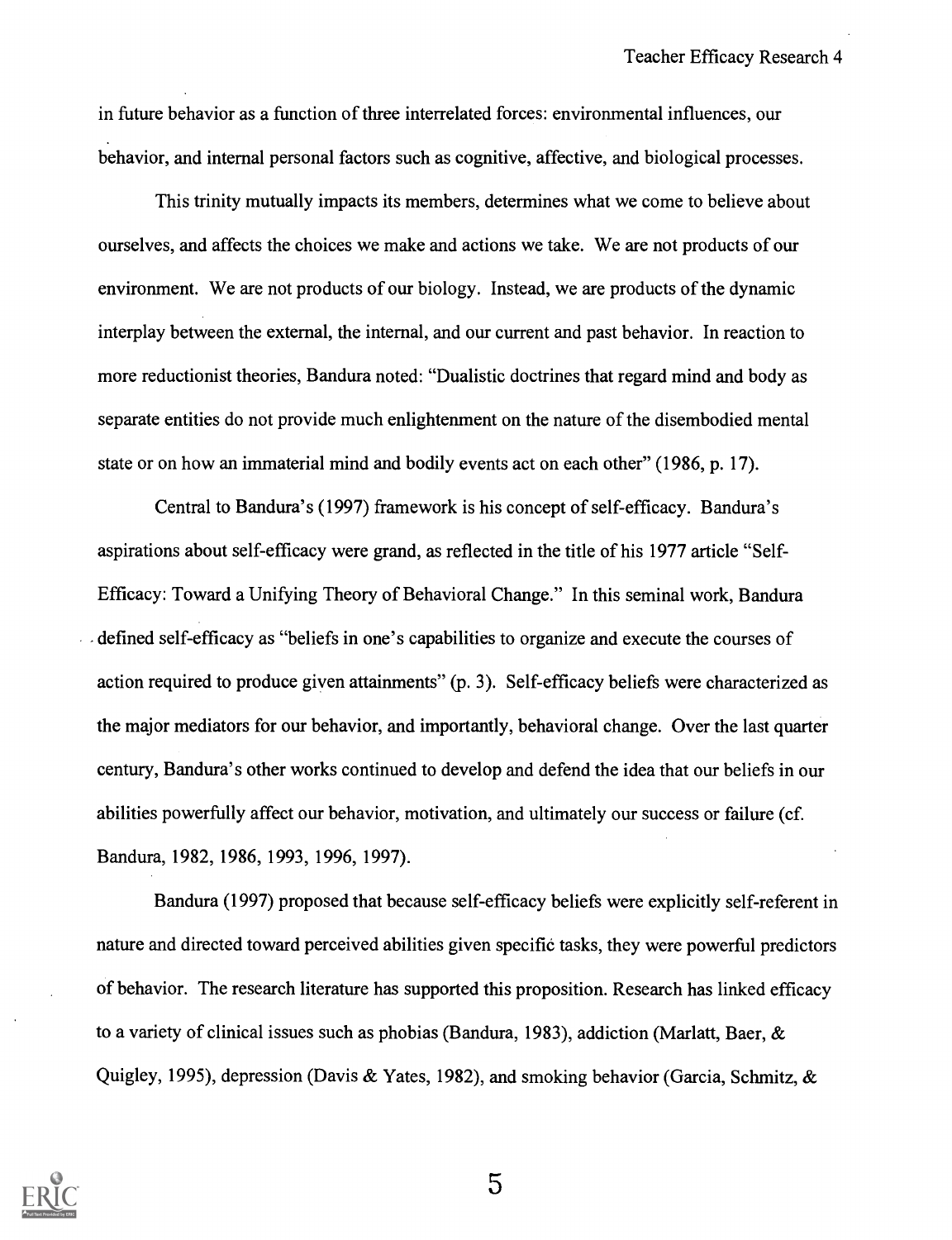Doerfler, 1990). Educationally, self-efficacy beliefs are related to academic performance and self-regulated learning (cf. Hackett, 1995; Pajares, 1996; Schunk, 1991; Zimmerman, 1995).

Importantly, efficacy beliefs help dictate motivation (cf. Maehr & Pintrich, 1997; Pintrich & Schunk, 1996). Bandura observed: "People regulate their level and distribution of effort in accordance with the effects they expect their actions to have. As a result, their behavior is better predicted from their beliefs than from the actual consequences of their actions" (1986, p. 129). From the social cognitive theory perspective, because human agency is mediated by our efficaciousness, self-efficacy beliefs influence our choices, our effort, our persistence when facing adversity, and our emotions (cf. Pajares, 1997).

In short, self-efficacy theory is a common theme in current views of motivation (Graham & Weiner, 1996), primarily because of its predictive power and application for practically any behavioral task. This article will focus on one area of self-efficacy application directly relevant to educational improvement: teacher self-efficacy. Unfortunately, teacher efficacy research has at times been theoretically confused. In effort to advance and strengthen the study of teacher efficacy, I will (a) briefly review the theoretical foundation of teacher efficacy and critically evaluate historical attempts to measure the construct, (b) discuss important substantive implications stemming from efficacy research that may advance the field, (c) present recent measurement advances, and (d) highlight several methodologies that have been underutilized in development of teacher efficacy instruments.

#### What is Teacher Self-efficacy and Why is it Important?

Consistent with the general formulation of self-efficacy, Tschannen -Moran and Woolfolk Hoy (in press) defined teacher efficacy as a teacher's "judgment of his or her capabilities to bring about desired outcomes of student engagement and learning, even among those students who

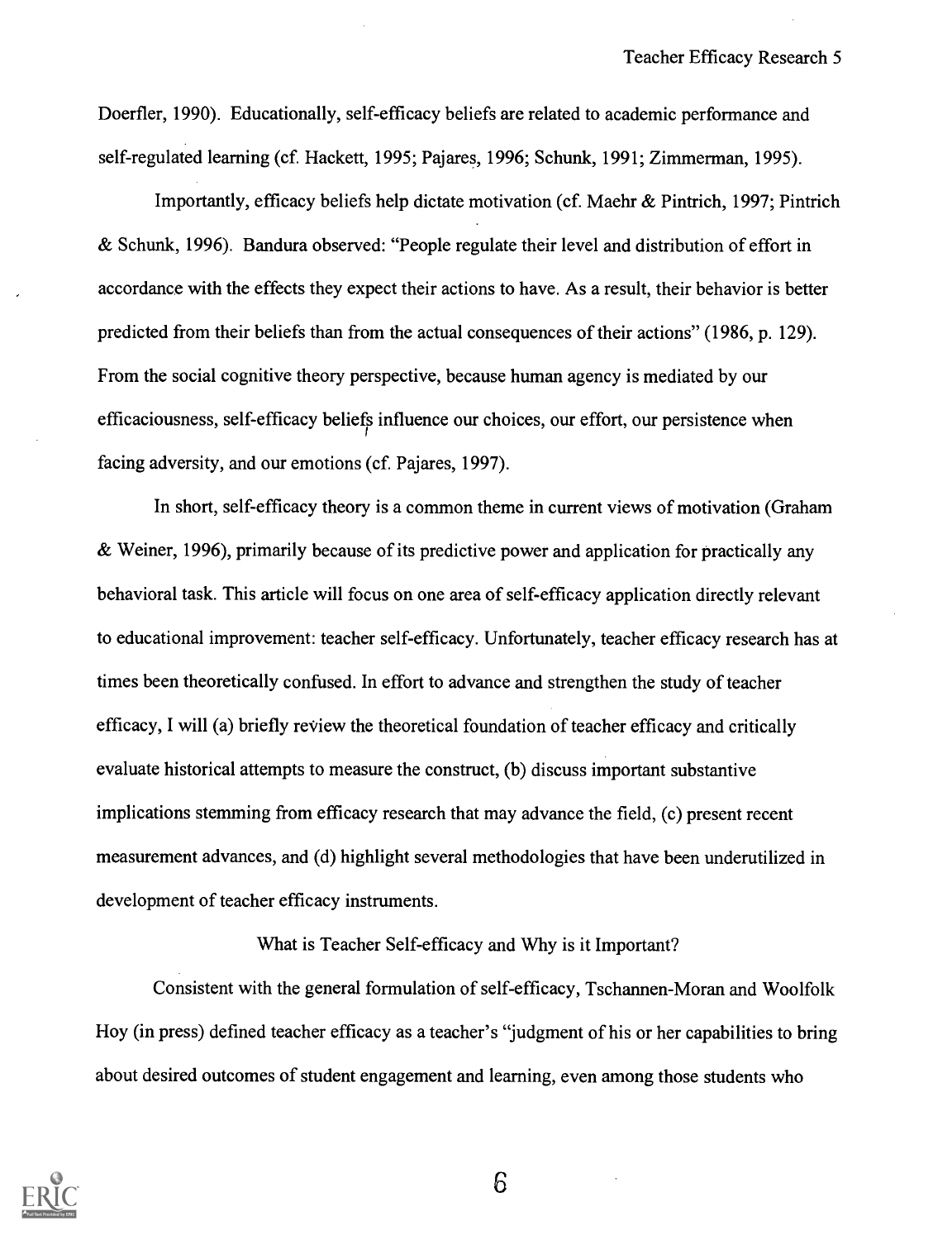may be difficult or unmotivated." The study of teacher efficacy is a little over two decades old and began with RAND researchers' evaluation of whether teachers believed they could control the reinforcement of their actions (Armor et al., 1976). This early work was founded on Rotter's (1966) locus of control theory, and it was assumed that student learning and motivation were the relevant reinforcers of teaching action.

Historically, the Bandura (1977) and Rotter (1966) traditions have influenced the study of teacher efficacy. Unfortunately, researchers' interpretations of these theories have significantly muddied the efficacy waters as regards the theoretical formulation of teacher efficacy and the psychometric attempts to measure the construct. Tschannen-Moran, Woolfolk Hoy, and Hoy (1998) provided a comprehensive review of these historical developments and they will not be reiterated here, with the exception of several measurement issues noted below.

In spite of the measurement confusion, teacher efficacy still emerged as a worthy variable in educational research. As Woolfolk and Hoy (1990) noted, "Researchers have found few consistent relationships between characteristics of teachers and the behavior or learning of students. Teachers' sense of efficacy  $\dots$  is an exception to this general rule" (p. 81). The idea that teachers' self-beliefs are determinants of teaching behavior is a simple, yet powerful idea.

The correlates of teacher efficacy are many when using a variety of efficacy scales and measurements. Students of efficacious teachers generally have outperformed students in other classes. Teacher efficacy was predictive of achievement on the Iowa Test of Basic Skills (Moore & Esselman, 1992), the Canadian Achievement Tests (Anderson, Greene, & Loewen, 1988), and the Ontario Assessment Instrument Pool (Ross, 1992). Watson (1991) observed greater achievement in rural, urban, majority Black, and majority White schools for students of

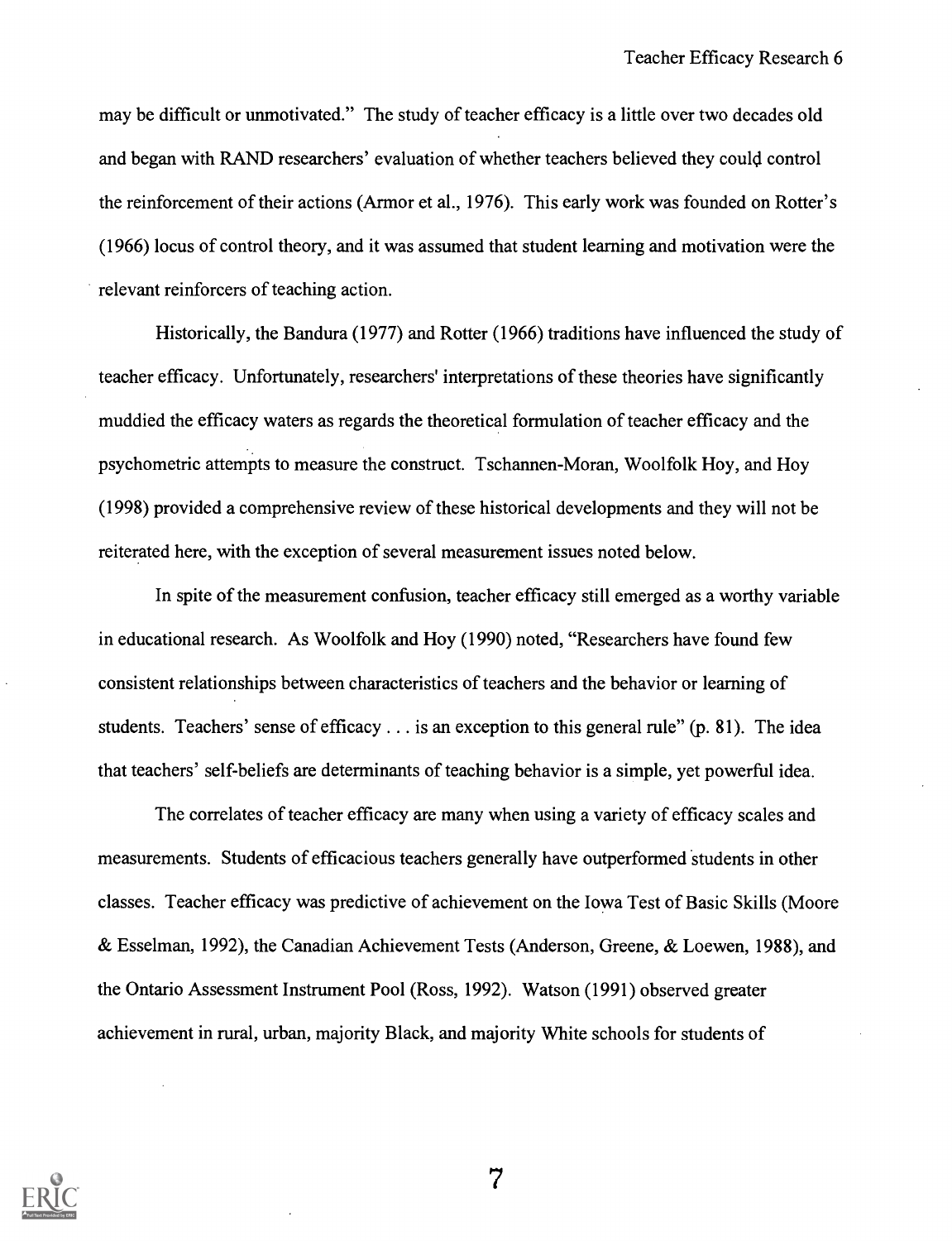efficacious teachers. Teacher efficacy is also related to students' own sense of efficacy (Anderson et al., 1988) and student motivation (Midgley, Feldlaufer, & Eccles, 1989).

Regarding teacher behaviors, efficacious teachers persist with struggling students and criticize less after incorrect student answers (Gibson & Dembo, 1984). They are more likely to agree that a low SES student should be placed in a regular education setting and less likely to refer students for special education (Meijer & Foster, 1988; Podell & Soodak, 1993; Soodak & Podell, 1993). Teachers with high efficacy tend to experiment with methods of instruction, seek improved teaching methods, and experiment with instructional materials (Allinder, 1994; Guskey, 1988; Stein & Wang, 1988). Coladarci (1992) observed higher professional commitment for efficacious inservice teachers. Evans and Tribble (1986) found similar results for preservice teachers.

Clearly the study of teacher efficacy has borne much fruit. However, teacher efficacy is the subject of current debate concerning its meaning and measure (cf. Tschannen-Moran et al., 1998). The dialogue has centered on two issues. First, based on the theoretical nature of the selfefficacy construct as defined by Bandura (1977, 1997), researchers have argued that self-efficacy is most appropriately measured within context regarding specific behaviors (Pajares, 1996). Second, the construct validity of scores from the primary instruments purporting to measure teacher efficacy has been severely questioned (Coladarci & Fink, 1995; Guskey & Passaro, 1994). Accordingly, teacher efficacy is presently on the precipice of inquiry; it is ready to either move forward or fall to the wayside as a good idea that ultimately had little substance. As Tschannen-Moran et al. (1998) noted:

This appealing idea, that teachers' beliefs about their own capacities as teachers somehow matter, enjoyed a celebrated childhood, producing compelling findings in almost every

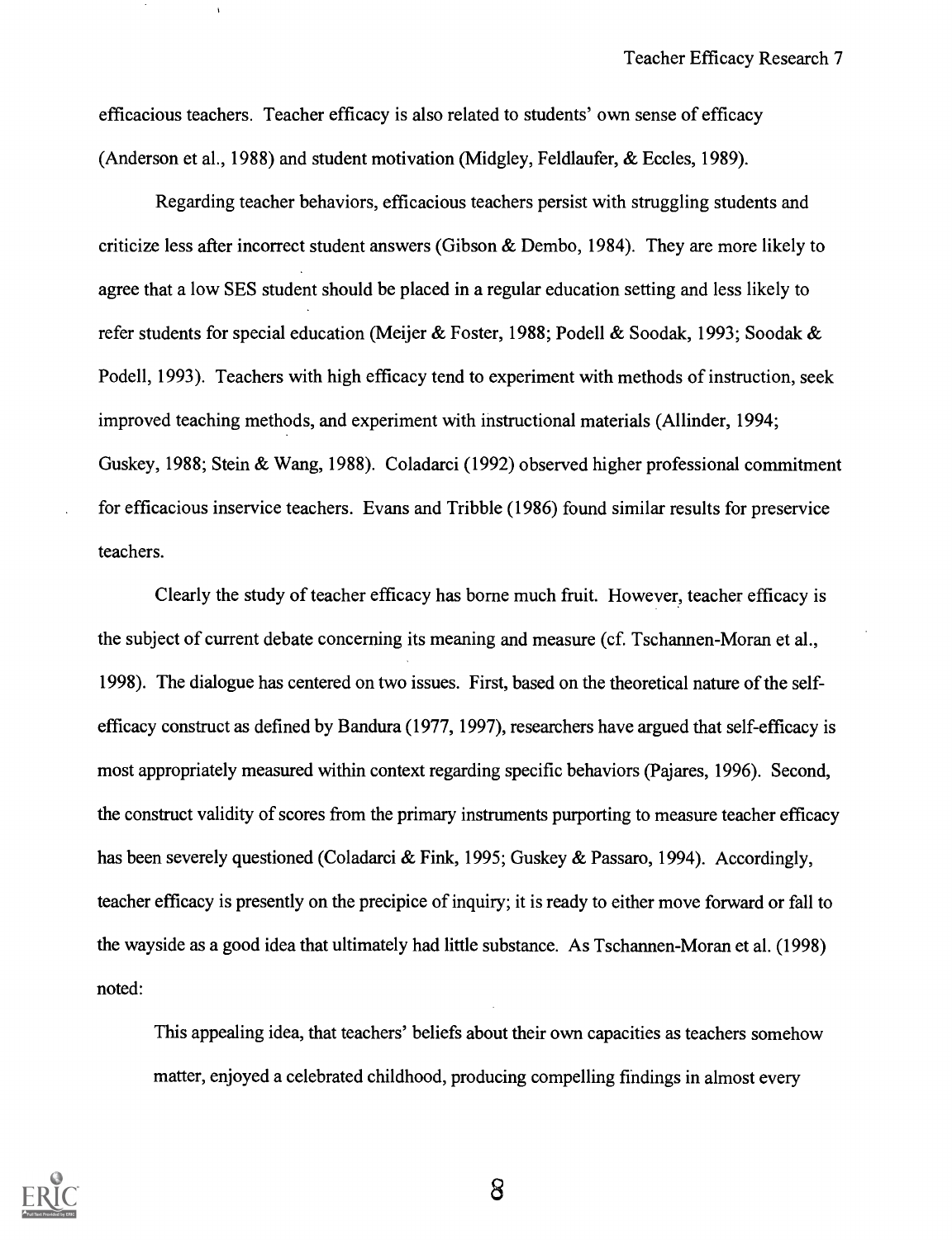study, but it has also struggled through the difficult, if inevitable, identity crisis of

adolescence. . .. teacher efficacy [now] stands on the verge of maturity. . . (p. 202)

I hope to explicate several issues in the study of teacher efficacy that will facilitate this maturation. My discussion, while not exhaustive, focuses on current issues in defining the theoretical construct and appropriate measurement strategies.

#### Current Issues in Teacher Efficacy

#### Gibson and Dembo's Teacher Efficacy Scale

As noted, social cognitive theory provides the theoretical foundation for teacher efficacy. Historically, however, Bandura's (1977) theory has been mixed with locus of control theory (Rotter, 1966). At the birth of teacher efficacy, RAND researchers (Armor et al., 1976) developed two items that were based on the locus of control orientation:

- Item 1: "When it comes right down to it, a teacher really can't do much because most
- of a student's motivation and performance depends on his or her home environment."
- Item 2: "If I really try hard, I can get through to even the most difficult or unmotivated students."

The items were intended to assess whether a teacher believed that student learning and motivation (assumed reinforcers for the teacher) were under the teacher's control. These items and this orientation guided most teacher efficacy research during the late 70s and early 80s.

Amidst concerns about construct definition and reliability of measurement with only two items, Gibson and Dembo (1984) sought to empirically develop a teacher efficacy measure. They argued that the two items used by the RAND researchers actually corresponded to Bandura's (1977) outcome expectancy and self-efficacy dimensions of social cognitive theory, respectively. (Note: Outcome expectancy is theoretically independent from self-efficacy.

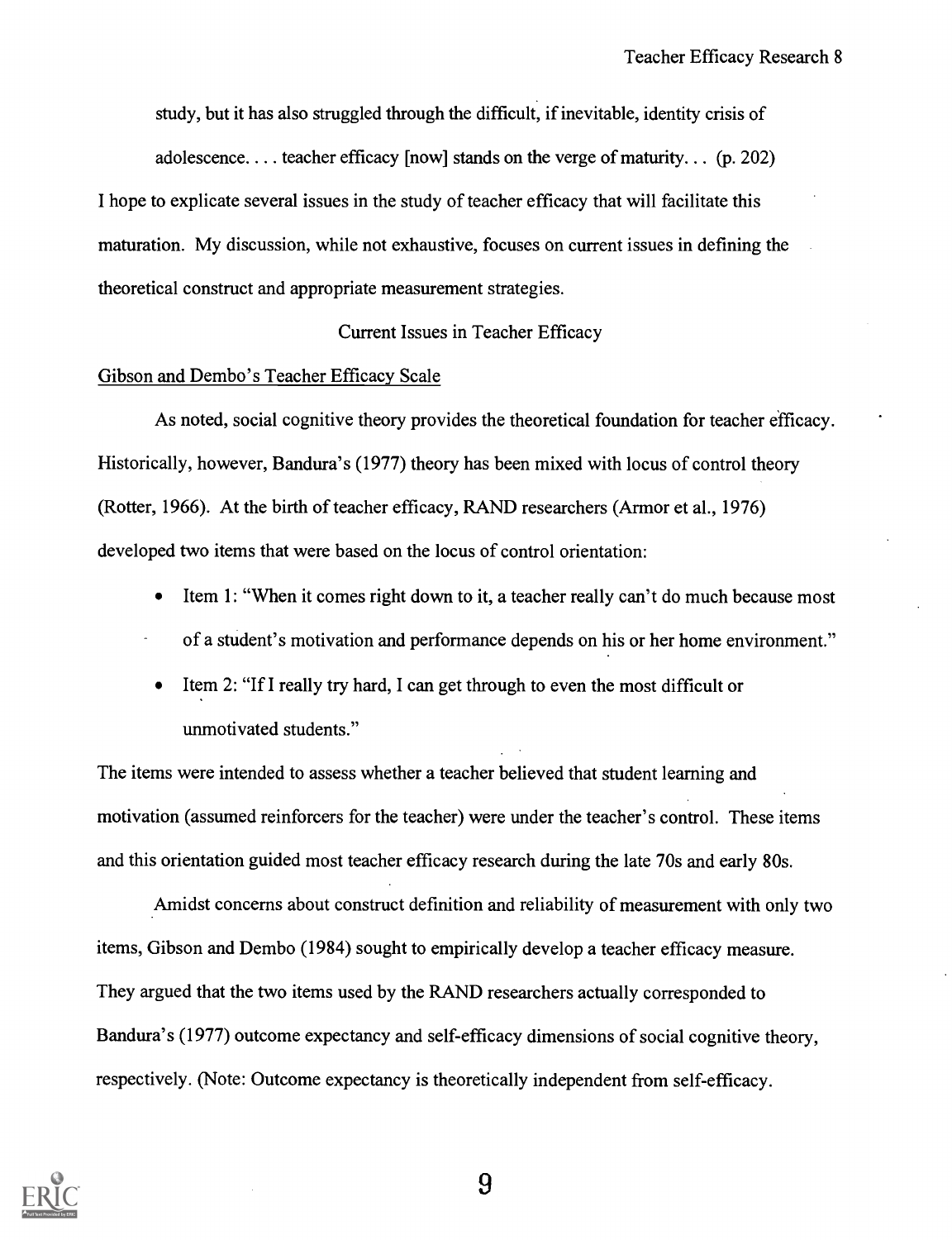Unfortunately, brevity prohibits discussion of outcome expectancy here and the reader is referred to Bandura [1997], Pajares [1997], and Tschannen -Moran et al. [1998] for thorough treatments.) RAND Item 1 was thought to assess an outcome expectancy regarding a teacher's belief whether teaching can impact student learning despite external constraints. This construct was labeled teaching efficacy (later to be called general teaching efficacy, or GTE). RAND Item 2 was thought to assess self-efficacy, or a teacher's perceived ability to positively impact student learning. This construct was named personal teaching efficacy (PTE).

In their study, Gibson and Dembo (1984) developed additional items modeled after the RAND items and retained 16 after a factor analysis (PTE: 9 items, GTE: 7 items). The PTE and GTE factors were essentially uncorrelated  $(r = -19)$ , a result consistent with Bandura's conceptualization of outcome expectancy and self-efficacy dimensions. A multitraitmultimethod construct validity study was conducted and the Teacher Efficacy Scale (TES) was born. The TES subsequently became the predominate instrument in the study of teacher efficacy, leading Ross (1994, p. 382) to label it a "standard" instrument in the field. The TES has also served as a launching point for the development of other similar instruments, such as the subject matter specific Science Teaching Efficacy Belief Instrument (STEBI; Riggs & Enochs, 1990).

As teacher efficacy research flourished, serious questions about the TES arose. Specifically, in a study of correlations among scores from the major instruments of teacher efficacy and related constructs, Coladarci and Fink (1995) largely found weak evidence for discriminant validity of PTE and GTE scores. Furthermore, Guskey and Passaro (1994) reported that the PTE and GTE factors correspond to not to self-efficacy and outcome expectancy dimensions, but to an internal versus external orientation, respectively. This dichotomy resembled locus of control and attributional theory orientations more than self-efficacy theory.

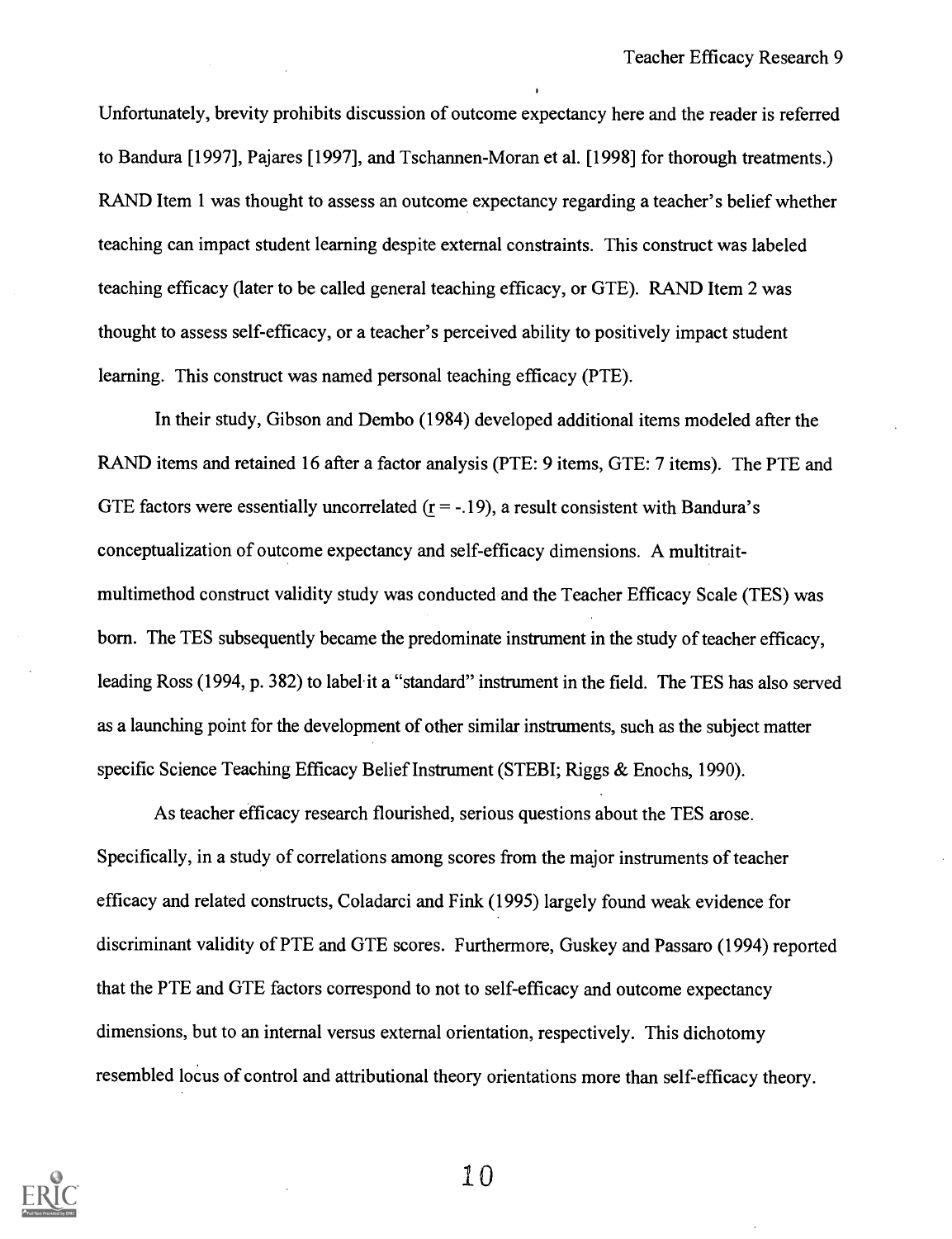Importantly, the Coladarci and Fink (1995) and Guskey and Passaro (1994) studies pointed out potential theoretical confounds in the TES. We must remember that the TES was originally developed from the two RAND items which were based on locus of control theory. Gibson and Dembo (1984) later interpreted the items as reflecting self-efficacy theory. Accordingly, the TES appears to have elements of both theoretical orientations captured in its items. As might be expected from an instrument that serves two theoretical masters, the study of teacher efficacy has suffered an adolescent identity crisis as researchers have struggled to clarify the construct (see e.g., Soodak & Podell, 1996). (Note: Tschannen-Moran et al. [1998] presented a more complete discussion of these theoretical strands in teacher efficacy research, along with specific results from the Coladarci and Fink [1995] and Guskey and Passaro [1994] studies.) Toward Construct Clarification

In effort bring some coherence to the meaning and measure of teacher efficacy, Tschannen-Moran et al. (1998, p. 227) developed a model of that "weaves together both conceptual strands" in teacher efficacy's storied history. The model attempts to take a broader, more comprehensive look at self-efficacy as it relates to teachers and explicates a cydical feedback loop for efficacy judgments. The model, presented in Figure 1, represents an important advancement in the area that may guide future research efforts. Several theoretical issues that are particularly relevant to the current discussion are noted below.

## INSERT FIGURE 1 ABOUT HERE

Sources of efficacy information. Bandura (1997) proposed that there are four general sources of efficacy building information: verbal persuasion, vicarious experiences, physiological arousal, and mastery experiences. Of these, mastery experiences are likely the most powerful



.1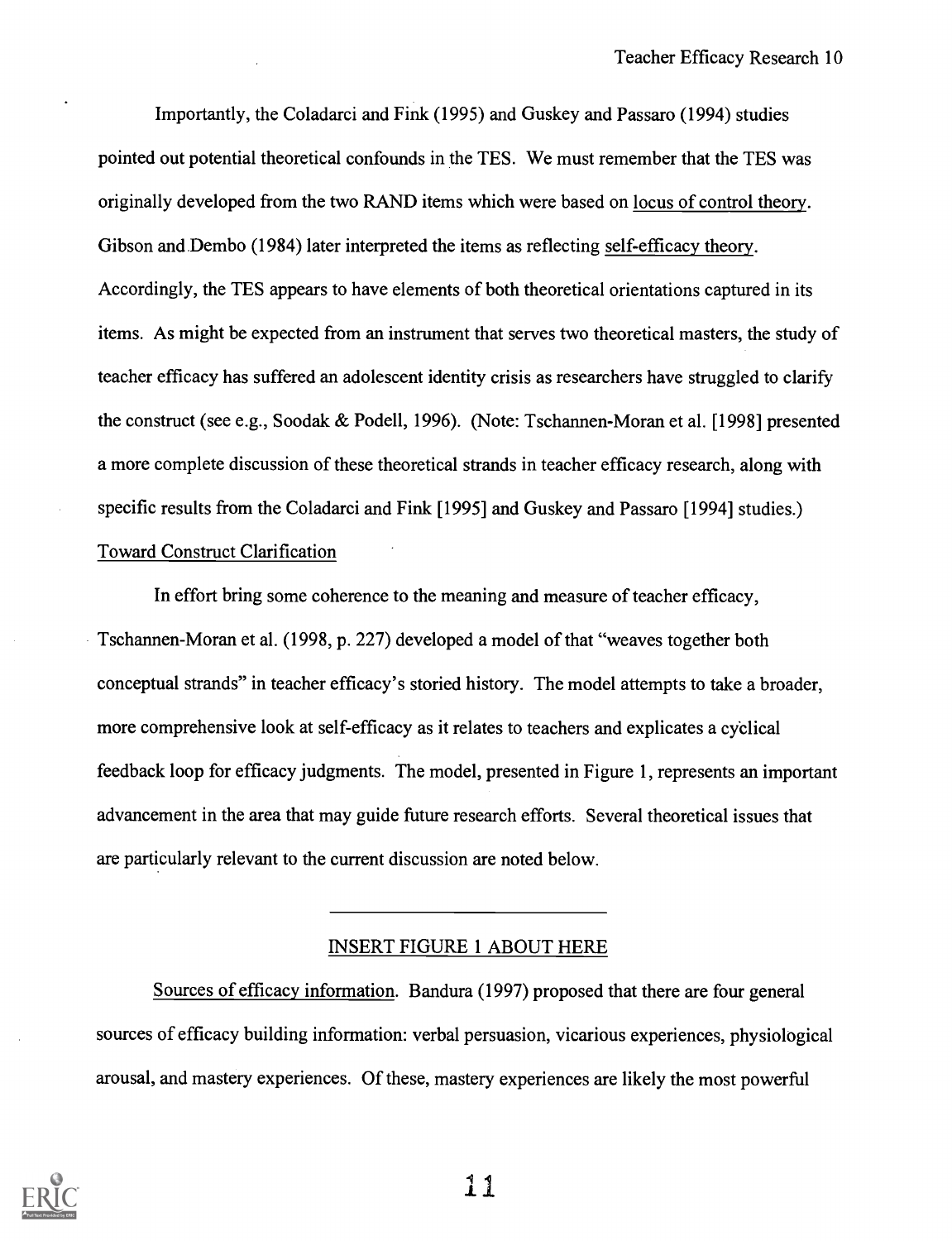influence in fostering efficacy. Prior conceptualizations of teacher efficacy have all but ignored these sources of information and their relationship to efficacy and ultimate behavior. If efficacy is a powerful influence on behavior, then investigation of factors that might influence efficacy are certainly warranted.

Task analysis and teaching competence. Tschannen-Moran et al. (1998) also argued that teacher efficacy actually is a joint, simultaneous function of a teacher's analysis of the teaching task and his or her assessment of his or her personal teaching competence or skill (concepts related to but different from the GTE and PTE scales, respectively). As described by Tschannen-Moran et al.:

In analyzing the teaching task and its context, the relative importance of factors that make teaching difficult or act as constraints is weighed against an assessment of the resources available that facilitate learning. In assessing self-perceptions of teaching competence,

the teacher judges personal capabilities such as skills, knowledge, strategies, or personality traits balanced against personal weaknesses or liabilities in this particular teaching context. . . (p. 228, italics in original)

The task analysis evaluates the specific elements of a teaching situation. Although similar to GTE, the task analysis is more specific and invokes elements that can both help and hinder teaching (GTE only deals with external constraints and ignores possible useful resources). This conceptualization is consistent with Bandura's (1997) triadic reciprocal causation, such that a teacher's efficacy belief stems from dynamic interplay of the environment, behavior, and personal factors. Assessment of resources or constraints in the teaching environment would play an important role in a teacher's efficacy judgment.

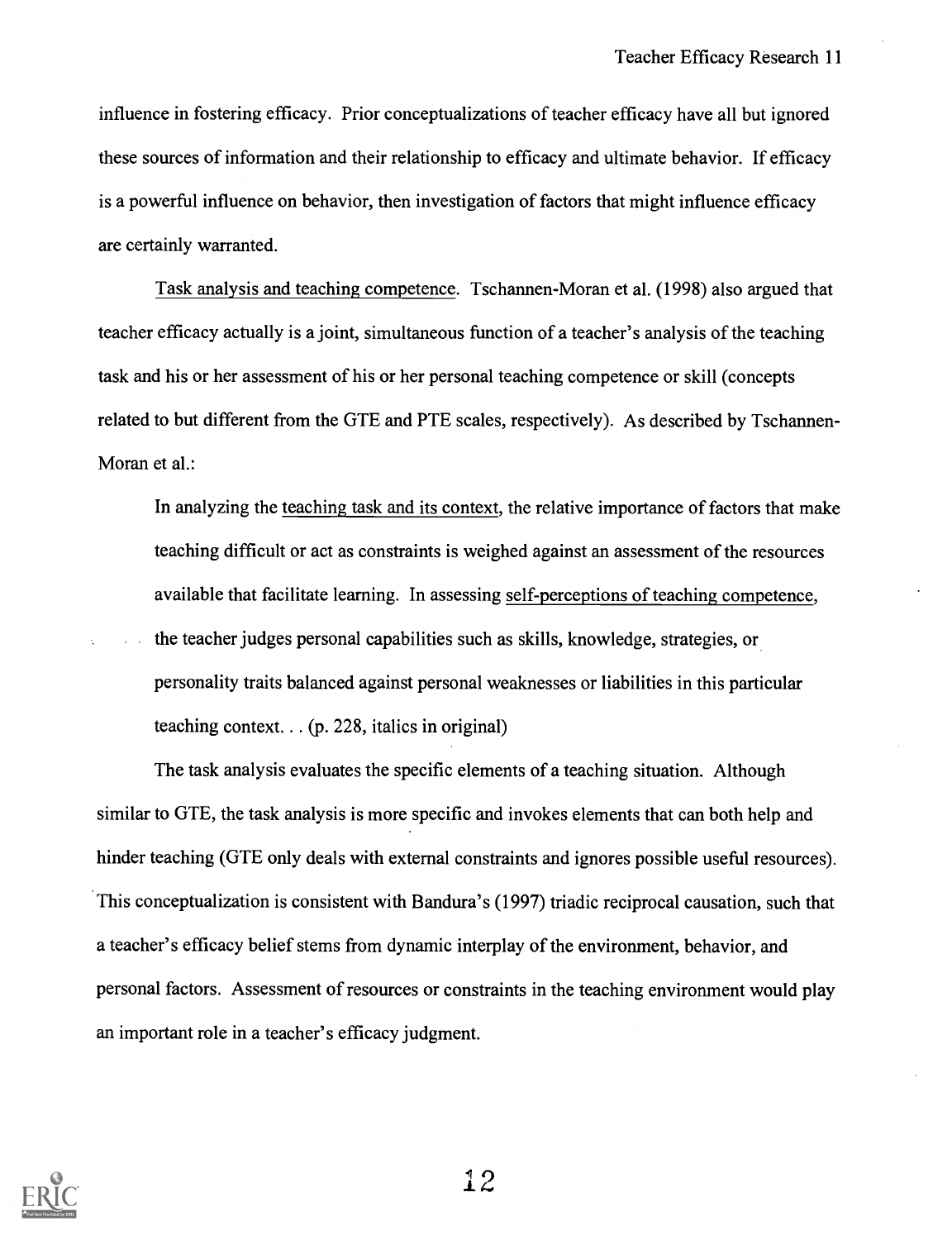Additionally, personal teaching competence resembles the PTE scale but deals directly with perceptions of current functioning or abilities as opposed to futuristic evaluations. Selfefficacy beliefs are, by definition, judgments of expected performance at a task at some point in the future. Tschannen-Moran et al. (1998) have argued that these futuristic (self-efficacy) judgments only occur after a teacher evaluates their current skill level. Furthermore, the judgment occurs only after the teacher's current skill level is weighed against the task analysis. These two processes, task analysis and assessment of competence, are proposed to occur simultaneously and in light of each other, eventually resulting in an efficacy belief held by the teacher for the given context.

Level of specificity and content congruence. The teacher efficacy model also holds that teacher efficacy beliefs should be referenced to specific tasks. Pajares (1996) observed that selfefficacy judgments are most consistent with Bandura's (1997) theory, and most predictive of behavior, when evaluation of one's capability is matched to a specific outcome. Pajares noted:

Omnibus tests that aim to assess general self-efficacy provide global scores that decontextualize the self-efficacy-behavior correspondence and transform self-efficacy beliefs into a generalized personality trait rather than the context-specific judgment Bandura suggests they are. . .. The problem with such assessments is that students [or teachers] must generate judgments about their . . . capabilities without a clear activity or task in mind. As a result, they generate the judgments by in some fashion mentally aggregating to related perceptions that they hope will be related to imagined tasks. (p. 547)

Historically, and contrary to Bandura's (1997) formulations, teacher efficacy has been measured rather globally. For example, one PTE item on the TES reads: "When I really try, I

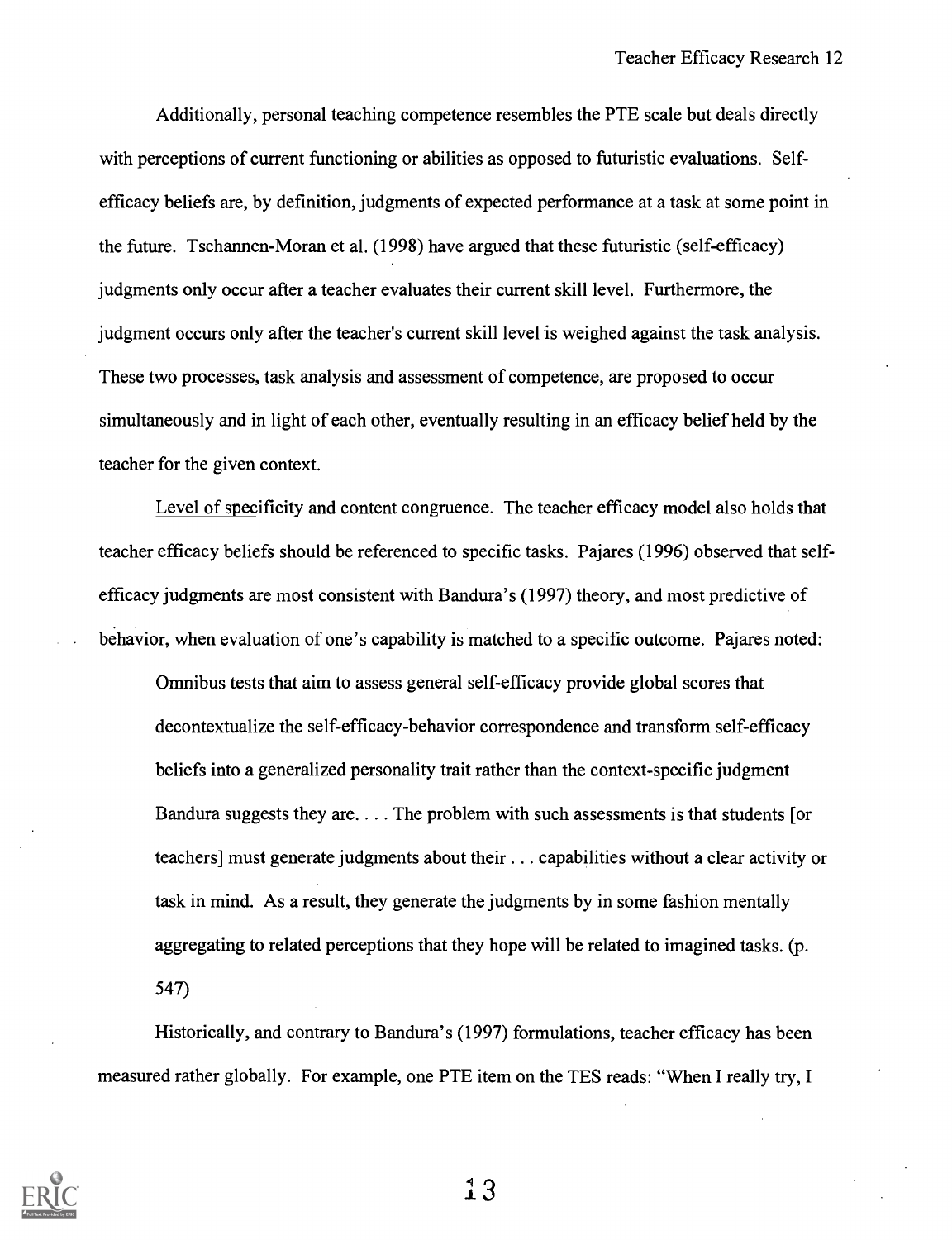can get through to most difficult students." How much effort is necessary? How difficult are the students? Is difficulty related to behavior, motivation, and/or instruction? Are learning disabilities relevant to the situation?

Because efficacy judgments refer to one's ability to perform successfully in a task, the judgments are contextually based. Assessment of efficacy without reasonable context specificity may actually be assessment of a different construct altogether, perhaps of more general personality traits. The lack of discriminant validity for teacher efficacy measures found in the Coladarci and Fink (1995) study points to this reality.

However, Lent and Hackett (1987) cautioned that specificity and precision may reduce result generalizability. In response to this potentiality, Pajares (1997) noted:

Judgments of competence need not be so microscopically operationalized that their assessment loses all sense of practical utility. Domain specificity should not be misconstrued as extreme situational specificity, and there is no need to reduce efficacy assessments to atomistic proportions. (p. 13)

Furthermore, Bandura (1997) argued that transfer of efficacy judgments is possible, and noted that "the level of generality of the efficacy items within a given domain of functioning varies depending on the degree of situational resemblance and foreseeability of task demands" (p. 13). Regarding teacher efficacy, Tschannen-Moran et al. (1998) also cautioned against "developing measures so specific that they lose their predictive power for anything beyond the specific skills and contexts being measured" (p. 219). It is not very useful or predictive of other behavior if a teacher only feels efficacious for providing effective instruction if the student is in the seventh grade, does not have a learning disability, enjoys working in cooperative groups, never asks difficult questions, has a pleasant personality, and is left-handed.

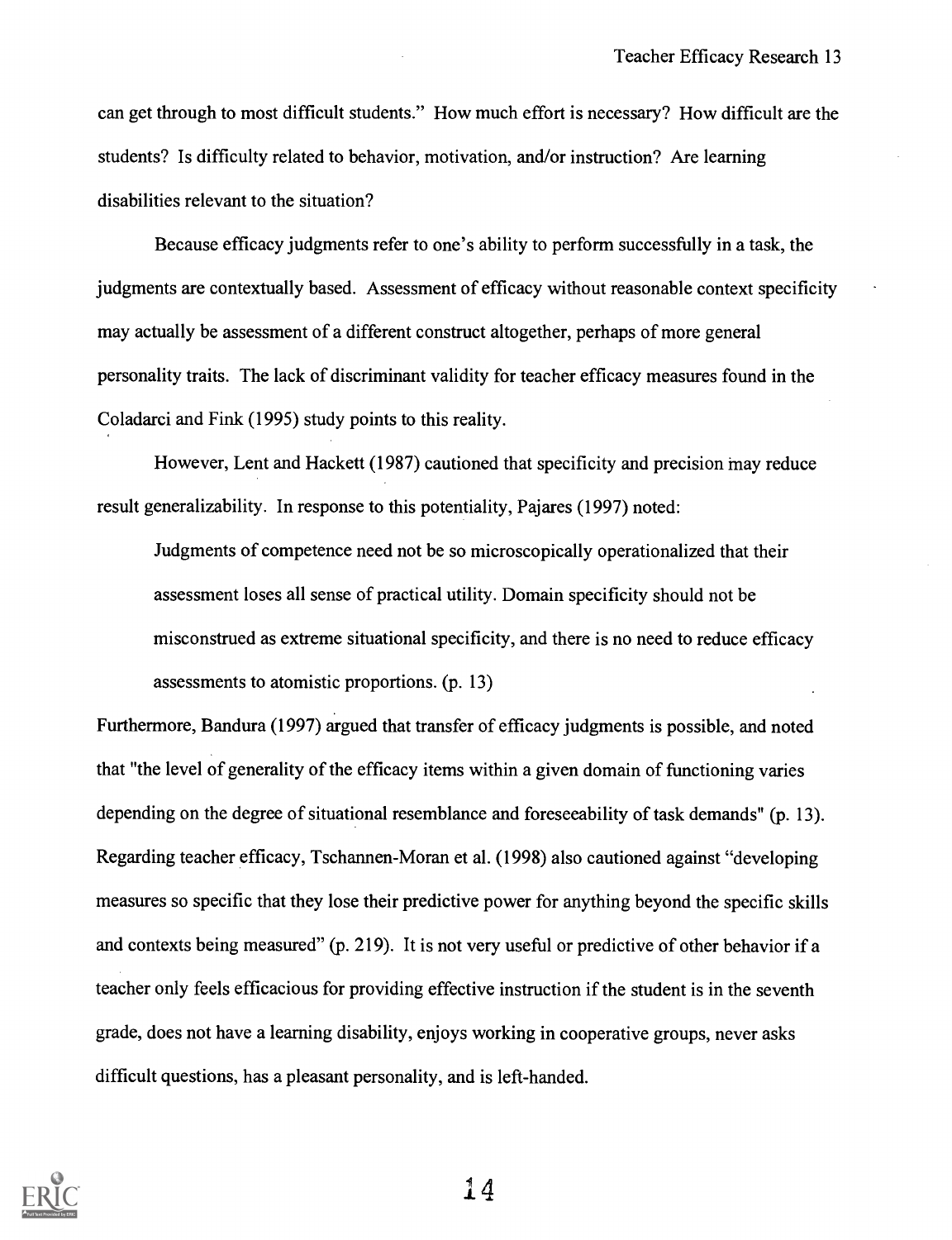#### Some Limited Preliminary Support

Although the Tschannen-Moran et al. (1998) model has promise for the advancement of teacher efficacy inquiry, the model must undergo empirical scrutiny before theoretical claims are proclaimed too loudly. For example, the sources of efficacy information have been largely unexamined in relation to teacher efficacy. Historically, vicarious experience and social persuasion seem to impact GTE beliefs (Waters & Ginns, 1995) and PTE may be best impacted by actual teaching experiences (Housego, 1992; Hoy & Woolfolk, 1990). However, as noted, these conceptualizations of teacher efficacy are not entirely consistent with the proposed model.

Many questions exist regarding the nature of the proposed task analysis concept. How do the sources of efficacy information contribute to the task analysis? What elements of the teaching situation are most relevant to efficacy judgments? Furthermore, it is unknown whether the task analysis varies for teachers at different developmental stages in their careers. Tschannen-Moran et al. (1998) suggested that the task analysis "will be most explicit for novice teachers and for those entering a new teaching assignment. Experienced teachers are likely to rely more heavily on memories and interpretations of similar past teaching experiences" (p. 231). However, this assumption warrants empirical evaluation.

Henson, Bennett, Sienty, and Chambers (2000) found some limited support for the model. Moving from Tschannen-Moran et al.'s (1998) assumption that novice teachers will emphasize the task analysis in efficacy judgments, Henson et al. examined a sample of emergency certification teachers new to their teaching careers. The canonical correlation analysis revealed a relationship between teaching competence and efficacy. However, task analysis variables were not related to efficacy judgments.

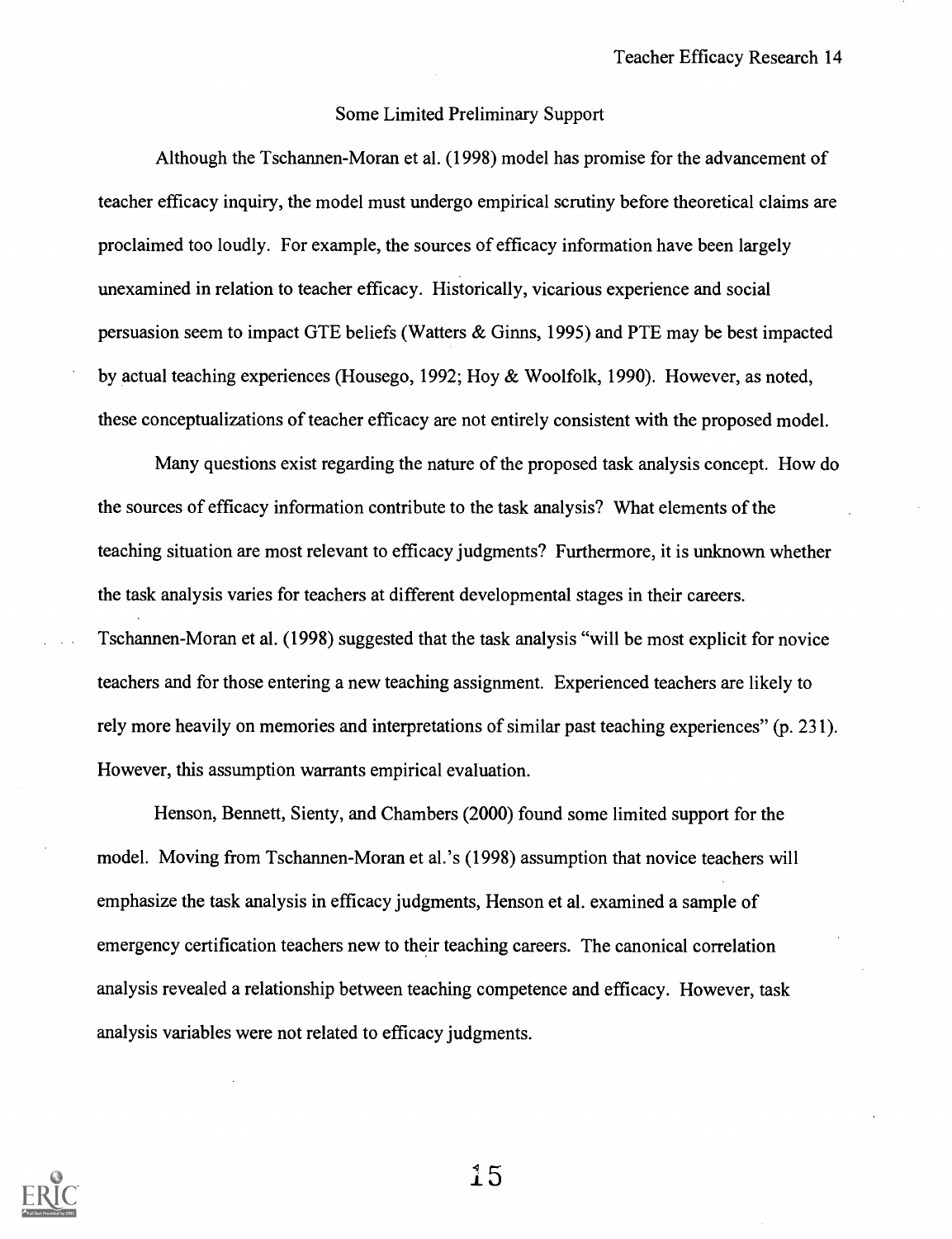In a study of collective teacher efficacy (see below) using the same theoretical framework noted in Figure 1, Goddard, Hoy, and Woolfolk Hoy (2000) noted that the task analysis and teaching competence dimensions were closely related in a factor analysis  $(r = .75)$ . The authors argued that the high interfactor correlation was evidence that the two dimensions are poorly discriminated by teachers and likely occur simultaneously in teachers' cognitive processing. This result and interpretation is consistent with Tschannen-Moran et al.'s (1998) model. At present, there are no other known studies explicitly evaluating the validity of this recent development in teacher efficacy. Clearly, much empirical work and model testing is needed to continue to advance the field.

#### Promising Substantive Implications

Recent developments in the study of teacher efficacy beg many questions regarding the function of teacher efficacy in teachers' lives. Although myriad research agendas could be developed to pursue these questions, the following represents three areas of inquiry that show great promise for the advancement of teacher efficacy. Other treatments of these and related issues can be found in Goddard et al. (2000), Tschannen-Moran and Woolfolk Hoy (in press), Tschannen-Moran et al. (1998).

#### Efficacy Building Information

Bandura (1986) argued that "perceived self-efficacy results from diverse sources of information conveyed vicariously and through social evaluation, as well as through direct experience" (p. 411). Furthermore, these sources of information "must be processed and weighed through self-referent thought" (p. 21). Accordingly, Bandura (1986, 1997) postulated four sources of efficacy building information: mastery experiences, vicarious experiences, social



I6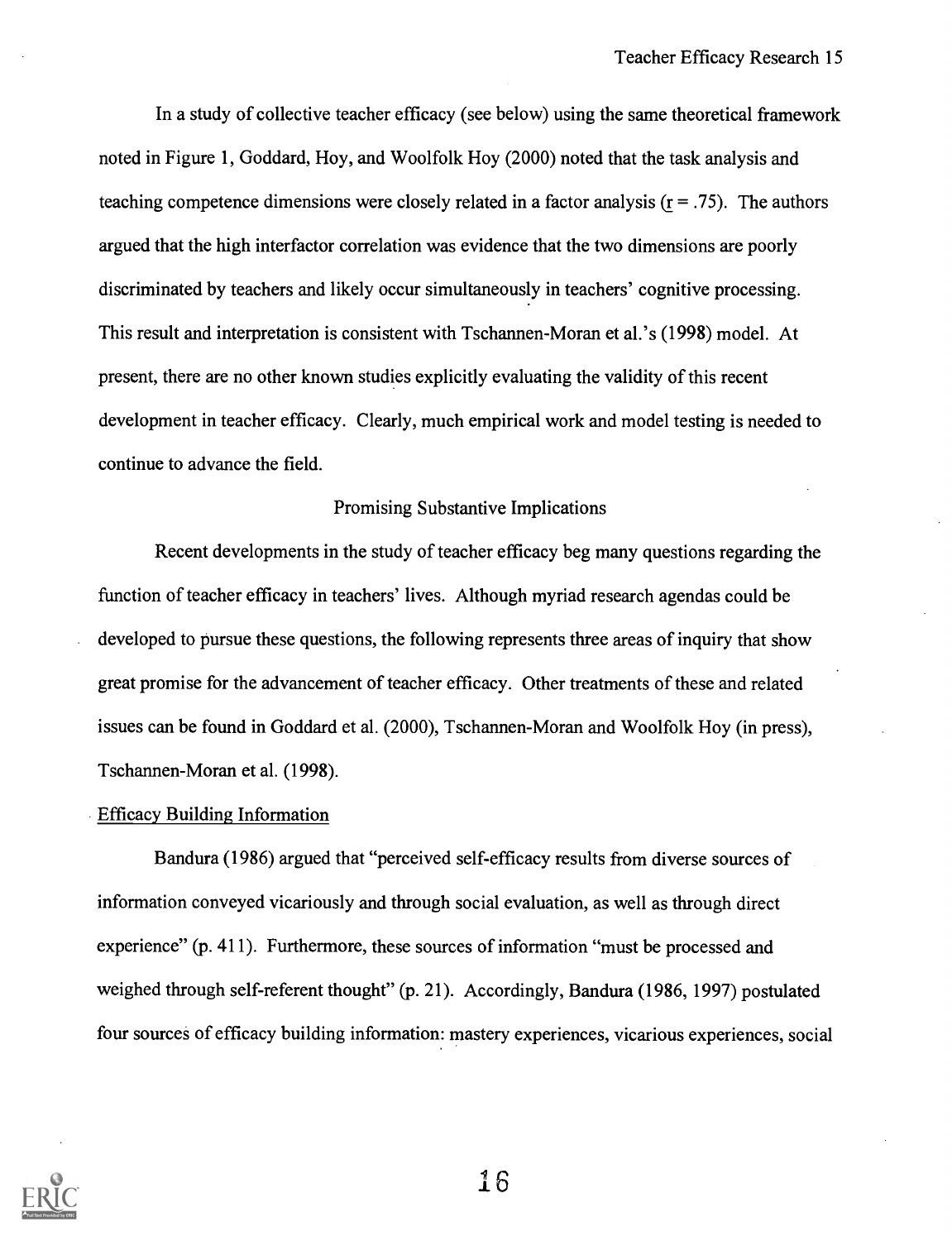persuation, and physiological or emotional arousal. Tschannen-Moran et al. (1998) employed these sources of information in their theoretical model of teacher efficacy.

Mastery experiences are considered the most powerful influence on efficacy as they provide direct feedback regarding capabilities. However, because the feedback "must be processed and weighed through self-referent thought," all success does not lead to bolstered efficacy. Attributional analysis and causal assumptions concerning outcomes impact the interpretation of mastery experiences. Furthermore, some outcomes may be valued more than others. For example, a teacher may succeed at altering an assignment to the appropriate level of a student, but experience no increase in confidence because no special value was vested in the outcome. Social cognitive theory emphasizes that vicarious experiences can impact learning and efficacy. Social persuasion and the emotional state that one experiences during social interactions can also bolster, or weaken, self-efficacy beliefs.

Although the Tschannen-Moran et al. (1998) included these elements in their model, research examining the validity and potential impact of the sources of information on teacher efficacy is practically non-existent. If teacher efficacy is the powerful predictive construct it has been thought to be, then research examining the processes by which such efficacy is built is critical to fostering teacher efficacy and, ultimately, changing behavior. Are some mastery experiences more salient than others? What sources if information are most effectual for preservice teachers? Do these sources differ for inservice teachers? How do teachers process and internalize vicarious experiences? What characteristics of models best facilitate vicarious efficacy growth?

Important is this discussion is the fact that most efficacy research has been self-report, survey, and correlational in nature. Henson (in press) noted that "experimental (or quasi-

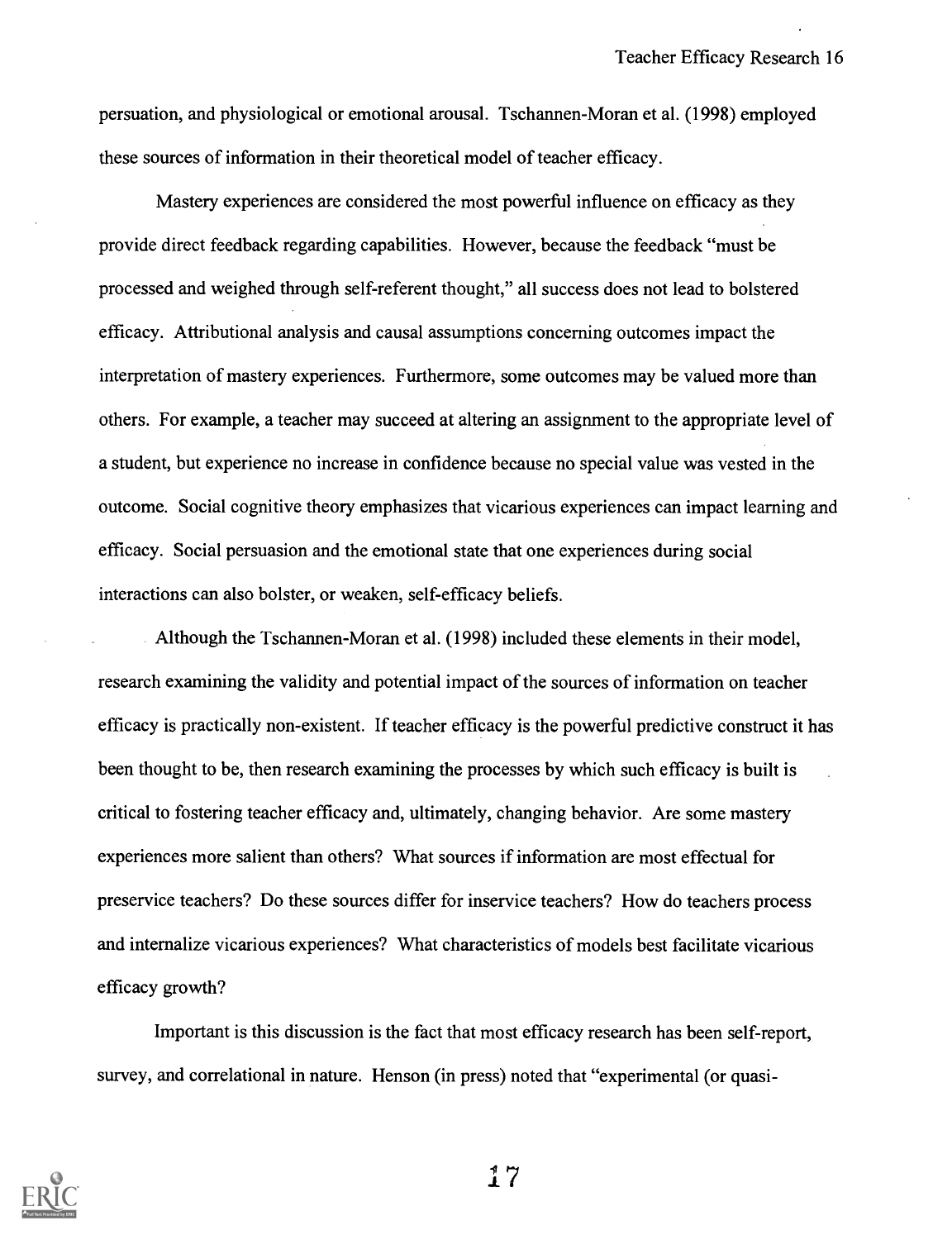experimental) and/or long term designs are near absent in the literature, leaving cross-sectional snapshots of teacher perceptions of their capabilities." Such designs are unlikely to shed much light on the complex interplay between sources of efficacy information and efficacy development. Regarding student self-efficacy, Pajares (1997) recognized this methodological weakness, and noted:

Two strategies are called for. The first is for researchers to assess both the sources and the effects of self-efficacy through direct observation rather than rely on students' selfreports; the second is to increase the use of experimental techniques so as to manipulate sources and effects. (p. 30)

Researchers of teacher efficacy would likely do well to heed this advice.

#### Collective Teacher Efficacy

Recently some researchers have begun to explore the construct of collective teacher efficacy. Because social cognitive theory holds that "personal agency operates within a broad network of sociostructural influences" (Bandura, 1997, p. 6) the theory "extends the analysis of mechanisms of human agency to the exercise of collective agency" (p. 7). Bandura (1997) defined collective efficacy generally as "the groups' shared belief in its conjoint capabilities to organize and execute courses of action required to produce given levels of attainments" (p. 477). Collective efficacy takes self-efficacy to the social level. Extending Bandura's theory to teachers, Goddard et al. (2000) defined collective teacher efficacy as

a construct measuring teachers' beliefs about the collective (not individual) capability of a faculty to influence student achievement; it refers to the perceptions of teachers that the efforts of the faculty of a school will have a positive effect on student achievement. (p. 486)

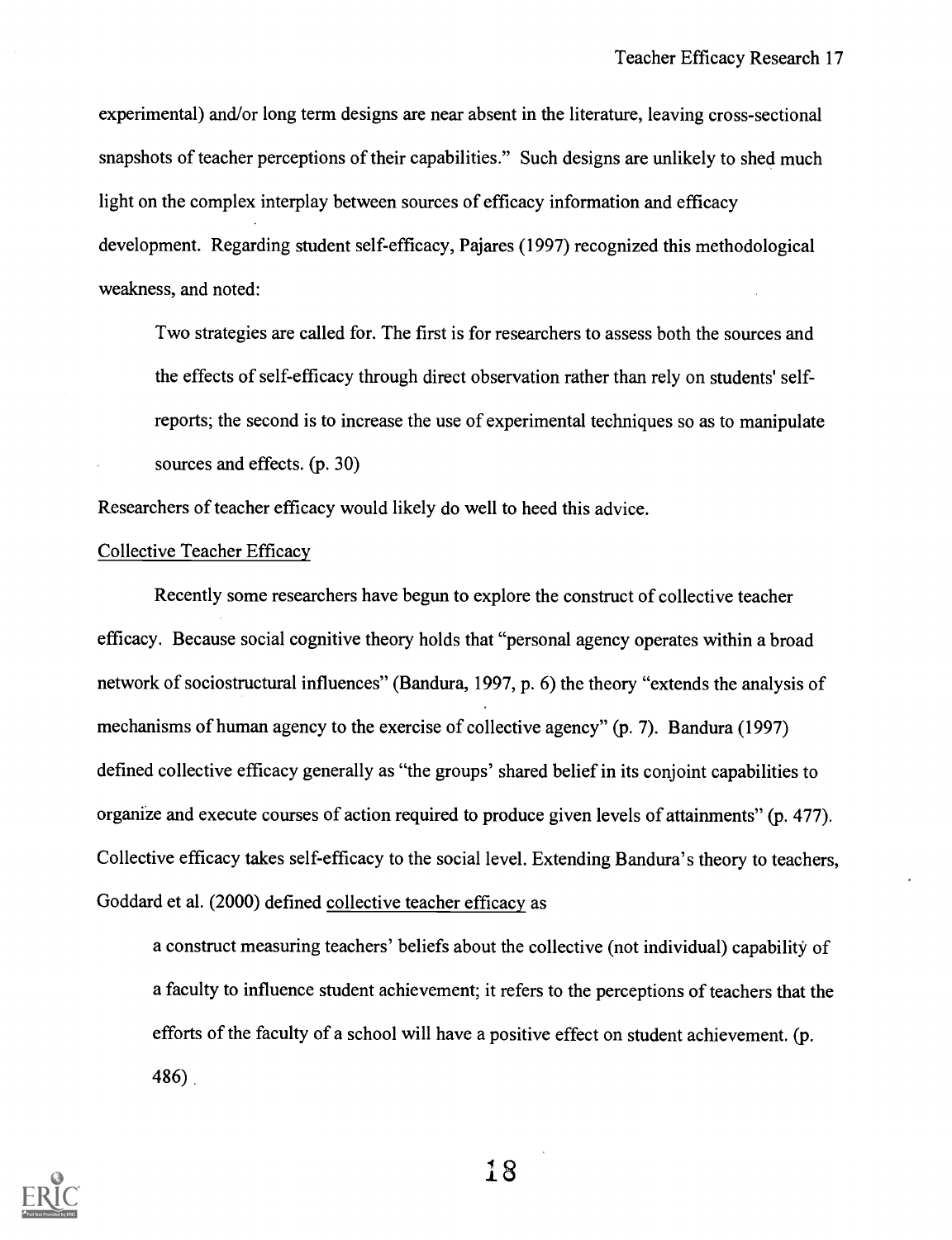Research on collective teacher efficacy as been limited (Bandura, 1993, 1997; Esselman & Moore, 1992; Goddard et al., 2000; Newmann, Rutter, & Smith, 1989), but the findings have been compelling. Using multi-level modeling, Goddard et al. (2000) reported that collective teacher efficacy was more predictive of elementary students' math and reading achievement than gender, ethnicity, and even socio-economic status. The authors indicated that "collective teacher efficacy explained 53.27% and 69.64% of the between-school variance in mathematics and reading, respectively" (p. 500).

Several studies of collective teacher efficacy have used individual teacher efficacy variables and aggregated them to the school level (cf. Goddard, 1998). This process is inconsistent with the theoretical nature of the construct, which concerns teachers' perceptions of the faculty as a whole. Collective teacher efficacy is not the simple aggregate of individual perceptions of the self; instead, it is individual perceptions of the capabilities of the entire faculty in a school organization. Therefore, collective efficacy items generally should reflect a group ("teachers can.  $\ldots$ ") rather than individual or self ("I can.  $\ldots$ ") orientation.

Bandura (1997) noted, however, that the decision to use self or group orientation in collective efficacy measurement should actually consider the level of organizational coupling present. That is, organizations whose functions are highly interdependent (tight coupling) would be more appropriately assessed with a group orientation. Loosely coupled organizations may be more appropriately assessed with an aggregate of individual orientations. Goddard (1998) suggested that elementary schools are best characterized as tightly coupled because of shared goals and similarity of teaching roles across positions. Following the same logic, one could argue that secondary schools would be more loosely coupled, at least as compared to elementary schools.



 $19.$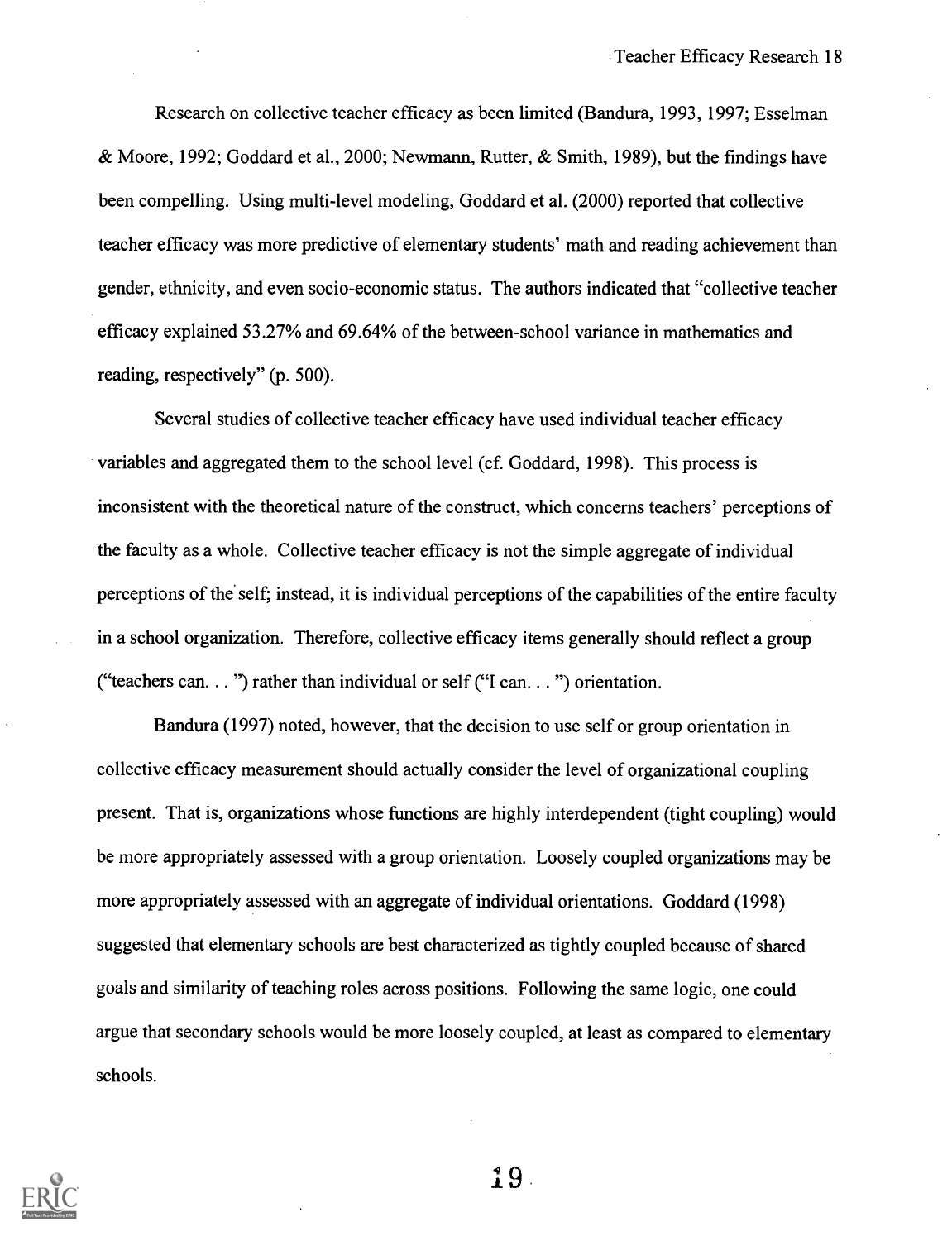In a study of high school teachers, Kurz (2000) noted that goal consensus, a component of organizational coupling, was more predictive ( $R^2 = .274$ ) of collective teacher efficacy ( $\beta =$ .376,  $r_s^2$  = 68.89%) than individual personal teaching efficacy (PTE;  $\beta$  = .229,  $r_s^2$  = 33.64%) and general teaching efficacy (GTE;  $\beta = .183$ ,  $r_s^2 = 19.36\%$ ). This finding suggests that organizational coupling may indeed be an important variable in the study of collective teacher efficacy.

In a related study, Newmann et al. (1989) noted that the variance in teachers' own sense of efficacy in a given school can be conceptualized as a measure of efficacy consensus, and this within-group consensus may differ between schools. The authors argued that widely divergent perceptions of personal efficacy within a school may contribute to "divisiveness that may have the negative impact of reducing efficacy in the school as a whole" (p. 234). Therefore, Newmann et al. treated the within-school variance of individual efficacy as a consensus variable in the prediction of collective efficacy. Similar to Kurz's (2000) results, the group efficacy consensus yielded the strongest effect on collective teacher efficacy.

These early findings on collective teacher efficacy are compelling. If we assume that organizational systems can impact individual behavior and perceptions, and that individual behavior can impact organizational systems (as social cognitive theory does), then the role of collective teacher efficacy takes on increased importance within school systems. Can the collective belief of a faculty's capabilities foster improved teaching for the individual? What is the interrelationship between individual teacher efficacy and collective teacher efficacy? Once established, does collective teacher efficacy maintain itself with a positive feedback loop (cf. Putnam, 1993)? What are the dynamics by which organizational coupling impacts collective efficacy beliefs?

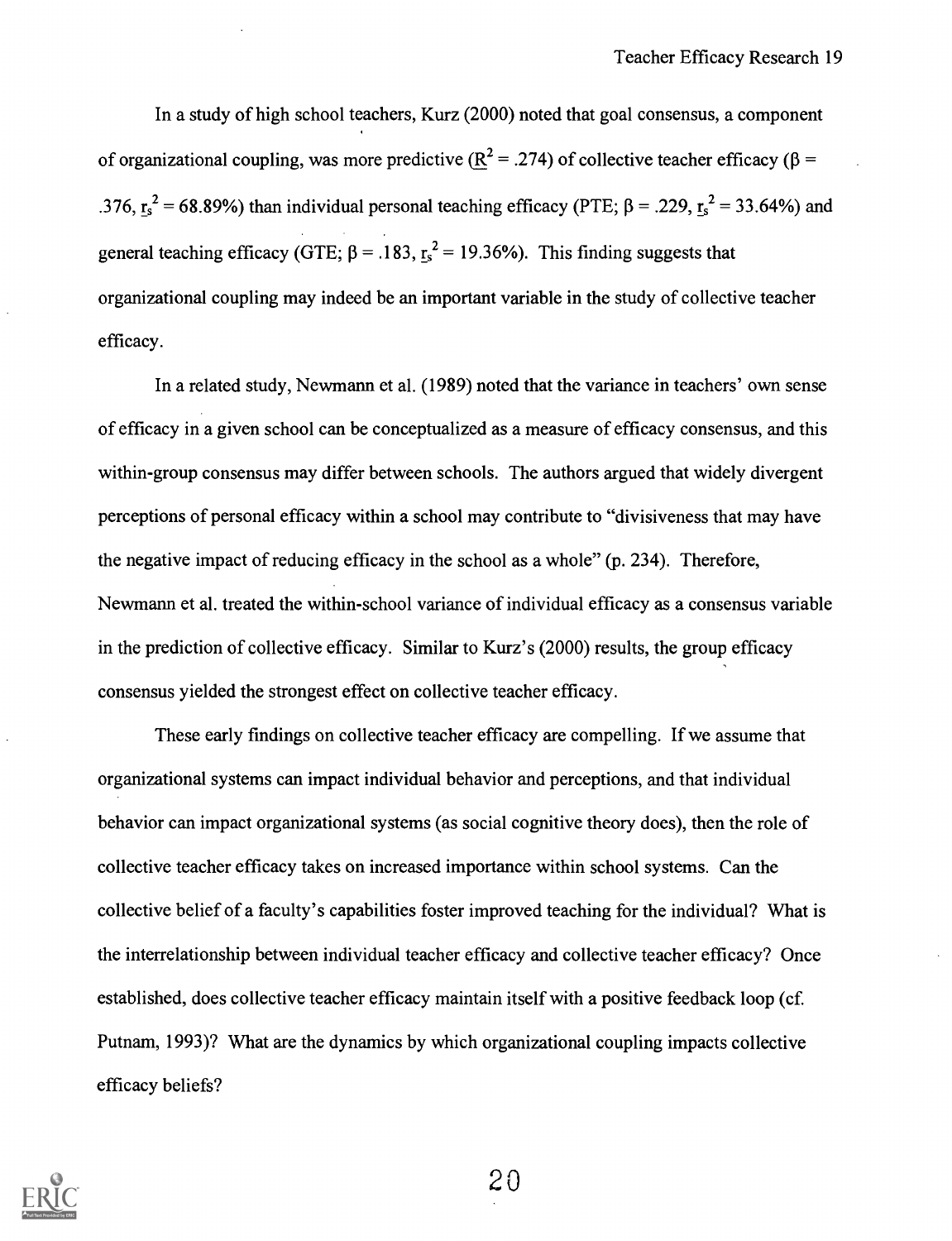#### Impacting Teacher Efficacy Change

Given the current and potential educational value of the teacher efficacy construct, efforts to impact changes in teacher efficacy would be valuable in moving teacher efficacy research beyond the realm of correlational designs. Little experimental or long-term intervention research has been conducted in this area. As Ross (1994) noted, "In the absence of interventions it is difficult to tell whether teacher efficacy is a cause or a consequence of the adoption of more powerful teaching techniques" (p. 382). The limited number of studies in this area does suggest that teacher efficacy can be impacted by meaningful, active interventions (see e.g., Henson, in press; Ross, 1994).

Bandura (1997) cautioned that positive changes in self-efficacy only come through "compelling feedback that forcefully disrupts the preexisting disbelief in one's capabilities" (p. 82). Although there is consistent evidence that efficacy is most malleable in the preservice years (cf. Housego, 1990; Hoy & Woolfolk, 1990), efficacy tends to be resistant to change for experienced teachers (cf. Anderson et al., 1988; Ohmart, 1992; Tschannen-Moran et al., 1998). Ross (1994), for example, found that general teaching efficacy increased after an eight month training on cooperative learning. Personal teaching efficacy, however, was stable across time.

Personal teaching efficacy appears to be particularly difficult to impact in experienced teachers since it is an internally held belief about oneself that solidifies with experience and time. As such, positively impacting teachers' efficacy beliefs is unlikely outside of longer-term professional development that compels teachers to think critically about their classrooms and behave actively in instructional improvement.

These professional development opportunities come in many forms. However, one particularly promising approach is via participatory teacher research, which has been suggested

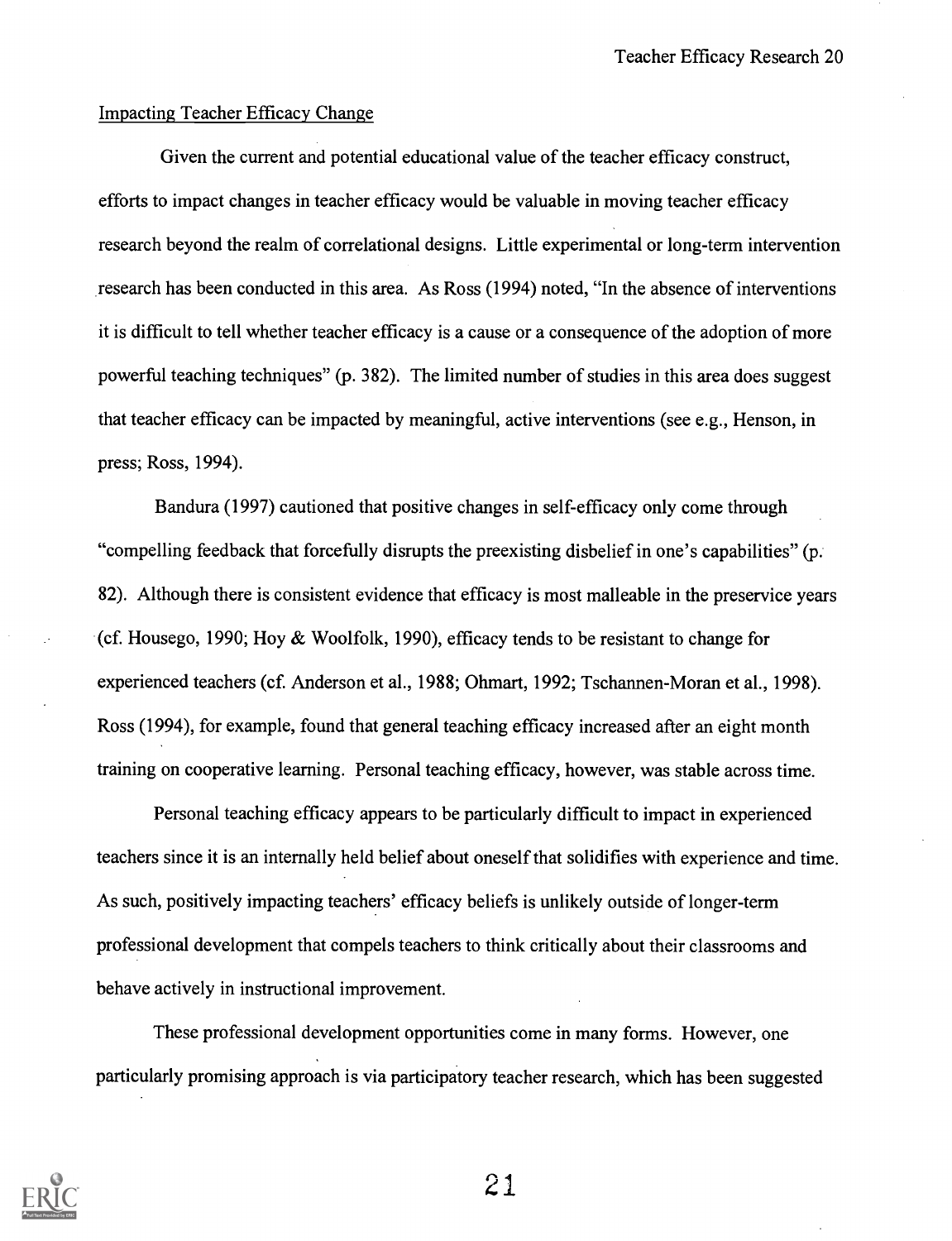as one means of fostering meaningful professional development for teachers (Cochran-Smith & Lytle, 1990, 1999; Noffke, 1997). Participatory teacher research is a collaborative process by which teachers themselves critically examine their classrooms, develop and implement educational interventions, and evaluate the effectiveness of those interventions (Knight  $\&$ Boudah, 1998). These activities allow teachers to actively participate in the development of practical knowledge about teaching. Teacher research models capitalize on critical thought and data-based action; social cognitive theory upholds such human agency as foundational to selfefficacy growth (Bandura, 1997).

In an academic-year long teacher researcher initiative in an alternative school, Henson (in press) reported large effects for personal and general teaching efficacy gains from pre to posttest (56.69% and 28.79%, respectively). Furthermore, collaboration was predictive of change in general teaching efficacy, which deals with teachers' perceptions of the whether teachers, in general, can overcome external barriers. As Henson explained, "The collaborative nature of teacher research may have provided otherwise unknown feedback concerning the effectiveness (or lack thereof) of other teachers."

Teacher efficacy research must grapple with the issue of efficacy change. Again, experimental studies are desperately needed. Longitudinal designs are also warranted. Current evidence suggests that teacher efficacy is indeed malleable, but that change will likely occur only via engaging and meaningful professional development opportunities, particularly activities such as teacher research initiatives that capitalize on teachers' critical thought and human agency

#### Measurement Dilemmas and Advances

As has been noted, teacher efficacy research has been hampered by both construct validity and measurement problems. Some construct validity problems have been discussed

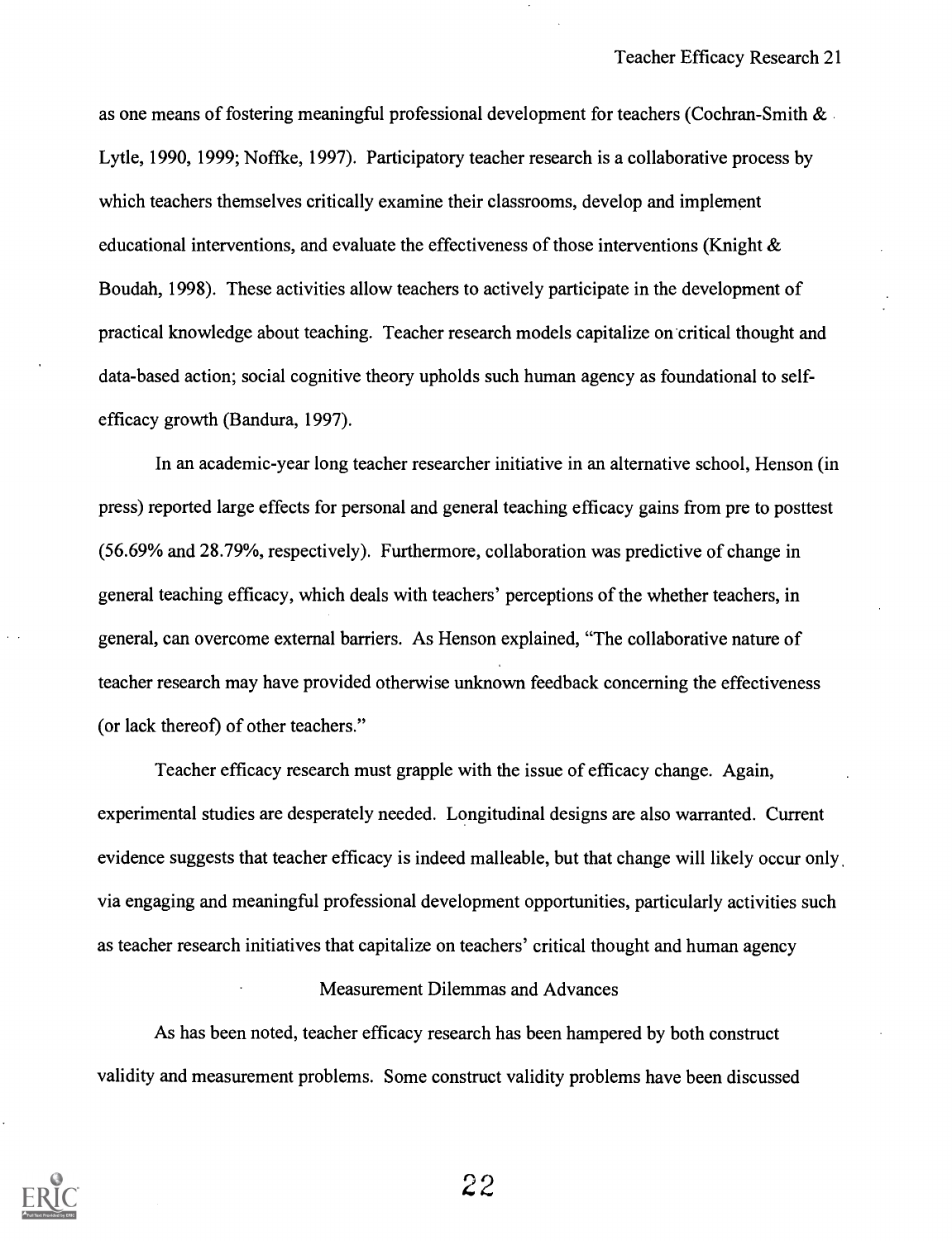above. The following discussion is intended to look more closely at the measurement weaknesses of historical teacher efficacy measures and highlight recent advances.

#### Historical Problems

For roughly 15 years, the TES served as the principal teacher efficacy instrument as documented by its frequency of use and its role in spawning other efficacy assessments. Unfortunately, not only were the theoretical operationalizations of the TES constructs questionable, but scores in Gibson and Dembo's (1984) original validation study were psychometrically weak. This is true despite the fact that the study was well designed in its development of items from teacher interviews, factor analytic derivation of scales, multitraitmultimethod matrix analysis, and empirical investigation using the newly obtained instrument.

Gibson and Dembo (1984) reported that two "substantial factors emerged from the factor analysis" (p. 573, emphasis added). However, substantial Factor I accounted for 18.2% of the matrix of association variance and substantial Factor II accounted for 10.6% of the variance, yielding a total variance-accounted-for of 28.8%. By most factor analytic standards (Gorsuch, 1983; Stevens, 1996), this variance-accounted-for is minimal at best, and is indicative of poor factorial validity (Thompson & Daniel, 1996). It is also well below the 53.02% average observed by Henson and Roberts (in press) in an empirical evaluation of exploratory factor analysis reporting practices.

Additionally, while most (but not all) discriminant and convergent validity coefficients in the multitrait-multimethod matrix were in expected directions, the magnitudes were not particularly indicative of strong construct validity. For example, the monotrait-heteromethod validity diagonal consisted of .30, .39, and .42, representing 9.00%, 15.21%, and 17.64% of

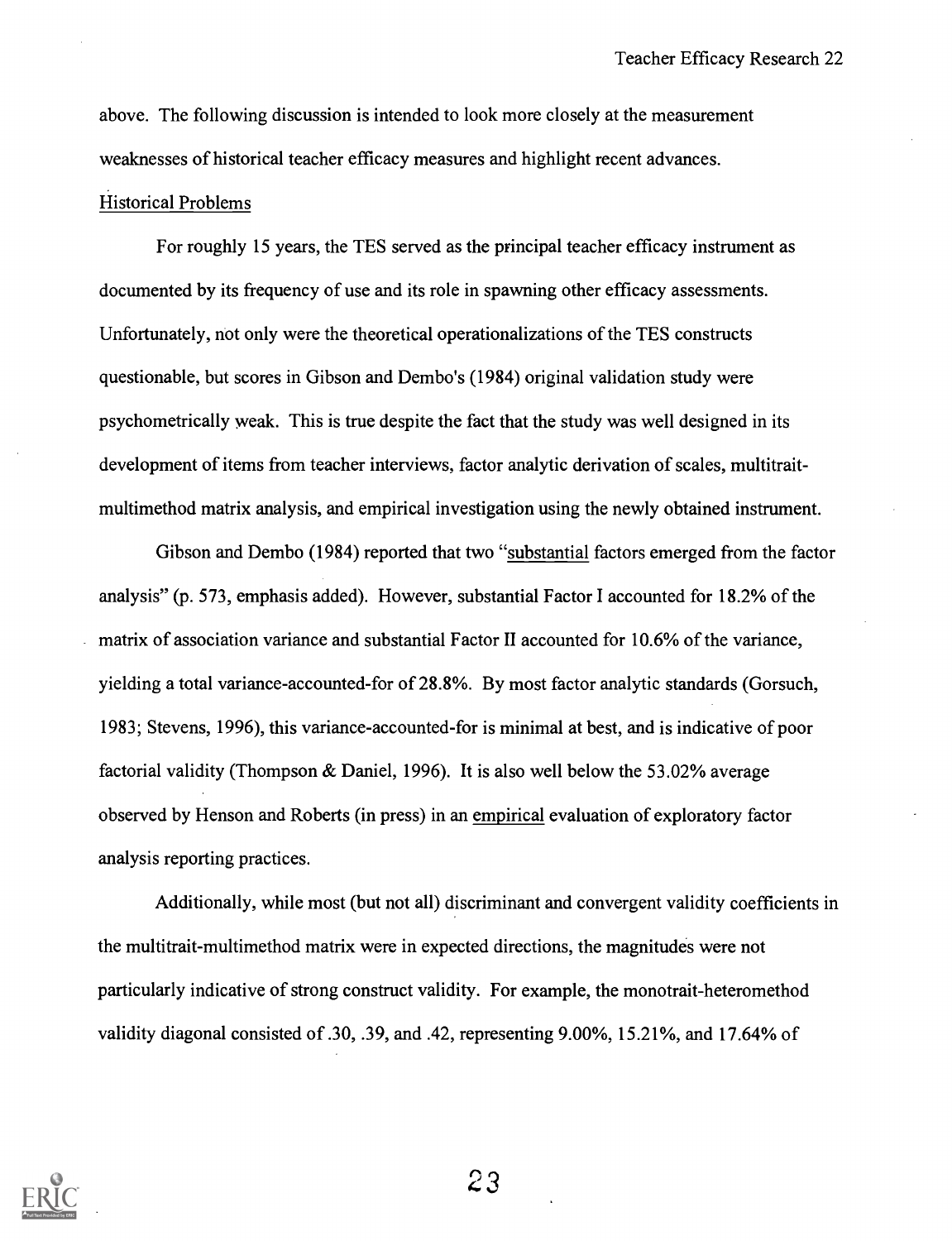shared variance, respectively. These coefficients would be typically characterized as low, which is problematic given that they are expected to be the largest validity coefficients in the matrix.

In a reliability generalization analysis of the PTE and GTE scales, Henson, Kogan, and Vacha-Haase (in press) observed considerable fluctuation of internal consistency estimates across studies (PTE:  $M = .778$ , SD = .057, Min. = .630, Max. = .890; GTE:  $M = .696$ , SD = .072, Min.  $= .550$ , Max.  $= .820$ ). The reliability estimates were also generally low, especially for scores on the GTE scale, and none of the estimates reached the .90 mark.

In sum, the TES suffered from numerous psychometric infirmities, but found its way into, and entrenched in, the research literature nonetheless. Because of the exciting possibilities and compelling early results of teacher efficacy research, the TES was quickly adopted. It was, after all, published in a leading journal and was developed through recognized and respected methodologies. Unfortunately, the theoretical and psychometric weaknesses were overlooked, and researchers of teacher efficacy prematurely foreclosed on the instrument's developmental identity.

Importantly, Gibson and Dembo (1984) called for continued psychometric assessment of the TES. In their recommendations for future research, they noted that "construct validation should continue to be investigated across different populations and settings. Further factor analytic studies, including use of LISREL [or, confirmatory factor analysis] procedures, should be used to confirm further the trait and factor structure" (p. 579). Had researchers headed this advice, particularly the confirmatory procedures, the TES may have been revised appropriately or abandoned. Criticisms notwithstanding, the TES served an important, and perhaps necessary, role in generating research in teacher efficacy.

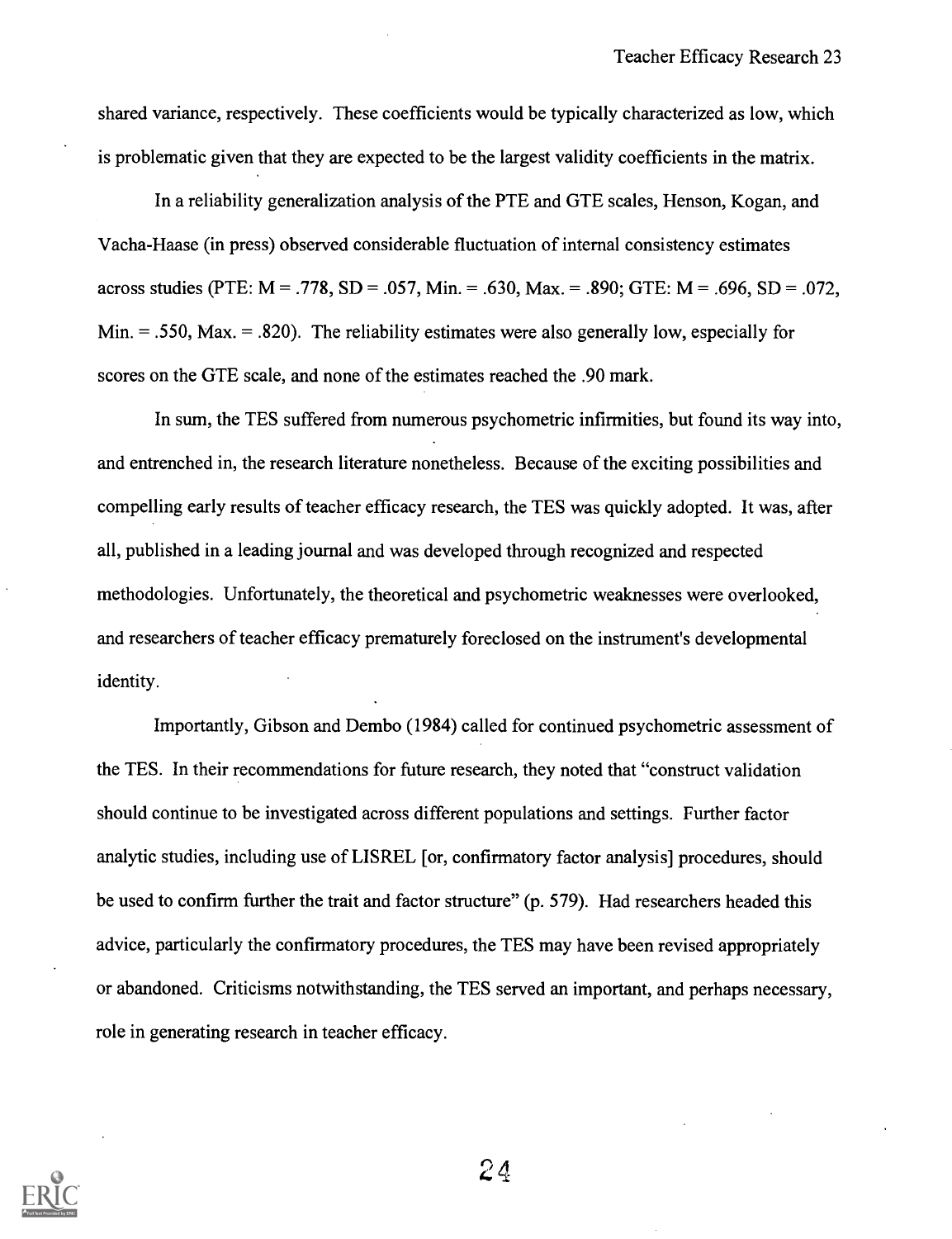Ten years after its birth, the TES came under fire from both factor analytic (Guskey  $\&$ Passaro, 1994) and discriminant validity (Coladarci & Fink, 1995) perspectives. These studies were discussed above and will not be revisited here. Additionally, other studies have reported divergent factor solutions for the TES (Guskey, 1988; Henson et al., 2000; Woolfolk & Hoy, 1990). These investigations served as an impetus sparking the reexamination of teacher efficacy's theoretical formulations and investigation of new ways to measure the construct. Advances in Instrumentation

In light of the perceived weaknesses of the TES, several researchers have recently developed instruments that show promise in furthering the study of teacher efficacy.

The Ohio State Teacher Efficacy Scale (OSTES). Based on their theoretical model and the advice of Pajares (1996), Tschannen-Moran and Woolfolk Hoy (in press) sought to develop an efficacy instrument that possessed correspondence to the tasks that teachers faced in school. They began with an unpublished teacher efficacy instrument developed by Bandura and then developed their own items as part of a graduate seminar in teacher efficacy. Focus was on inclusion of statements representative of frequent teaching activities. Initially, Tschannen-Moran (2000) argued for a one-factor solution for 32 retained items from a factor analysis. However, Roberts and Henson (2001) found poor fit for these items to one-, two-, and three-factor confirmatory factor analysis models. The three factor model demonstrated best fit, but the fit indices were not acceptable: GFI = .666, NFI = .675, TLI = .802, CFI = .814, and RMSEA = .086. Roberts and Henson recommended reduction of the number of items to a more parsimonious solution with stronger internal consistency.

In a later study, Tschannen-Moran and Woolfolk Hoy (in press) reported two rounds of principal axis factor analyses conducted on scores from independent samples. The final solution

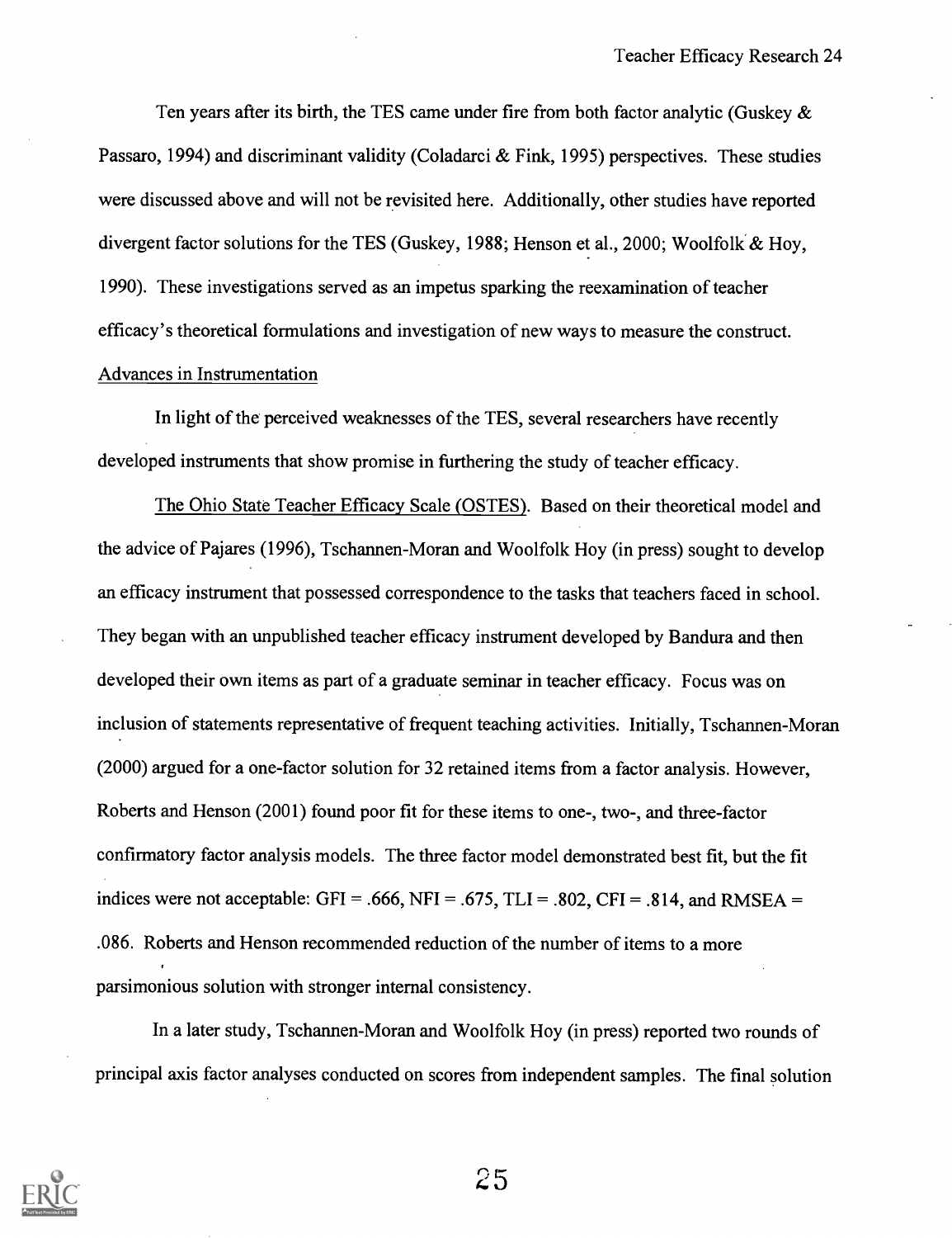included 18 retained items that purported to measure three factors: Efficacy in Student Engagement, Efficacy in Instructional Practices, and Efficacy in Classroom Management. These factors explained 57% of the matrix of association variance and had interfactor correlations of .59, .60, and .64. Score reliabilities were .82, .81, and .72, respectively. Convergent and discriminant validity coefficients supported the construct validity of scores.

Because the interfactor correlations in the Tschannen-Moran and Woolfolk Hoy study (in press) were moderate, the authors conducted a second-order factor analysis. All three factors collapsed into one factor with pattern/structure coefficients ranging from .74 to .84. Tschannen-Moran and Woolfolk Hoy (in press) argued that the OSTES could be used for assessment of the three domains of efficacy or to yield a more generalized efficacy score. The OSTES employs a nine-point Likert scale. Sample items include: "To what extent can you influence the selfdiscipline of your students?" and "How much can you do to repair student misconceptions?"

Two points of caution are worth noting regarding the OSTES. First, the third factor was defined with only three items, with one item possessing a marginal pattern coefficient (.39) in one of the analyses. Second, and more importantly, the eigenvalues for the third factor were consistently borderline across analyses regarding their ability to survive a parallel analysis. Parallel analysis (Horn, 1965; Turner, 1998) has been shown to be among the most accurate methods for determining the number of factors to retain (Zwick & Velicer, 1986) and generally superior to the scree plot and eigenvalue greater than one rule, which were consulted by Tschannen-Moran and Woolfolk Hoy (in press) when making factor retention decisions. For four studies employing the 18 item OSTES, Tschannen-Moran and Woolfolk Hoy reported eigenvalues for the third factor as 1.40 (Study 2), 1.10 (Full Sample), 0.97 (Preservice teachers), and 1.24 (Inservice teachers). When comparing these eigenvalues to random eigenvalues derived

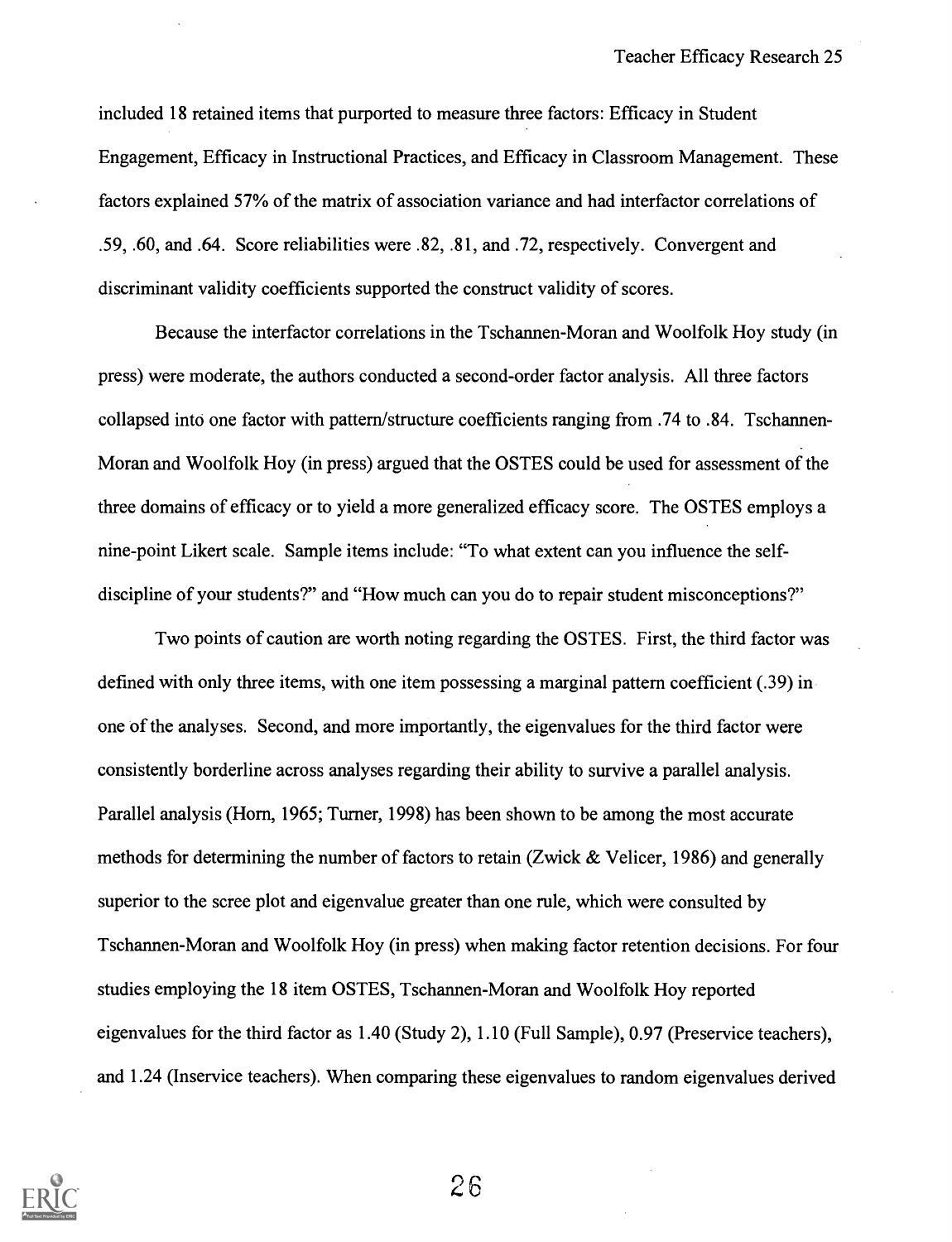from ( $\pi$  X 18) random data matrices for a parallel analysis (Thompson & Daniel, 1996), only the first study (Study 2) legitimately retained the third factor. The third eigenvalues in the other studies were all less than the random eigenvalues. Furthermore, had a parallel analysis been conducted, even the second factor in the Inservice teacher sample would not have been retained as the second eigenvalue (1.04) did not surpass the random eigenvalue. Therefore, caution should be exercised when using scores from this third factor and future studies should examine the factor's invariance.

Self-Efficacy Teaching and Knowledge Instrument for Science Teachers (SETAKIST). Roberts and Henson (2000) developed a subject matter specific instrument for science teachers. Using the TES as a starting point, the authors essentially largely retained the personal teaching efficacy items, with the exception of rewording to reflect science content and elimination of past tense verb uses. Because science education is explicitly involved with the pedagogical conversion of science information into a format meaningful for students, Roberts and Henson developed a knowledge efficacy construct, which is intended to roughly approximate efficacy for science pedagogical content knowledge (cf. Shulman, 1987). It was expected that these factors were related. An example of a teaching efficacy item is, "Even when I try very hard, I do not teach science as well as I teach most other subjects." A knowledge efficacy item reads, "I know the steps necessary to teach science concepts effectively."

Roberts and Henson (2000) tested their correlated two-factor model with a confirmatory factor analysis approach because of sufficient theoretical expectation for what factors would be present in the data. The hypothesized model and three competing models were tested, including a single-factor model, a three-factor model derived from modification indices obtained in the initial two-factor model, and an uncorrelated two-factor model. The hypothesized model yielded

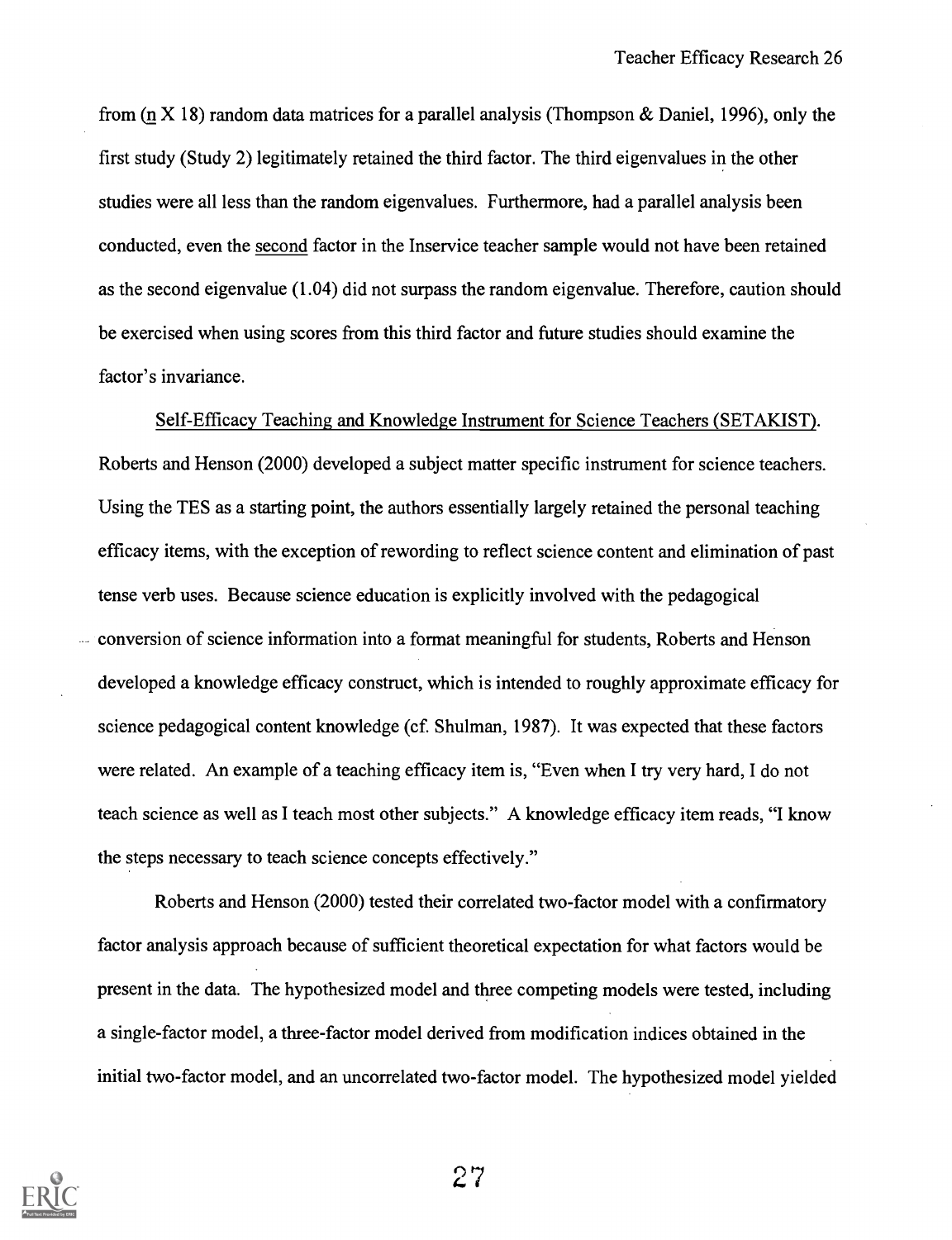good fit to the data as indicated by several fit indices (CFI = .937, NFI = .876, TLI = .927, GFI = .917, RMSEA = .057). The one- and uncorrelated two-factor models did not indicate reasonable fit. Although the three-factor solution yielded estimates close to the two-factor solution, the twofactor model was deemed more plausible based on theory and for reasons of parsimony. As a caution, the SETAKIST requires additional validity evidence regarding the knowledge efficacy construct, given its attempt to assess an efficacy dimension formerly ignored in teacher efficacy research. However, the concept of assessing efficacy for pedagogical content knowledge is intriguing and worth further investigation.

Collective Teacher Efficacy Scale (CTE). As part of their research in collective teacher efficacy, Goddard and colleagues (Goddard, 1998; Goddard et al., 2000) developed a new instrument targeted at collective efficacy. Goddard et al. chose to use a group ("teachers can. . .") rather than an individual orientation ("I can. . .") to honor the social level of collective efficacy judgments. Furthermore, Goddard et al. explicitly devised the items to reflect positive and negative dimensions of the teaching task analysis and personal teaching competence, the two interrelated factors impacting efficacy beliefs in the Tschannen-Moran et al. (1998) model.

The instrument underwent several preliminary development stages, but ended up with 21 items that represented all four dimensions noted above. The authors argued for a single-factor solution that integrated the task analysis and teaching competence difnensions; the factor accounted for 57.89% of the matrix of association variance. Factor pattern/structure coefficients were quite strong, ranging from .61 to .93, and the coefficient alpha for the obtained scores was .96. Goddard et al. (2000) also conducted discriminant and convergent validity analyses and found reasonable support for their construct.

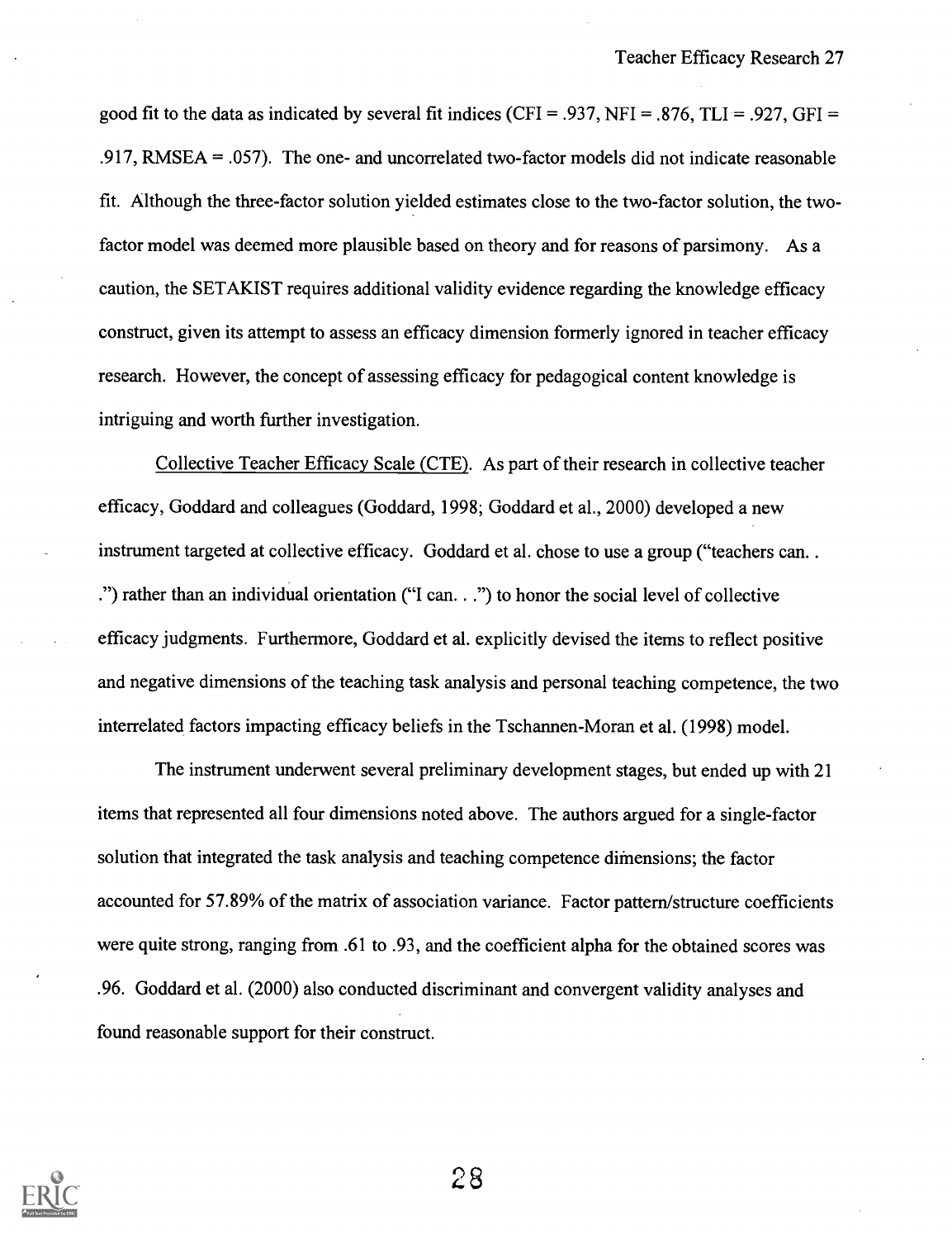The CTE is important for at least two reasons. It is the first empirically developed collective teacher efficacy instrument, a definite advancement in the study of this emerging construct. Second, the CTE was developed on reasoned a priori theory, as opposed to a post hoc fitting of theory as was the case with the TES. Accordingly, the CTE included an integrated model of task analysis and teaching competence at the collective level. However, as a cautionary note, the CTE has not been tested across multiple samples. Confirmatory factor analytic methods would be useful in this regard.

#### Underutilized Methodologies

Because of the historical problems in teacher efficacy measurement and the current advances in instrumentation, there are several points of direction that developers of efficacy instruments should consider. My brief comments here are intended to facilitate stronger teacher efficacy instruments, are not to be considered inclusive, and will focus on several methodologies that have been historically underutilized.

#### Comment on Factor Retention Rules

Exploratory factor analytic (EFA) strategies have dominated development of efficacy instrumentation. One critical decision, among myriad others, in EFA is how many factors to retain. This decision will affect the ultimate magnitude of the factor pattern and structure coefficients and, therefore, impacts the interpretation of extracted factors.

Many rules can be used to determine the number of factors to retain (cf. Zwick & Velicer, 1986), including the eigenvalue greater than one rule (cf. Kaiser, 1960), scree test (Cattell, 1966), minimum average partial correlation (Velicer, 1976), Bartlett's chi-square test (Bartlett, 1950, 1951), and parallel analysis (Horn, 1965; Turner, 1998). Thompson and Daniel (1996) and Zwick and

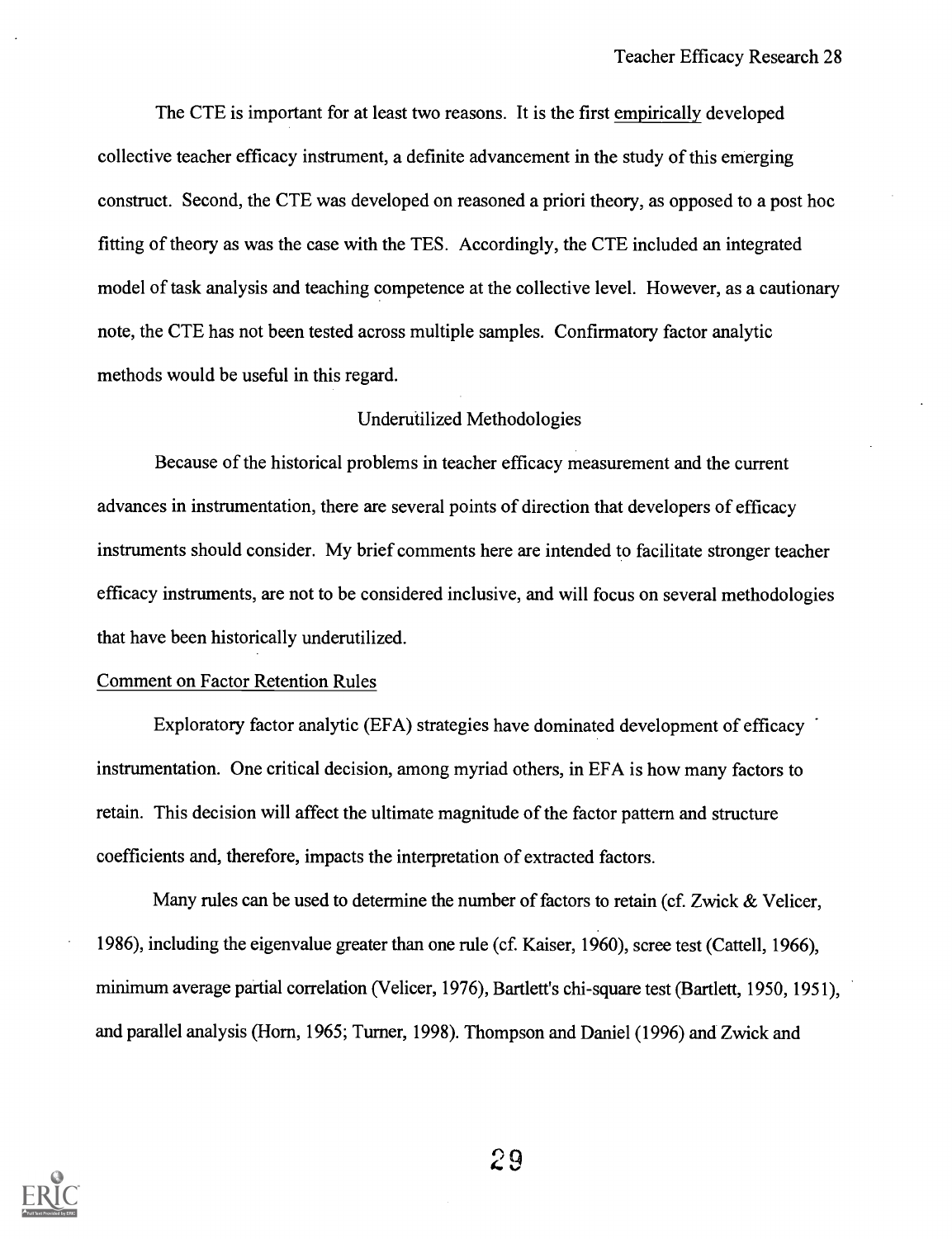Velicer (1986) elaborated these approaches. Importantly, these rules do not necessarily lead to the same conclusions regarding the number of factors present in a data set.

As with most EFA studies (cf. Henson & Roberts, in press), teacher efficacy studies have heavily depended on the eigenvalue rule and scree plot. However, Zwick and Velicer (1986) demonstrated that the eigenvalue greater than one rule almost always overestimates the number of factors. The scree plot is more accurate, but still leads to errant decisions in many cases. Parallel and minimum average partial analyses were demonstrated to be much superior, with parallel analysis getting the nod as the most accurate decision rule. Thompson and Daniel (1996) and Henson and Roberts (in press) called for consultation of multiple rules in factor retention decisions, with particular focus on parallel analysis results. Thompson and Daniel provided an SPSS program to automate parallel analyses. As evidenced in an empirical review of EFA reporting practices (Henson & Roberts, in press), parallel analysis is grossly underutilized in EFA methods; this is particularly true in teacher efficacy research.

Because the eigenvalue rule tends to overestimate the number of factors and interpreations of scree plots can be variable, it is possible that teacher efficacy research has attempted to extract too many factors, resulting in retention of weakly defined and theoretically weak factors suffering from a lack of invariance across studies. This may be true for the third factor in the OSTES (Tschannen-Moran & Woolfolk Hoy, in press) and other teacher efficacy instruments.

#### Using Confirmatory Methods

Because current conceptualizations of teacher efficacy are largely driven by rationale and theory, the utilization of confirmatory factor analytic (CFA) strategies are warranted. CFA allows researchers to test specific hypotheses regarding the structure of scores from instruments.

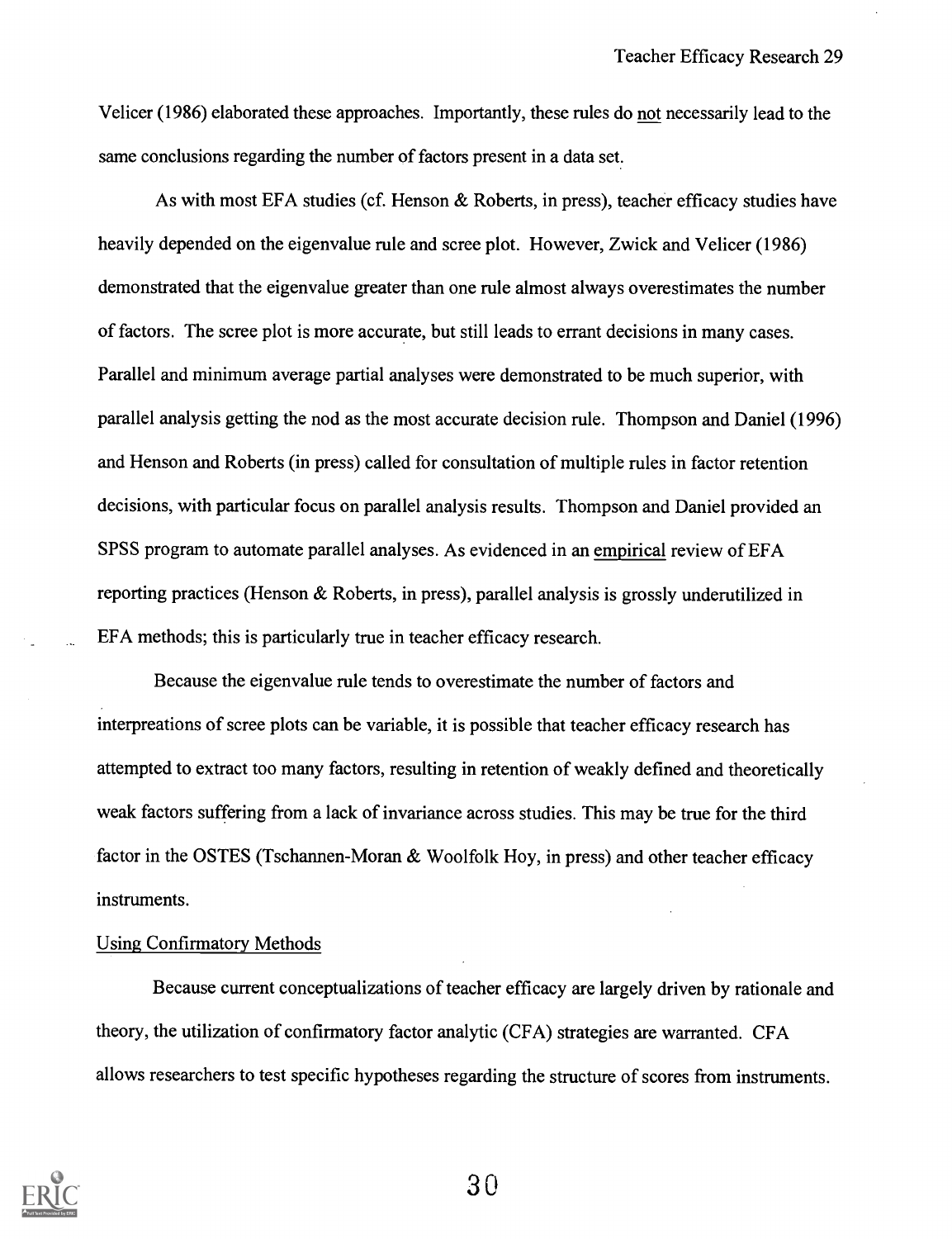Importantly, factor analysis results are a function of the scores obtained on an instrument and not the instrument only, and therefore can vary across time and place.

CFA methodology allows teacher efficacy researchers to test the factorial invariance of scores across samples. This process of repeated attempts at theory falsification is a time-honored tradition in theory development (Thompson and Daniel, 1996). As Moss (1995) noted,

A "strong" program of construct validation requires an explicit conceptual framework, testable hypotheses deduced from it, and multiple lines of relevant evidence to test the hypotheses. Construct validation is most efficiently guided by the test of "plausible rival hypotheses" which suggest credible alternative explanations or meanings for the test score that are challenged and refuted by the evidence collected. . . . Essentially, test validation examines the fit between the meaning of the test score and the measurement intent, whereas construct validation entails the evaluation of an entire theoretical framework. (pp. 6-7)

CFA can be readily employed to test rival structures within data; and therefore is critical in theory development and evaluation of instrumentation used in assessing theoretical constructs.

Interesting, Gibson and Dembo (1984) called for continued validation procedures for the TES, and specifically referenced use of CFA approaches. However, this advice was not heeded in the research community and the TES moved forward without much challenge for ten years. With the exception of the studies by Roberts and Henson (2000, 2001), CFA applications in teacher efficacy research are almost non-existent.

#### Higher-Order Factor Analysis

Another avenue for measurement advancement lies with so-called higher-order factor analysis. Higher-order analysis examines whether first level factors can collapse into more

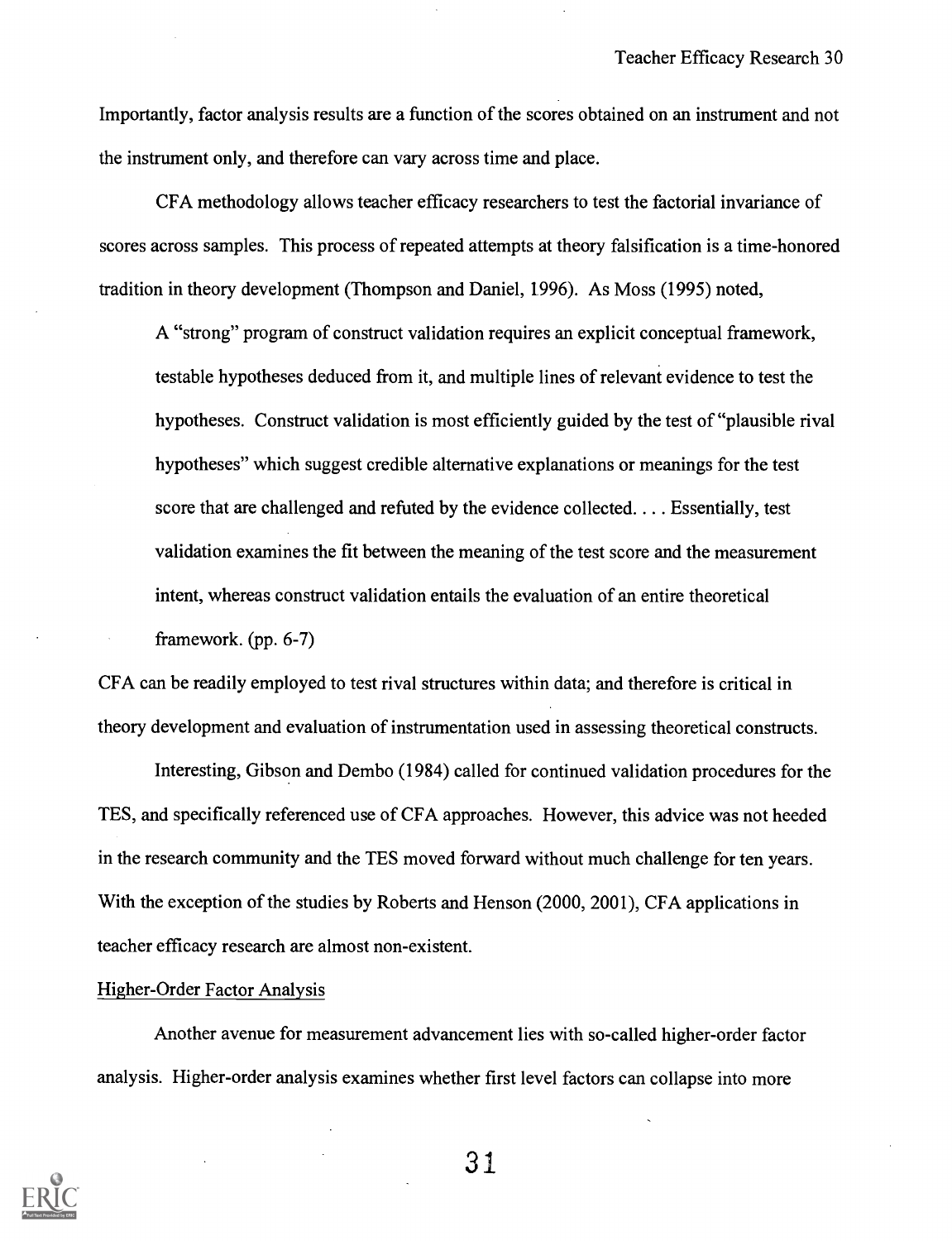general second- or even third-order factors. This methodology has been used in personality assessment for considerable time, noting the work surrounding the Big Five Factors of personality as an example.

Because efficacy judgments are said to be most accurate at reasonable degrees of specificity (Bandura, 1997; Pajares, 1996), teacher efficacy items should be task specific. It is possible that related tasks eventually find themselves clustered together in a factor. However, it is also possible, and almost completely ignored in the teacher efficacy literature, that these factors cluster into more parsimonious general factors. Recent work suggests that teacher efficacy can be conceptualized as a one-factor construct. Goddard et al. (2000) found one factor in collective teacher efficacy. Tschannen-Moran and Woolfolk Hoy (in press) observed three factors that collapsed into one second-order dimension (representing one exception to the lack of higher order analyses). Deemer and Minke (1999) argued for a one-factor solution to the TES after removing item wording confounds. Higher-order analyses have much to contribute to future assessment of the nature of teacher efficacy and instrument development.

#### Conclusion

Teacher efficacy research is roughly a quarter of a century old now. Early work suggested powerful effects from the simple idea that a teacher's beliefs in his or her ability to positively impact student learning are critical in actual success for failure in a teacher's behavior. These beliefs, called teacher self-efficacy, can be explained in Bandura's (1977) social cognitive theory, which emphasizes human agency within a multi-directional model that influences our thoughts and behaviors.

The study of teacher efficacy has suffered from poor construct validity issues. Relatedly, it has also suffered from foreclosure on instrument development before sufficient validation of

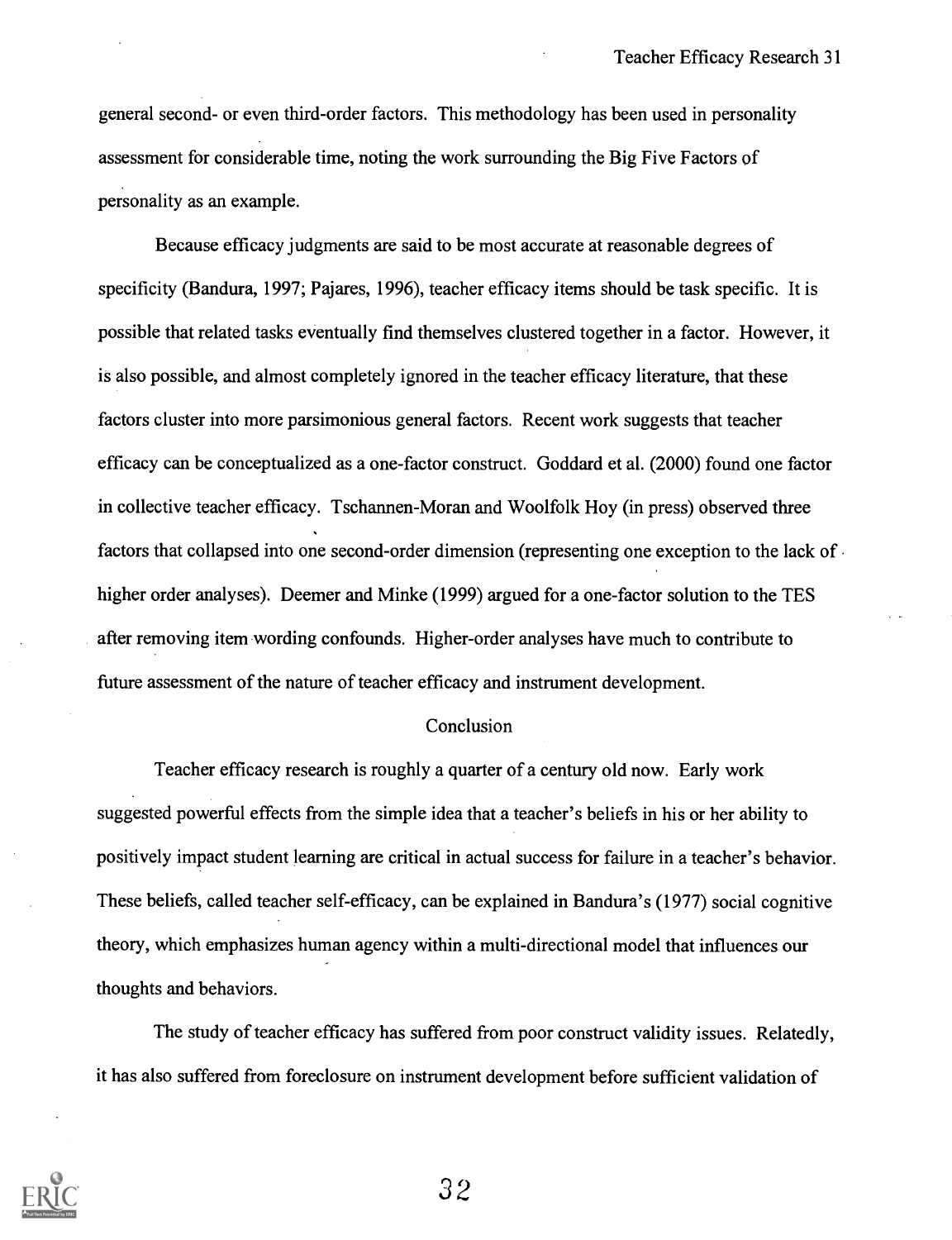scores across studies was evidenced. Recently however, there have been several important advances in the field on both substantive and measurement grounds. The teacher efficacy construct has underwent serious scrutiny and new theoretical models have emerged. Several promising instruments have been developed.

Among other issues, the advancement of teacher efficacy into the next stage of its developmental life would be fostered by empirical evaluation of the sources of efficacy building information, collective teacher efficacy, and methods for impacting efficacy change in teachers. Additionally, utilization of stronger measurement methodologies, including appropriate factor retention rules, confirmatory approaches, and higher-order analyses, would likely facilitate stronger instruments that yield more reliable and valid scores.

Given recent substantive theoretical advances and new, better founded, attempts at measuring this elusive construct, it seems apparent that teacher efficacy is ready to move beyond the adolescent angst it has been submitted to over the last few years. Assuming continued efforts are made to seek congruence between theory and measurement integrity, study of teacher efficacy just may be ready for a move into adulthood.

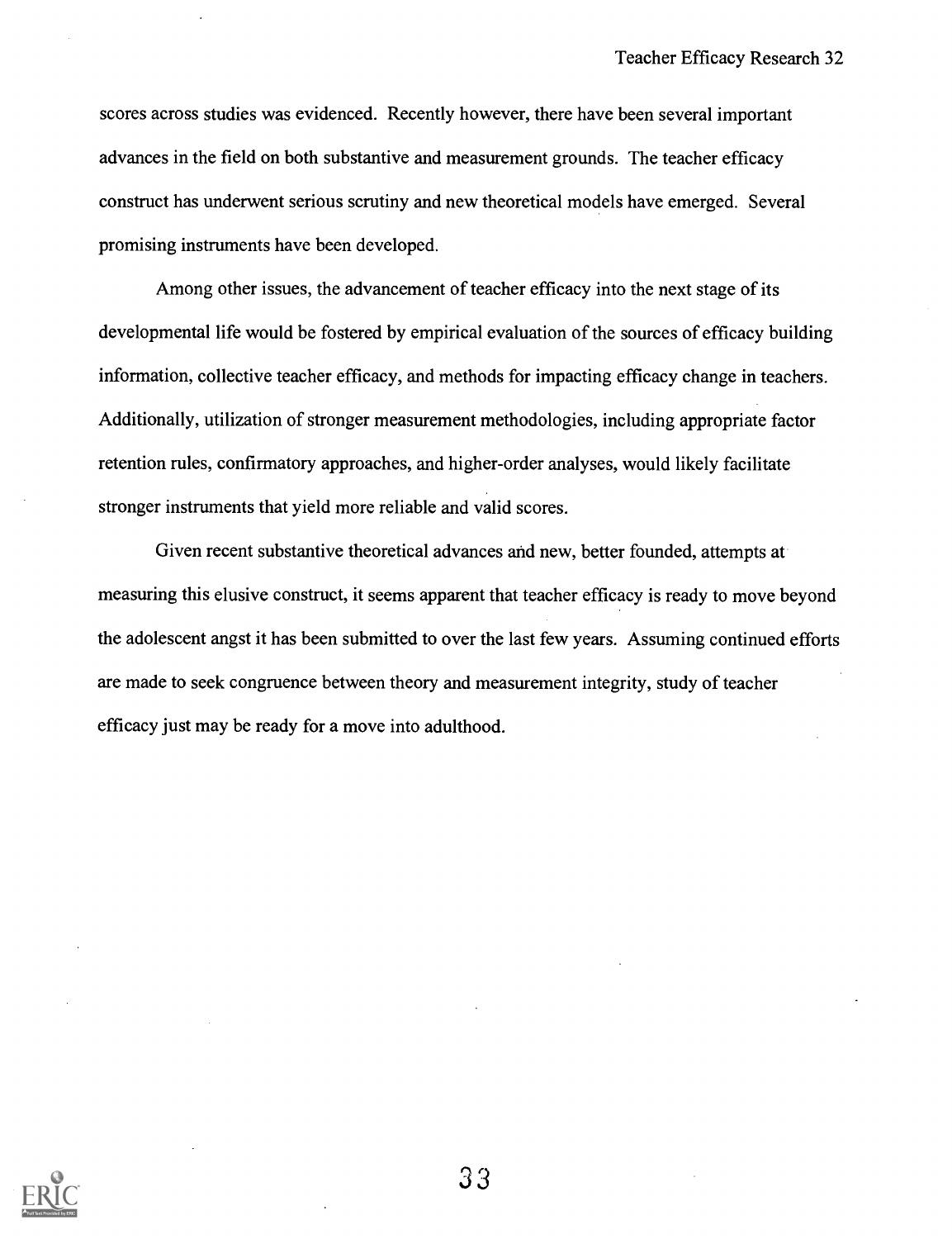#### References

Allinder, R. M. (1994). The relationships between efficacy and the instructional practices of special education teachers and consultants. Teacher Education and Special Education, 17, 86- 95.

Anderson, R., Greene, M., & Loewen, P. (1988). Relationships among teachers' and students' thinking skills, sense of efficacy, and student achievement. Alberta Journal of Educational Research, 34(2), 148-165.

Armor, D., Conroy-Oseguera, P., Cox, M., King, N., McDonnell, L., Pascal, A., Pauly, E., & Zellman, G. (1976). Analysis of the school preferred reading programs in selected Los Angeles minority schools (Rep. No. R-2007-LAUSD). Santa Monica, CA: RAND. (ERIC Document Reproduction Service No. ED 130 243)

Bandura, A. (1977). Self-efficacy: Toward a unifying theory of behavioral change. Psychological Bulletin, 84, 191-215.

Bandura, A. (1982). Self-efficacy mechanism in human agency. American Psychologist, 37, 122-147.

Bandura, A. (1983). Self-efficacy determinants of anticipated fears and calamities.

Journal of Personality and Social Psychology, 45, 464-469.

Bandura, A. (1986). Social foundations of thought and action: A social cognitive theory. Englewood Cliffs, NJ: Prentice-Hall.

Bandura, A. (1993). Perceived self-efficacy in cognitive development and functioning. Educational Psychologist, 28(2), 117-148.

Bandura, A. (1996). Self-efficacy in changing societies. New York: Cambridge University Press.

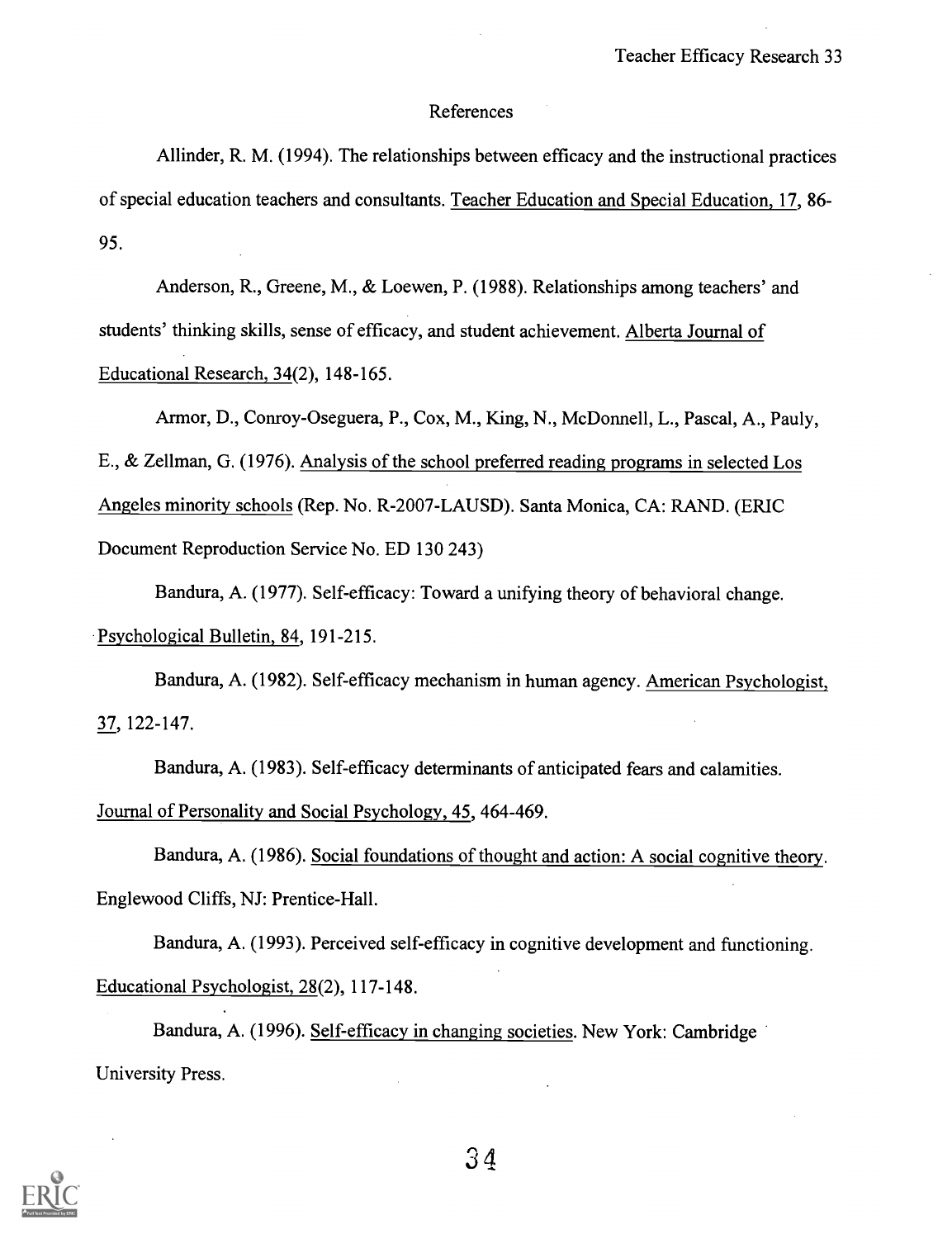Bandura, A. (1997). Self-efficacy: The exercise of control. New York: W. H. Freeman.

Bartlett, M. S. (1950). Tests of significance in factor analysis. British Journal of Psychology, 3, 77-85.

Bartlett, M. S. (1951). A further note on tests of significance in factor analysis. British Journal of Psychology, 4, 1-2.

Cattell, R. B. (1966). The scree test for the number of factors. Multivariate Behavioral Research, 1, 245-276.

Cochran-Smith, M., & Lytle, S. (1990). Research on teaching and teacher research: The issues that divide. Educational Researcher, 19, 2-11.

Cochran-Smith, M., & Lytle, S. (1999). The teacher research movement: A decade later. Educational Researcher, 28, 15-25.

Coladarci, T. (1992). Teachers' sense of efficacy and commitment to teaching. Journal of Experimental Education, 60, 323-337.

Coladarci, T., & Fink, D. R. (1995, April). Correlations among measures of teacher efficacy: Are they measuring the same thing? Paper presented at the annual meeting of the American Educational Research Association, San Francisco.

Compeau, D. R., & Higgins, C. A. (1995). Computer self-efficacy: Development of a measure and initial test. MIS Quarterly, 19, 189-211.

Davis, F. W., & Yates, B. T. (1982). Self-efficacy expectancies versus outcome expectancies as determinants of performance deficits and depressive affect. Cognitive Therapy and Research, 6, 23-35.

Deemer, S. A., & Minke, K. M. (1999). An investigation of the factor structure of the Teacher Efficacy Scale. Journal of Educational Research, 93, 3-10.



s5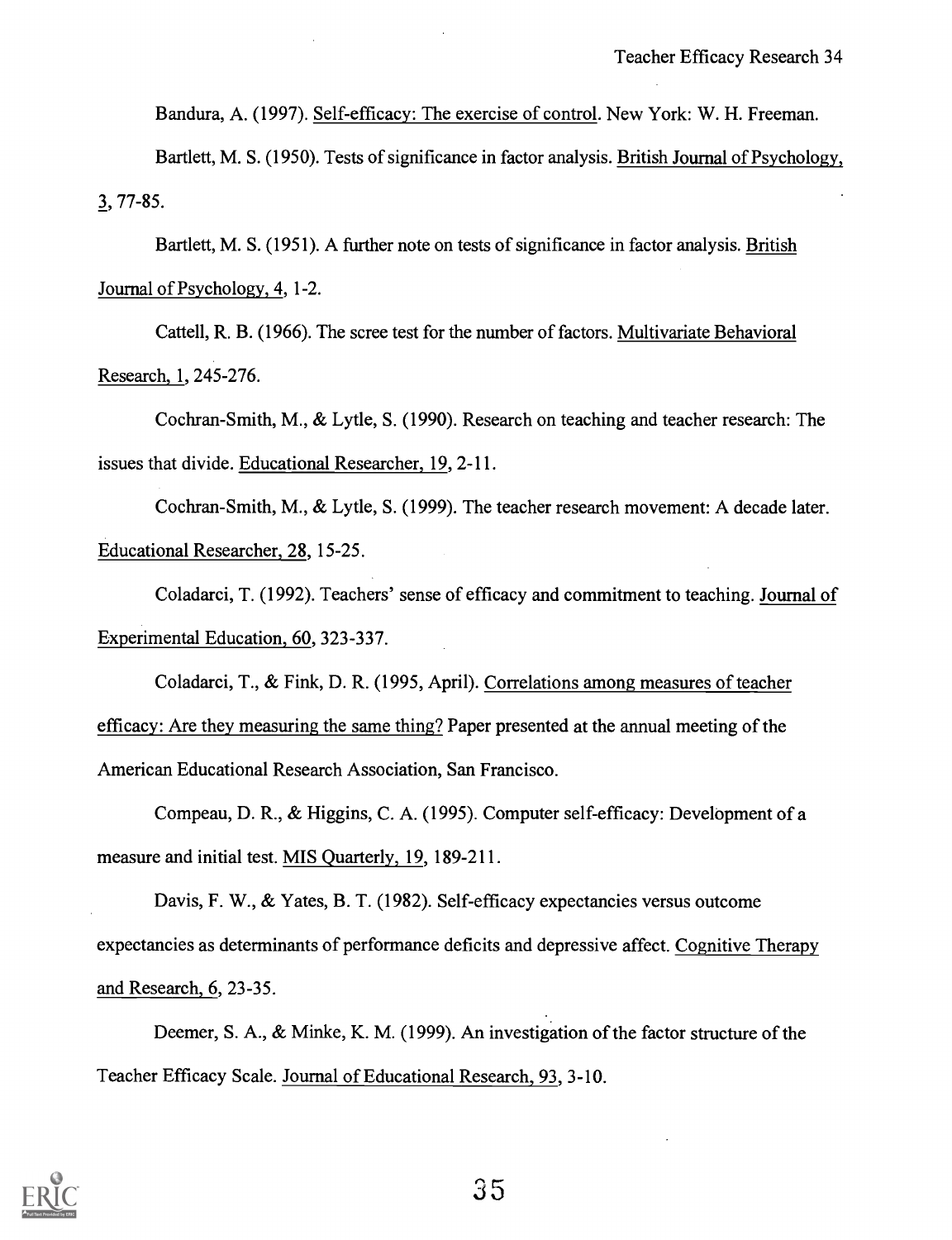Esselman, M. E., & Moore, W. P. (1992, April). In search of organizational variables which can be altered to promote increased sense of teacher efficacy. Paper presented at the annual meeting of the American Educational Research Association, San Francisco.

Evans, E. D., & Tribble, M. (1986). Perceived teaching problems, self-efficacy and commitment to teaching among preservice teachers. Journal of Educational Research, 80, 81-85.

Garcia, M. E., Schmitz, J. M., & Doerfler, L. A. (1990). A fine-grained analysis of the role of self-efficacy in self-initiated attempts to quit smoking. Journal of Consulting and Clinical Psychology, 58, 317-322.

Gibson, S., & Dembo, M. (1984). Teacher efficacy: A construct validation. Journal of Educational Psychology, 76, 569-582.

Goddard, R. D. (1998). The effects of collective teacher efficacy on student achievement in urban public elementary schools. Unpublished doctoral dissertation, The Ohio State University, Columbus. (University Microforms No. UMI 9911194)

Goddard, R. D., Hoy, W. K., & Woolfolk Hoy, A. (2000). Collective teacher efficacy: Its meaning, measure, and impact on student achievement. American Educational Research Journal, 37, 479-507.

Gorsuch, R. L. (1983). Factor analysis (2nd ed.) Hillsdale, NJ: Erlbaum.

Graham, S., & Weiner, B. (1996). Theories and principles of motivation. In D. C.

Berliner & R. C. Calfee (Eds.). Handbook of educational psychology (pp. 63-84). New York: Simon & Schuster Macmillan.

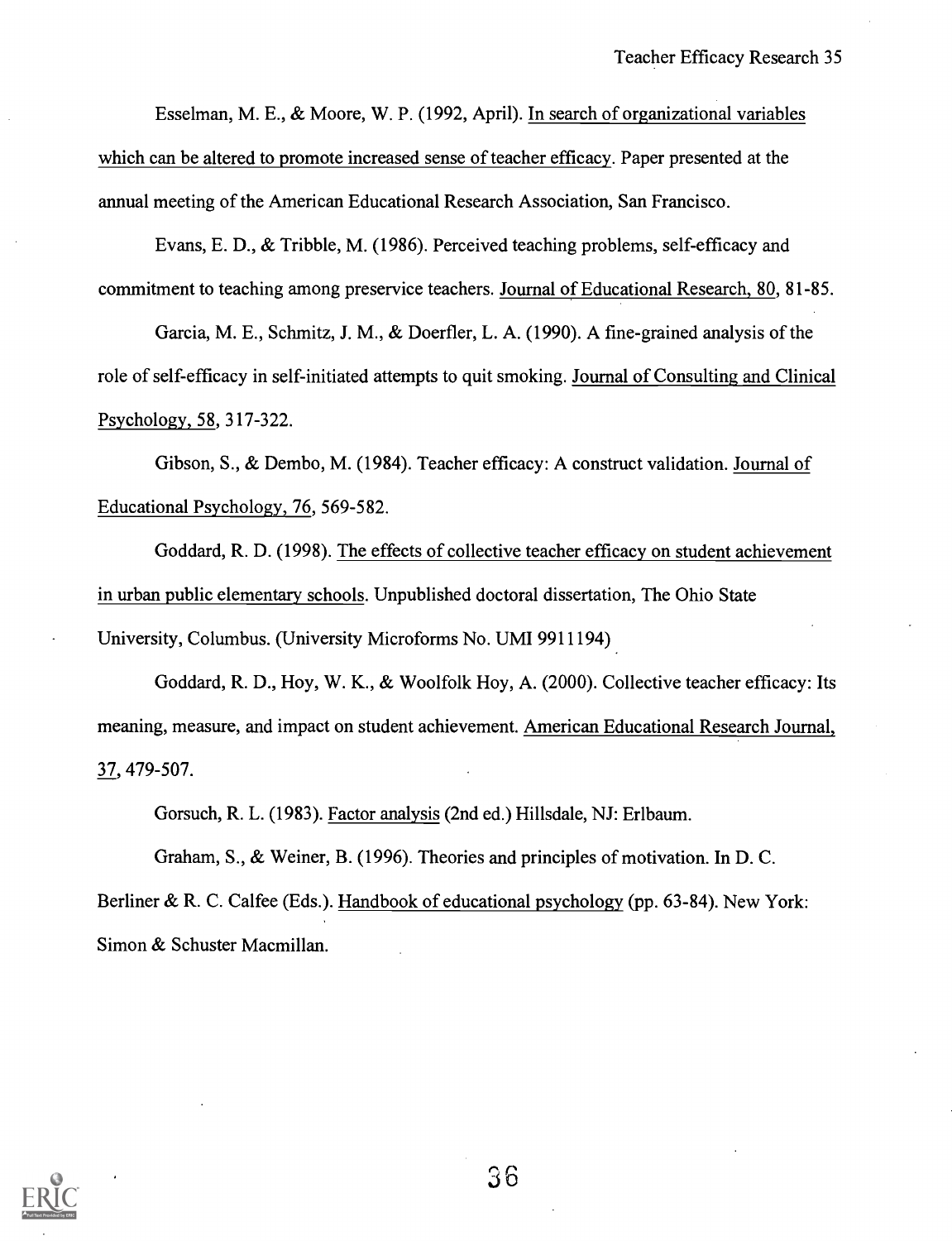Guskey, T. R. (1988). Teacher efficacy, self-concept, and attitudes toward the implementation of instructional innovation. Teaching and Teacher Education, 4, 63-69.

Guskey, T. R., & Passaro, P. D. (1994). Teacher efficacy: A study of construct dimensions. American Educational Research Journal, 31, 627-643.

Hackett, G. (1995). Self-efficacy in career choice and development. In A. Bandura (Ed.), Self-efficacy in changing societies (pp. 232-258). New York: Cambridge University Press.

Henson, R. K. (in press). The effects of participation in teacher research on teacher efficacy. Teaching and Teacher Education.

Henson, R. K., Bennett, D. T., Sienty, S. F., & Chambers, S. M. (2000, April). The relationship between means-end task analysis and content specific and global self-efficacy in emergency certification teachers: Exploring a new model of self-efficacy. Paper presented at the annual meeting of the American Educational Research Association, New Orleans. (ERIC Document Reproduction Service No. forthcoming)

Henson, R. K., Kogan, L. R., & Vacha-Haase, T. (in press). A reliability generalization study of the Teacher Efficacy Scale and related instruments. Educational and Psychological Measurement.

Henson, R. K., & Roberts, J. K. (in press). Exploratory factor analysis reporting practices in published research. In B. Thompson (Ed.), Advances in social science methodology (Vol. 6). Stamford, CT: JAI Press.

Horn, J. L. (1965). A rationale and test for the number of factors in factor analysis. Psychometrika, 30, 179-185.

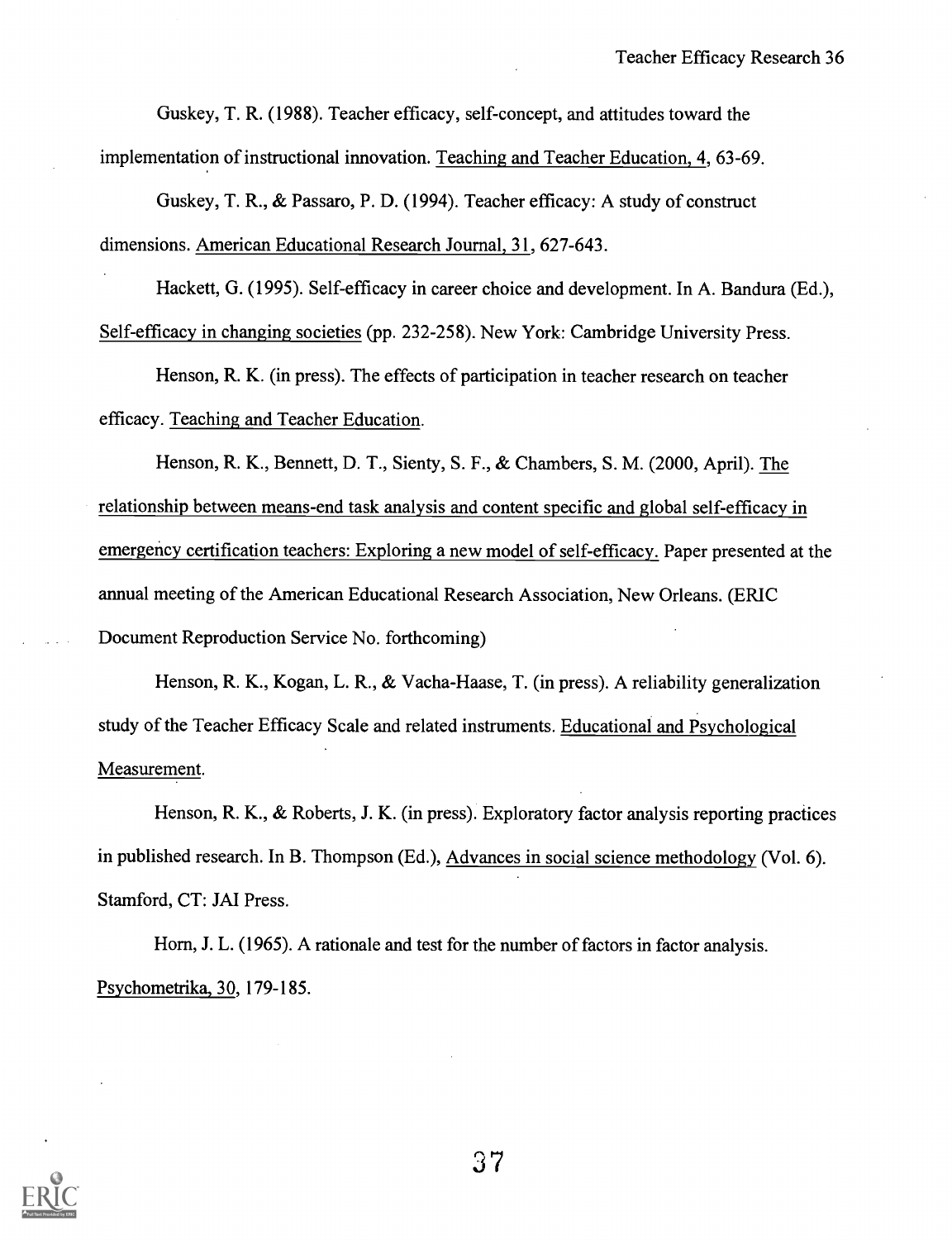Housego, B. (1992). Monitoring student teachers' feelings of preparedness to teach, personal teaching efficacy, and teaching efficacy in a new secondary teacher education program. Alberta Journal of Educational Research, 38(1), 49-64.

Hoy, W. K., & Woolfolk, A. E. (1990). Socialization of student teachers. American Educational Research Journal, 27, 279-300.

Kaiser, H. F. (1960). The application of electronic computers to factor analysis. Educational and Psychological Measurement, 20, 141-151.

Knight, S., & Boudah, D. J. (1998, April) Participatory research and development. Paper presented at the annual meeting of the American Educational Research Association, San Diego.

Kurz, T. (2000). Collective teacher efficacy and organizational coupling. Manuscript in preparation. Texas A&M Univeristy.

Lent, R. W., & Hackett, G. (1987). Career self-efficacy: Empirical status and future directions. Journal of Vocational Behavior, 30, 347-382.

Maehr, M., & Pintrich, P. R. (1997). Advances in motivation and achievement (Vol. 10). Greenwich, CT: JAI Press.

Marlatt, A. A., Baer, J. S., & Quigley, A. A. (1995). Self-efficacy and addictive behavior. In A. Bandura (Ed.), Self-efficacy in changing societies (pp. 289-316). New York: Cambridge University Press.

Meijer, C., & Foster, S. (1988). The effect of teacher self-efficacy on referral chance. Journal of Special Education, 22, 378-385.

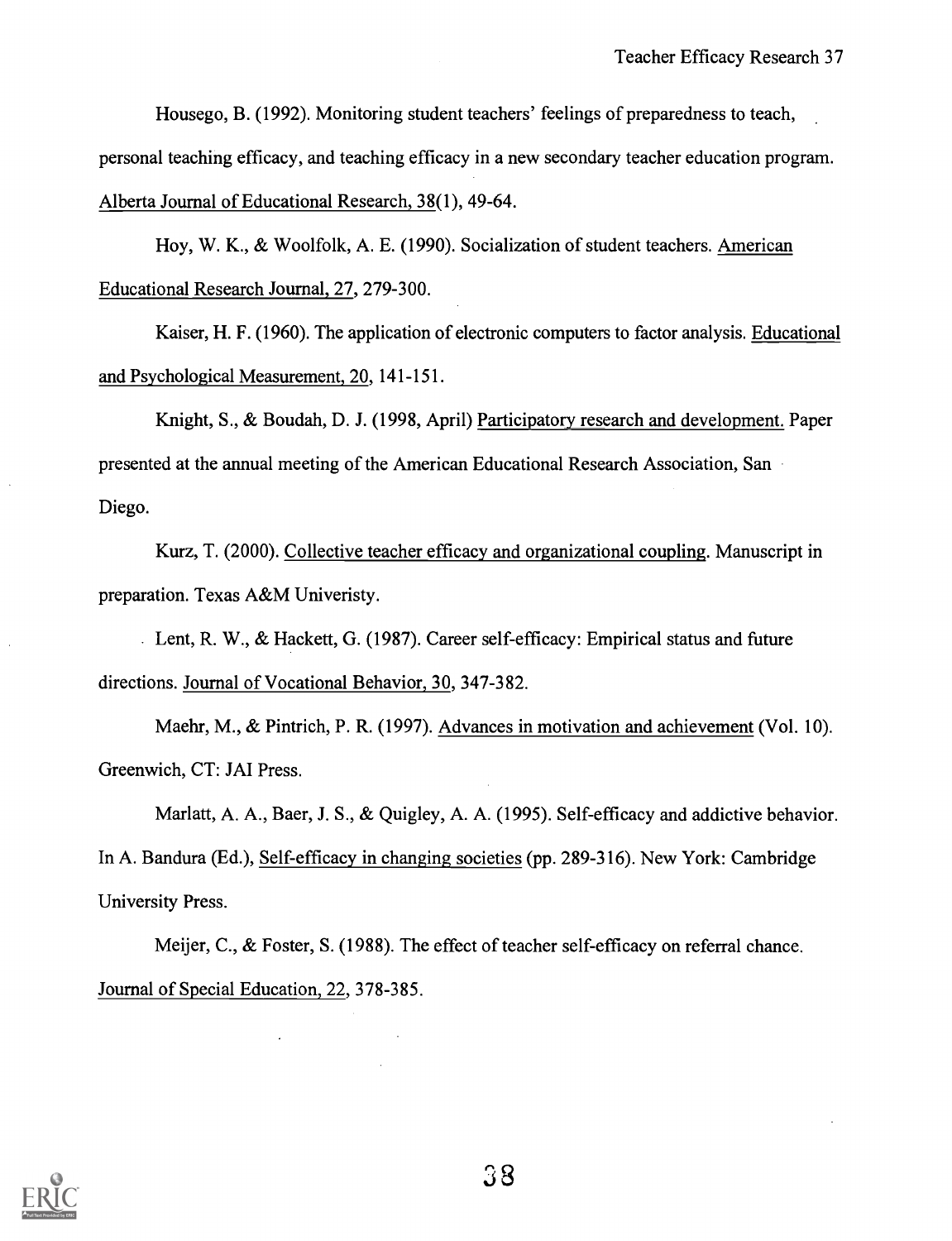Midgley, C., Feldlaufer, H., & Eccles, J. (1989). Change in teacher efficacy and student self- and task-related beliefs in mathematics during the transition to junior high school. Journal of Educational Psychology, 81, 247-258.

Moore, W., & Esselman, M. (1992, April). Teacher efficacy, power, school climate and achievement: A desegregating district's experience. Paper presented at the annual meeting of the American Educational Research Association, San Francisco.

Moss, P. A. (1995). Themes and variations in validity theory. Educational Measurement: Issues and Practice, 14(2), 5-12.

Newmann, F. M., Rutter, R. A., & Smith, M. S. (1989). Organizational factors that affect school sense of efficacy, community and expectations. Sociology of Education, 62, 221-238.

Noffke, S.E. (1997). Professional, personal, and political dimensions of action research. In M. Apple (Ed.), Review of Research in Education, Vol. 22 (pp. 305-343). Washington, DC: AERA.

Ohmart, H. (1992). The effects of an efficacy intervention on teachers' efficacy feelings. Unpublished doctoral dissertation. University of Kansas, Lawrence. (University Microfilms No. UMI 9313150)

Pajares, F. (1996). Self-efficacy beliefs in academic settings. Review of Educational Research, 66, 543-578.

Pajares, F. (1997). Current directions in self-efficacy research. In M. Maehr & P. R. Pintrich (Eds.), Advances in motivation and achievement (Vol. 10, pp. 1-49). Greenwich, CT: JAI Press.

Pintrich, P. R., & Schunk, D. H. (1996). Motivation in education: Theory, research, and applications. Englewood Cliffs, NJ: Merrill/Prentice Hall.



s9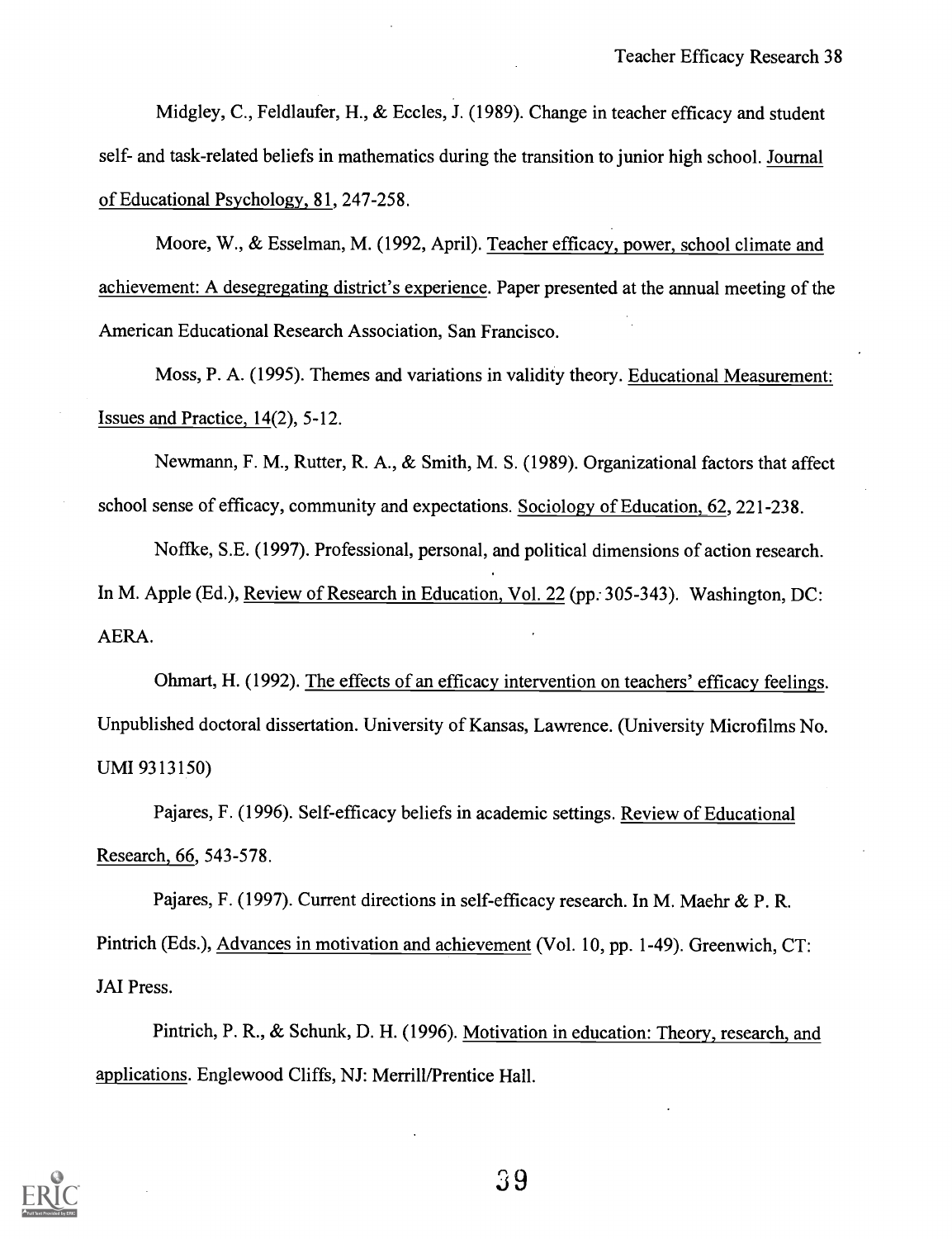Podell, D., & Soodak, L. (1993). Teacher efficacy and bias in special education referrals. Journal of Educational Research, 86, 247-253.

Putnam, R. D. (1993). Making democracy work: Civic traditions in modern Italy. Princeton, NJ: Princeton University Press.

Riggs, I., & Enochs, L. (1990). Toward the development of an elementary teacher's science teaching efficacy belief instrument. Science Education, 74, 625-638.

Roberts, J. K., & Henson, R. K. (2000, November). Self-Efficacy Teaching and Knowledge Instrument for Science Teachers (SETAKIST): A proposal for a new efficacy instrument. Paper presented at the annual meeting of the Mid-South Educational Research Association, Bowling Green, KY. (ERIC Document Reproduction Service No. forthcoming)

Roberts, J. K., & Henson, R. K. (2001, April). A confirmatory factor analysis of a new measure of teacher efficacy: Ohio State Teacher Efficacy Scale. Paper presented at the annual meeting of the American Educational Research Association, Seattle. (ERIC Document Reproduction Service No. forthcoming)

Ross, J. A. (1992). Teacher efficacy and the effect of coaching on student achievement. Canadian Journal of Education, 17(1), 51-65.

Ross, J. A. (1994). The impact of an inservice to promote cooperative learning on the stability of teacher efficacy. Teaching and Teacher Education, 10, 381-394.

Rotter, J. B. (1966). Generalized expectancies for internal versus external control of reinforcement. Psychological Monographs, 80, 1-28.

Schunk, D. H. (1991). Self-efficacy and academic motivation. Educational Psychologist, 26, 207-231.

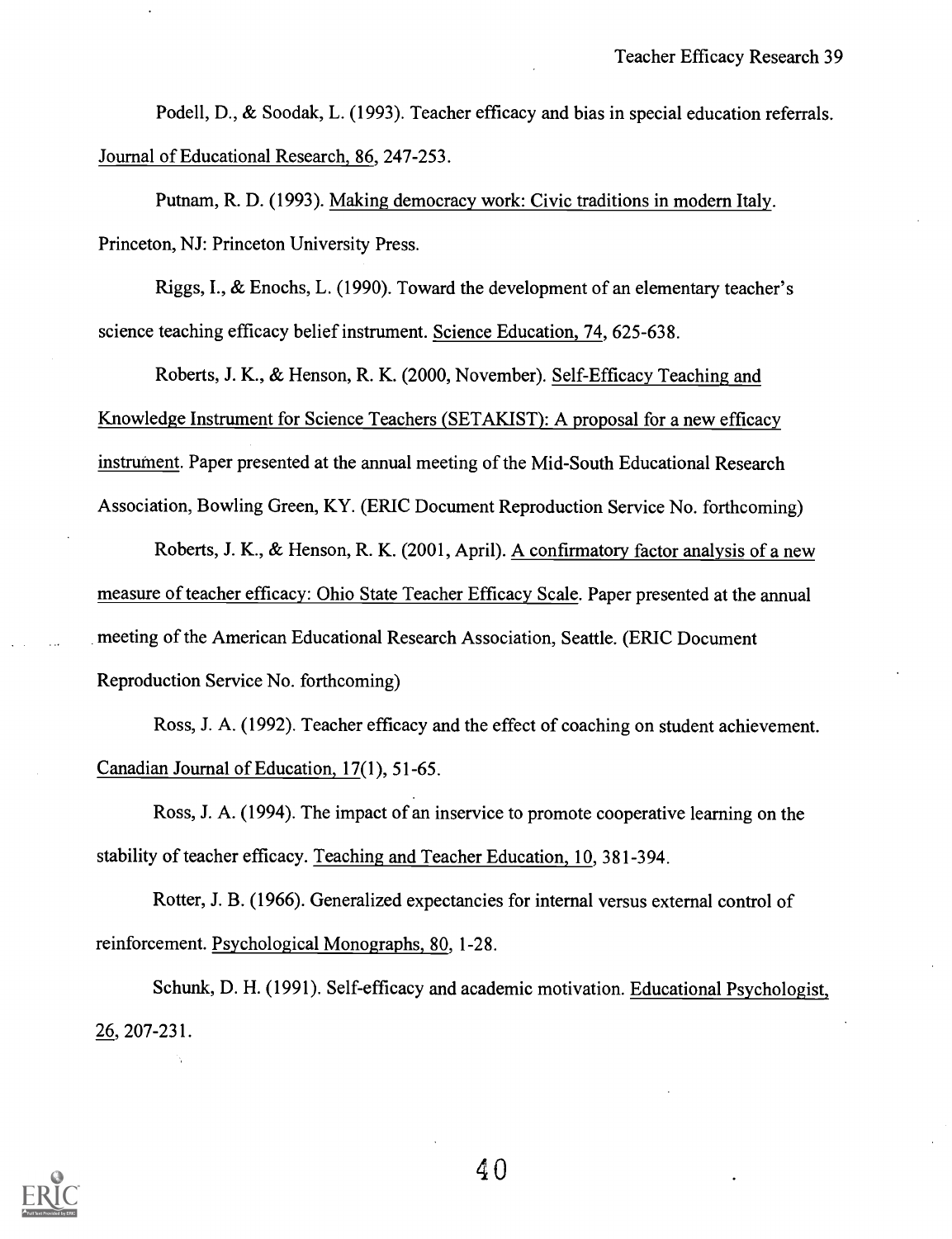Shulman, L. (1987). Knowledge and teaching: Foundations of the new reform. Harvard Educational Review, 57(1), 1-22.

Soodak, L., & Podell, D. (1993). Teacher efficacy and student problems as factors in special education referral. Journal of Special Education, 27, 66-81.

Soodak, L., & Podell, D. (1996). Teacher efficacy: Toward the understanding of a multifaceted construct. Teaching and Teacher Education, 12, 401-411.

Stein, M. K., & Wang, M. C. (1988). Teacher development and school improvement: The process of teacher change. Teaching and Teacher Education, 4, 171-187.

Stevens, J. (1996). Applied multivariate statistics for the social sciences (3rd ed.). Mahwah, NJ: Erlbaum.

Thompson, B., & Daniel, L. G. (1996). Factor analytic evidence for the construct validity of scores: A historical overview and some guidelines. Educational and Psychological Measurement, 56, 197-208.

Tschannen-Moran, M. (2000, April). Developing a quantitative means for assessing teacher efficacy. Paper presented at the annual meeting of the American Educational Research Association, New Orleans.

Tschannen-Moran, M., & Woolfolk Hoy, A. (in press). Teacher efficacy: Capturing an elusive construct. Teaching and Teacher Education.

Tschannen-Moran, M., Woolfolk Hoy, A., & Hoy, W. K. (1998). Teacher efficacy: Its meaning and measure. Review of Educational Research, 68, 202-248.

Turner, N. E. (1998). The effect of common variance and structure pattern on random data eigenvalues: Implications for the accuracy of parallel analysis. Educational and Psychological Measurement, 58, 541-568.

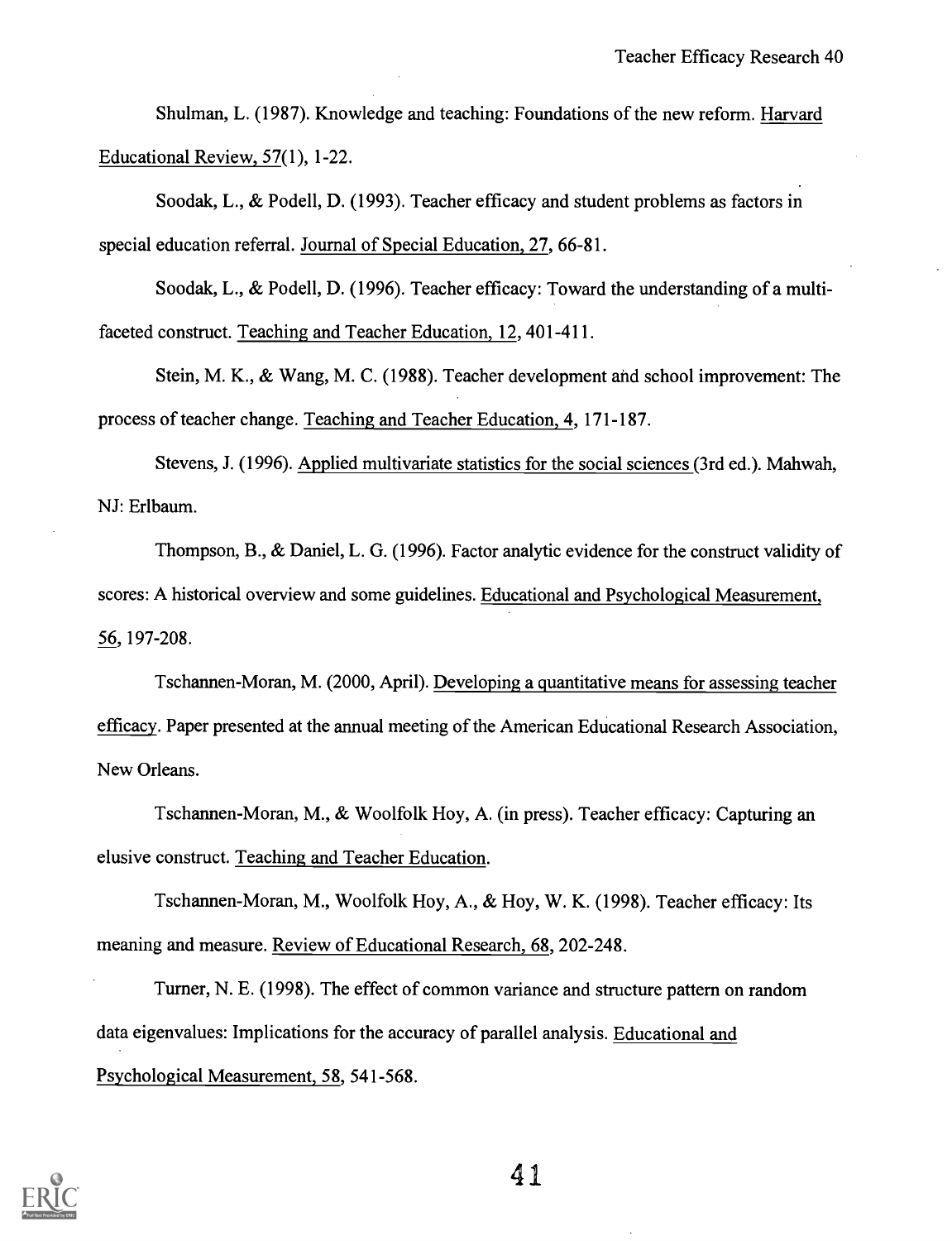Velicer, W. F. (1976). Determining the number of components from the matrix of partial correlations. Psychometrika, 41, 321-327.

Watson, S. (1991). A study of the effects of teacher efficacy on academic achievement of third-grade students in selected elementary schools in South Carolina. Unpublished doctoral dissertation, South Carolina State College, Orangebury. (University Microfilms No. UMI 9230552)

Watters, J. J., & Ginns, I. S. (1995, April). Origins of and changes in preservice teachers science teaching efficacy. Paper presented at the annual meeting of the National Association for Research in Science Teaching, San Francisco.

Woolfolk, A. E., & Hoy, W. K. (1990). Prospective teachers' sense of efficacy and beliefs about control. Journal of Educational Psychology, 82, 81-91.

Zimmerman, B. J. (1995). Self-efficacy and educational development. In A. Bandura (Ed.), Self-efficacy in changing societies (pp. 202-231). New York: Cambridge University Press.

Zwick, W. R., & Velicer, W. F. (1986). Factors influencing five rules for determining the number of components to retain. Psychological Bulletin, 99, 432-442.

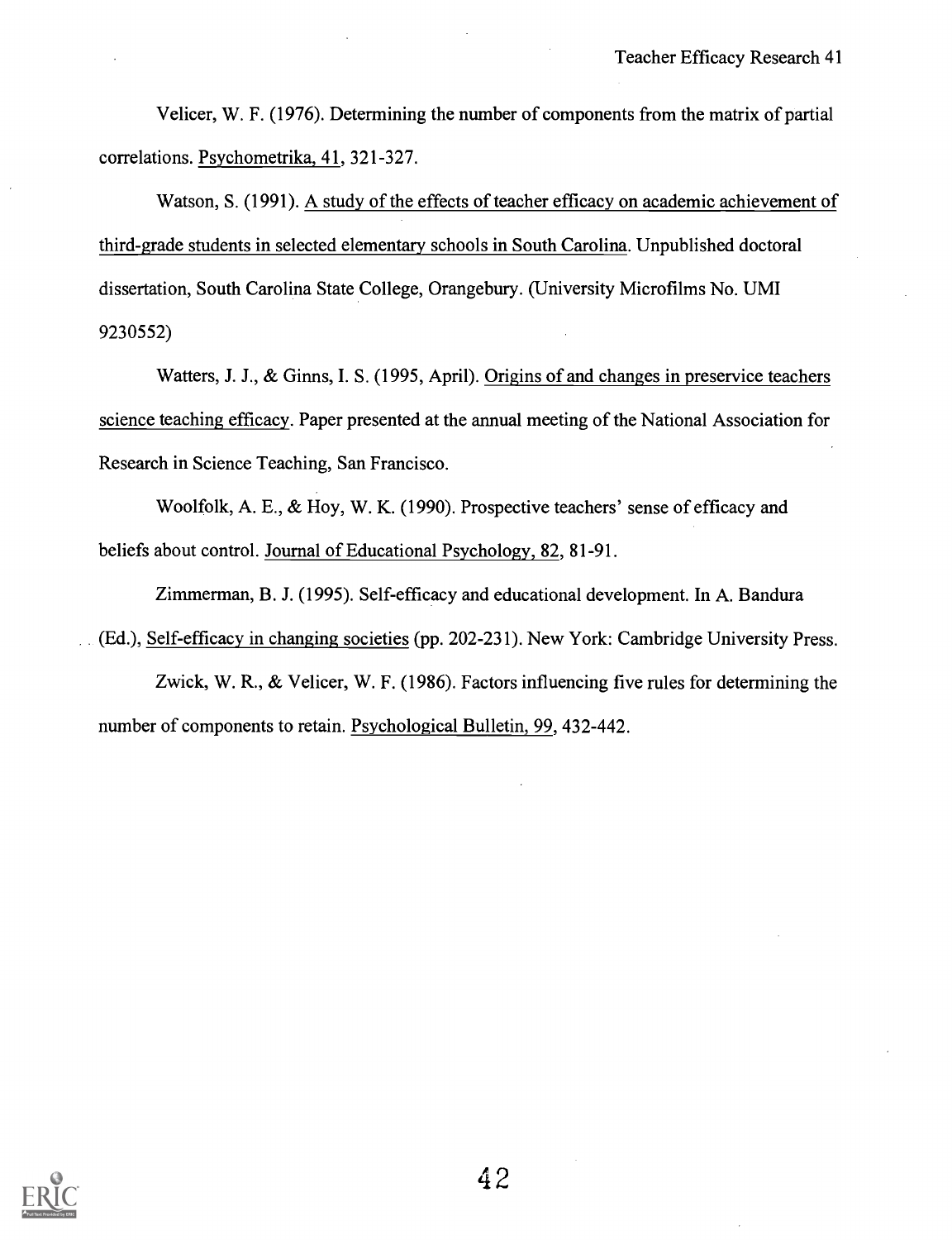

 $+ - -$ 

Figure 1. Multidimensional model of teacher efficacy. From "Teacher Efficacy: Its Meaning and Measure," by M. Tschannen-Moran, A. Woolfolk Hoy, and W. K. Hoy, 1998, Review of Educational Research, 68, p. 228. Copyright 1998 by the American Educational Research Association. Adapted with permission.

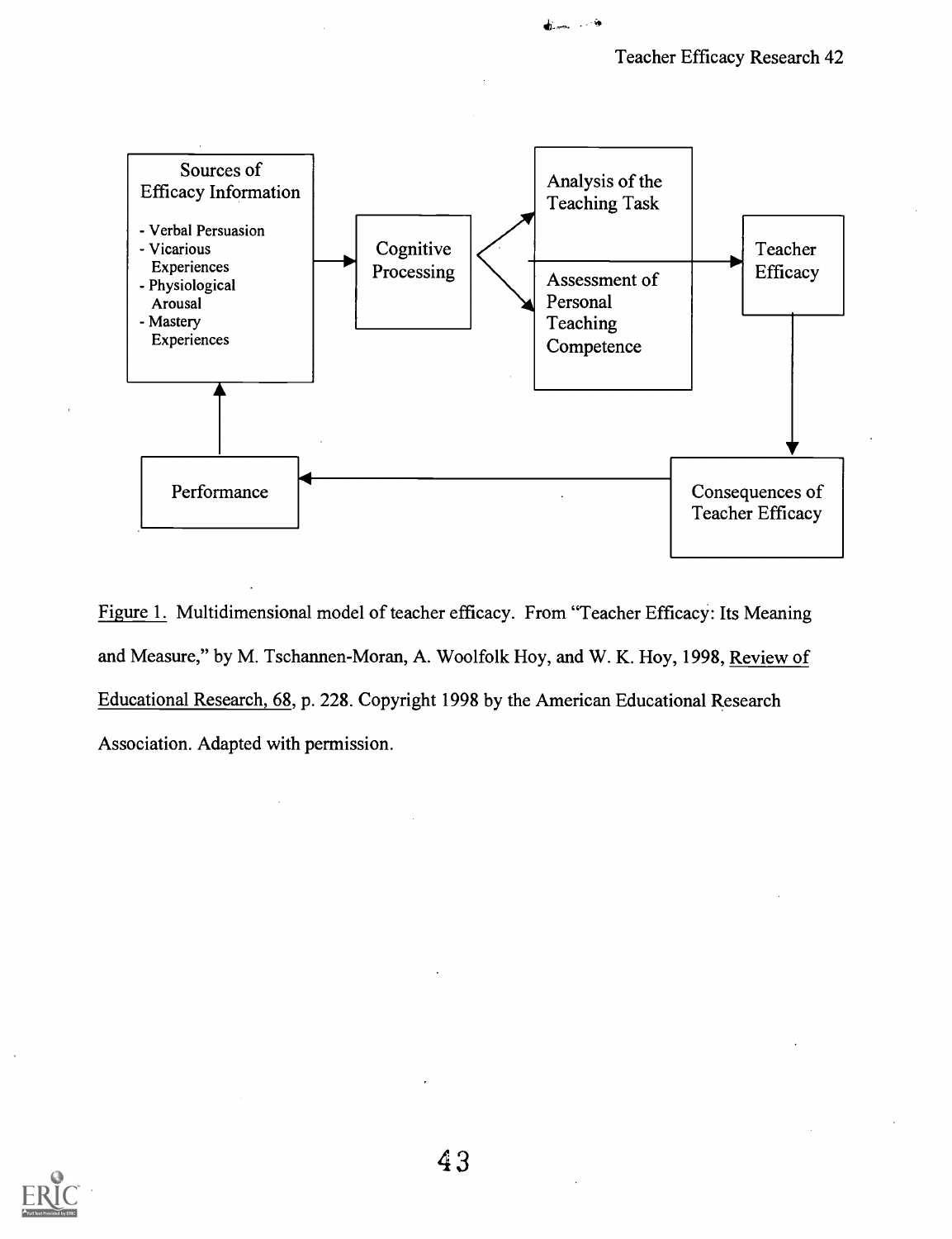|                             | <b>U.S. Department of Education</b><br>Office of Educational Research and Improvement (OERI)<br>National Library of Education (NLE)<br><b>Educational Resources Information Center (ERIC)</b><br><b>REPRODUCTION RELEASE</b><br>(Specific Document) | TM032493 |
|-----------------------------|-----------------------------------------------------------------------------------------------------------------------------------------------------------------------------------------------------------------------------------------------------|----------|
| I. DOCUMENT IDENTIFICATION: |                                                                                                                                                                                                                                                     |          |
| Title:                      | Teacher Self-efflicacy: Substantive Implications and                                                                                                                                                                                                |          |
|                             | Measurement Dilemmas                                                                                                                                                                                                                                |          |
| Author(s):                  | Kobin K. Henson                                                                                                                                                                                                                                     |          |

Corporate Source:

 $\mathbf{z}$ 

# University of North Texas

Publication Date:  $Tan. 26, 2001$ 

### II. REPRODUCTION RELEASE:

In order to disseminate as widely as possible timely and significant materials of interest to the educational community, documents announced in the monthly abstract journal of the ERIC systemResources in Education (RIE), are usually made available to users in microfiche, reproduced paper copy, and electronic media, and sold through the ERIC DocumentReproduction Service (EDRS). Credit is given to the source of each document, and, if reproduction release is granted, one of the following notices is affixed to the document.

If permission is granted to reproduce and disseminate the identified document, please CHECK ONE ofhe following three options and sign at the bottom of the page.

| ar me pollom or me page.                                                                                       |                                                                                                                                                                                                                                                                                                                                                                                        |                                                                                                    |
|----------------------------------------------------------------------------------------------------------------|----------------------------------------------------------------------------------------------------------------------------------------------------------------------------------------------------------------------------------------------------------------------------------------------------------------------------------------------------------------------------------------|----------------------------------------------------------------------------------------------------|
| The sample sticker shown below will be<br>affixed to all Level 1 documents                                     | The sample sticker shown below will be<br>affixed to all Level 2A documents                                                                                                                                                                                                                                                                                                            | The sample sticker shown below will be<br>affixed to all Level 2B documents                        |
| PERMISSION TO REPRODUCE AND<br>DISSEMINATE THIS MATERIAL HAS<br>BEEN GRANTED BY                                | PERMISSION TO REPRODUCE AND<br>DISSEMINATE THIS MATERIAL IN<br>MICROFICHE, AND IN ELECTRONIC MEDIA<br>FOR ERIC COLLECTION SUBSCRIBERS ONLY,<br><b>HAS BEEN GRANTED BY</b>                                                                                                                                                                                                              | PERMISSION TO REPRODUCE AND<br>DISSEMINATE THIS MATERIAL IN<br>MICROFICHE ONLY HAS BEEN GRANTED BY |
| TO THE EDUCATIONAL RESOURCES<br><b>INFORMATION CENTER (ERIC)</b>                                               | TO THE EDUCATIONAL RESOURCES<br><b>INFORMATION CENTER (ERIC)</b><br>2Α                                                                                                                                                                                                                                                                                                                 | TO THE EDUCATIONAL RESOURCES<br><b>INFORMATION CENTER (ERIC)</b><br>2B                             |
| Level 1                                                                                                        | <b>Level 2A</b>                                                                                                                                                                                                                                                                                                                                                                        | Level 2B                                                                                           |
|                                                                                                                |                                                                                                                                                                                                                                                                                                                                                                                        |                                                                                                    |
|                                                                                                                |                                                                                                                                                                                                                                                                                                                                                                                        |                                                                                                    |
|                                                                                                                |                                                                                                                                                                                                                                                                                                                                                                                        |                                                                                                    |
| Check here for Level 1 release, permitting                                                                     | Check here for Level 2A release, permitting reproduction<br>and dissemination in microfiche and in electronic media<br>for ERIC archival collection subscribers only                                                                                                                                                                                                                   | Check here for Level 2B release, permitting<br>reproduction and dissemination in microfiche only   |
| reproduction and dissemination in microfiche or other<br>ERIC archival media (e.g., electronic)and paper copy. | Documents will be processed as indicated provided reproduction quality permits.<br>If permission to reproduce is granted, but no box is checked, documents will be processed at Level 1.<br>I hereby grant to the Educational Resources Information Center (ERIC) nonexclusive permission to reproduce and disseminate this                                                            |                                                                                                    |
|                                                                                                                | document as indicated above. Reproduction from the ERIC microfiche or electronic media by persons other than ERIC employees an <b>h</b><br>its system contractors requires permission from the copyright holder. Exception is made for non-profit reproduction by libraries and<br>other service agencies to satisfy information needs of educators in response to discrete inquiries. |                                                                                                    |
| Signature:<br><b>Sign</b><br>here, $\rightarrow$                                                               | Printed Name/Position/Title:                                                                                                                                                                                                                                                                                                                                                           | Robin K, Henson / Asst. Protessor                                                                  |
| please                                                                                                         | Talephone: 2222                                                                                                                                                                                                                                                                                                                                                                        |                                                                                                    |
| Organization/Address:<br>UNT - Dent, of Tech. and Cogni-                                                       |                                                                                                                                                                                                                                                                                                                                                                                        | $\frac{128}{940} - 565 - 2185$<br>369-8385                                                         |
| P.0.80x<br>311337<br>Denton, $\tau\times$                                                                      | rhenson@fac.<br>$76203 - 1337$                                                                                                                                                                                                                                                                                                                                                         |                                                                                                    |